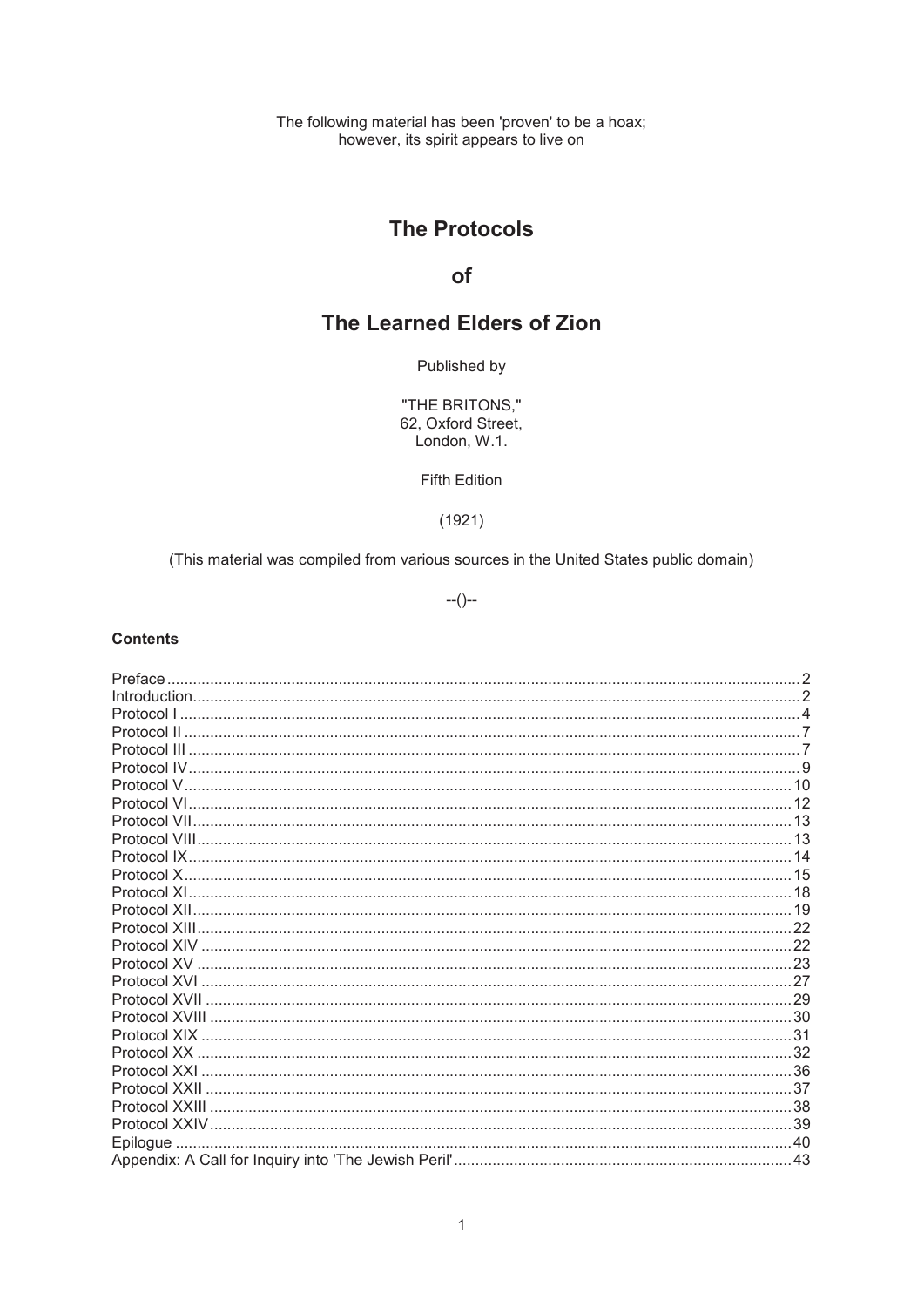#### **Preface**

THE EXHAUSTION of yet another edition of this work shows that there is no falling off in the public demand to be informed about the Protocols of Zion. It is becoming clearer every day that the policy of the Protocols is now being enforced on all nations, since, as Mr. Israel Zangwill boasts, their governments are all packed with Jews and their agents.

To Professor Sergyei Nilus the world is indebted for the publication of this terrible book. Thus it happens that whilst Russia has been made the victim of Jewry's undying hate, having been selected by the Elders of Zion to be made an example of Jewish vengeance, Russia has also sounded the tocsin which has aroused the world. To the courage, persistence and devotion of this true son of real Russia the world owes it that the Hidden Hand is now laid bare to its skin and claws. The chaos prevailing everywhere here finds its object and cause explained.

Let every reader of the Protocols study well the Introduction and the Epilogue, which are contributed by Nilus himself, and especially the Epilogue in connection with Protocol III, revealing the track of the Symbolic Serpent in its strangling coil round Europe. The poignancy of the writer's grief over the then impending fate of his beloved country, which he tried in vain to avert, cannot fail to cut every sympathetic reader to the heart.

And it must be borne in mind that Nilus first published the Protocols in 1902; that the edition from which our translation was made was published in 1905, and that the actual copy which was used in the translation is now in the British Museum, having stamped on it the date of its reception, 10th August, 1906. There is no getting over these dates, which prove that the World War, the crucifixion of Russia, strikes, revolutions and assassinations, have all taken place "according to plan." And that plan was not the plan of Germany, nor the plan of England, nor the plan of any other nation except the Nation of Jewry, with its secret language and secret government--The Hidden Hand--now, at length, completely revealed in the Protocols, which, it need hardly be said, were never intended for Gentile eyes to see.

Of course, Jews say the Protocols are a forgery. But the Great War was no forgery; the fate of Russia is no forgery; and these were predicted by the Learned Elders as long ago as 1901. The Great War was no German war--it was a Jew war. It was plotted by Jews, and was waged by Jewry on the Stock Exchanges of world. The generals and the admirals were all controlled by Jewry. The revelations of the Jutland Battle and its sequel give one small example of how the Jews conducted the war, whether by land or sea; how they secured the "profits" of the war for Jews, and how they obtained controlling power for Jewry over all the belligerents.

Reader! The publication of this work throws a great responsibility on You.

THE BRITONS August, 1921 London

#### --()--

#### **Introduction**

A MANUSCRIPT has been handed to me by a personal friend, now deceased, which with extraordinary precision and clearness describes the plan and development of a sinister world-wide conspiracy, having for its object that of bringing the unregenerate World to its inevitable dismemberment.

This document came into my possession some four years ago (1901), with the positive assurance that it is a true copy in translation, of original documents stolen by a woman from one of the most influential and most highly initiated leaders of Freemasonry (Orient Freemasonry). The theft was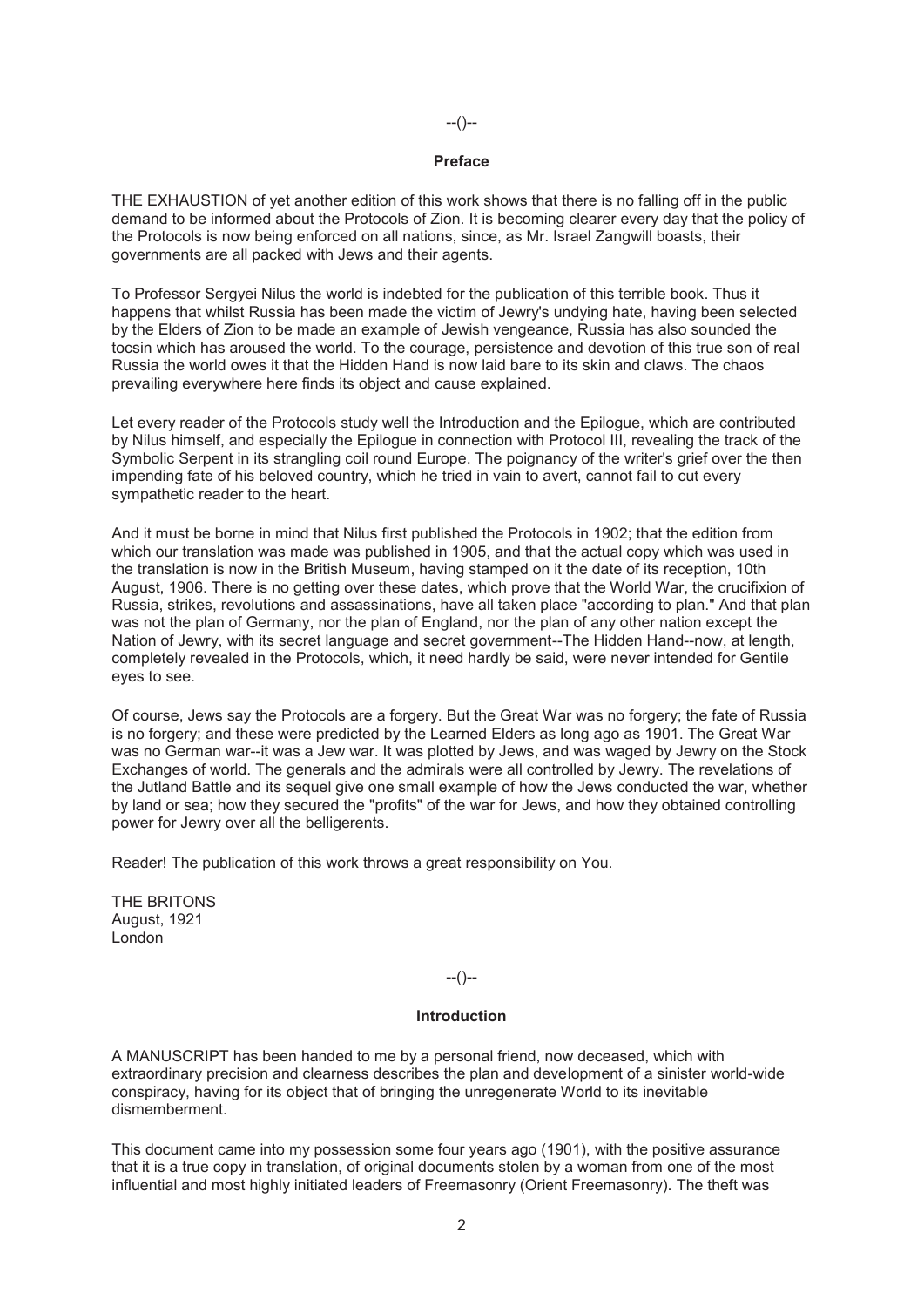accomplished at the close of a secret meeting of the "initiated" in France, that nest of "Jewish masonic conspiracy."

To those who would see and hear, I venture to reveal this manuscript under the title of "The Protocols of the Elders of Zion." On first scanning through these minutes, they might convey the impression of being what we usually call truisms, and appear to be more or less ordinary truths, though expressed with a pungency and a hatred which does not usually accompany ordinary truths. There seethes between the lines that arrogant and deep-rooted racial and religious hatred, which has been so long successfully concealed, and it bubbles over and flows, as it were, from an overfilled vessel of rage and revenge, fully conscious that its triumphant end is near.

We cannot omit to remark that its title does not altogether correspond to its contents. These are not exactly minutes of meetings, but a report made by some powerful person, divided into sections not always in a logical sequence. They convey the impression of being the part of something threatening and more important, the beginning of which is missing. The aforementioned origin of this document speaks for itself.

By the prophecies of the Holy Fathers, Anti-Christ's doings must always be a parody on Christ's life, and must have likewise their Judas. But, of course, from an earthly point of view, its Judas will not achieve his ends; thus, although of brief duration, a complete victory of the "world ruler" is assured. This reference to W. Soloviev's words is not intended to be used as a proof of their scientific authority. From an eschatological point of view, science is out of place, the important part is fate. Soloviev gives us the canvas, the embroidery will be worked by the proposed manuscript.

We might be justly reproached with the apocryphal nature of this document; but were it possible to prove this world-wide conspiracy by means of letters or by declarations of witnesses, and if its leaders could be unmasked holding its sanguinary threads, the "mysteries of iniquity," would by this very fact, be violated. To prove itself, it has to remain unmolested till the day of its incarnation in the "son of perdition."

In the present complications of criminal proceedings we cannot look for direct proofs, but we have to be satisfied with circumstantial evidence, and with such the mind of every indignant Christian observer is filled.

That which is written in this work ought to suffice for those "who have ears to hear" as being obvious and is offered them with the intention of urging them to protect themselves while there is yet time, and to be on their guard. Our conscience will be satisfied if by the grace of God we attain this most important aim of warning the Gentile world without exciting in its heart wrath against the blinded people of Israel. We trust that the Gentiles will not entertain feelings of hatred against the erroneously believing mass of Israel in its innocence of the Satanic sin of its leaders--the Scribes and Pharisees- who have already once proved themselves to be the destruction of Israel. Turning aside the wrath of God, there remains but one way--union of all Christians in Our Lord Jesus Christ and total extermination--repentance for ourselves and for others.

But is this possible in the present unregenerate condition of the world? It is impossible for the world, but still possible for believing Russia. The present political conditions of Western European states and of their affiliated countries in other continents were prophesied by the Prince of Apostles. Mankind in its aspiration to perfect its terrestrial life and in its search of a better realisation of the idea of power, which could secure everybody's well-being, and in its quest of a reign of universal satiety, which has become the highest ideal of human life, has changed the direction of its ideals by pronouncing the Christian faith as entirely discredited and not having justified the hopes bestowed on it. Overthrowing former idols, creating new ones, and raising new gods on to pedestals, the world erects for them temples, one more luxurious and more magnificent than the other, and again deposes and destroys them. Mankind has lost the very conception of the power granted by God to kings anointed, and is approaching the conditions of anarchy. Soon the swivel of the republican and constitutional scales will be worn through. The scales will collapse, and in their fall will carry away all the governments to the very abyss of raging anarchy.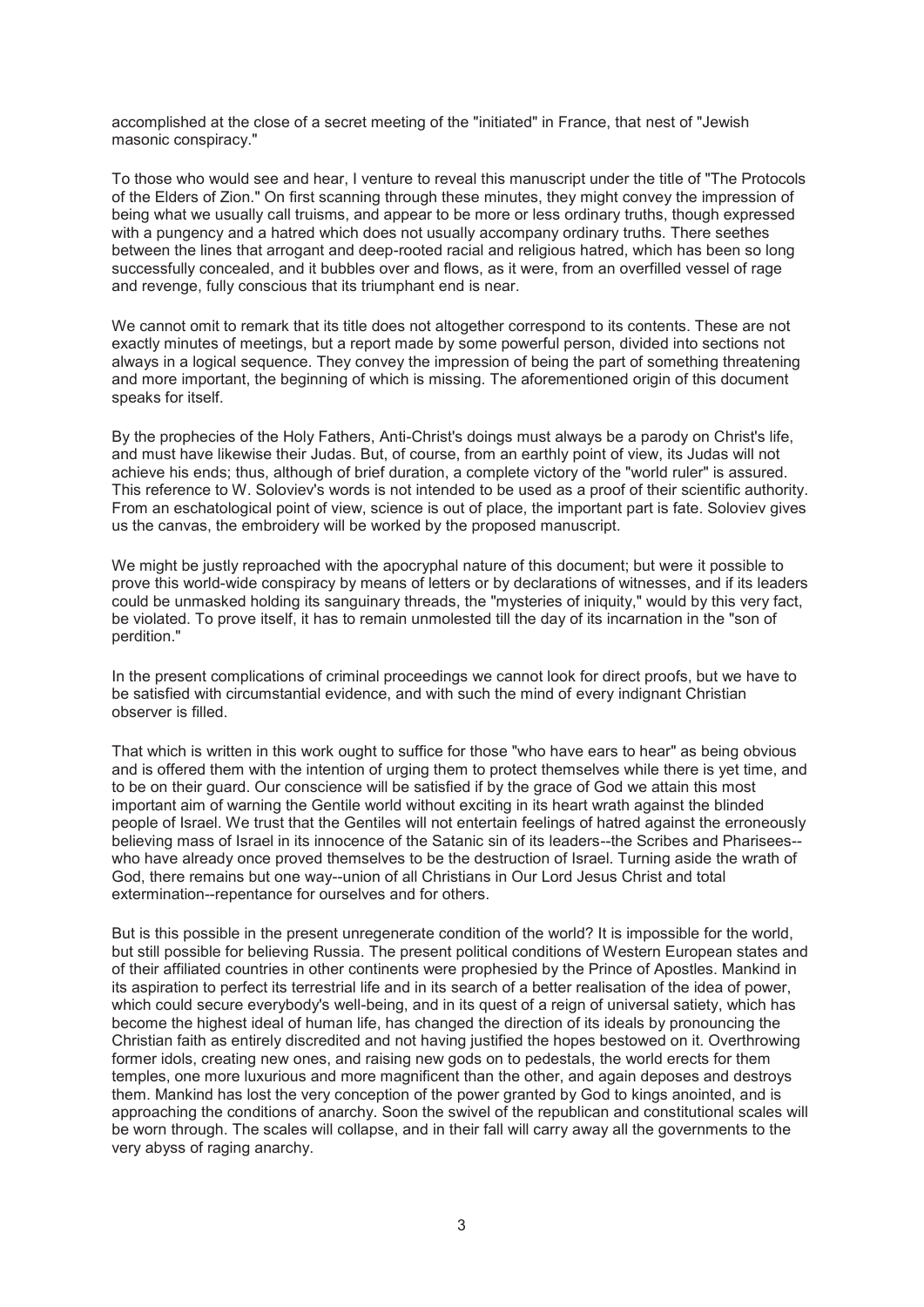The world's last rampart and last refuge from coming storm is Russia. Her true faith is still alive, the anointed Emperor still stands as her sure protector.

All the efforts of destruction on the part of the sinister and evident servants of the Anti-Christ, his conscious and unconscious workers, are concentrated on Russia. The reasons are understood, the objects are known, they must be known to believing and faithful Russia. The more threatening the coming historical moment is, the more frightening the approaching events concealed in the dense clouds are, the more courageously and with greater determination the brave and intrepid hearts of the Russians must beat. Bravely ought they to join hands round the sacred banner of their Church and round the throne their Emperor. So long as the soul lives, so long also the flaming heart beats in the bosom, there is no room for the deathly spectre of despair; but it is for us, and for our fidelity, to gain the Almighty's mercy and to delay the hour of Russia's fall.

Sergyei Nilus 1905

--()--

#### **PROTOCOL I**

WE WILL BE PLAINSPOKEN and discuss the significance of each reflection, and by comparisons and deductions we will produce full explanations. By this means I will expose the conception of our policy and that of the Goys (i.e., Jewish definition of all Gentiles). It must be noted that people with corrupt instincts are more numerous than those of noble instinct. Therefore in governing the world the best results are obtained by means of violence and intimidation, and not by academic discussions. Every man aims at power; everyone would like to become a dictator if he only could do so, and rare indeed are the men who would not be disposed to sacrifice the welfare of others in order to attain their own personal aims.

What restrained the wild beasts of prey which we call men? What has ruled them up to now? In the first stages of social life they submitted to brute and blind force, then to law, which in reality is the same force, only masked. From this I am led to deduct that by the law of nature, right lies in might. Political freedom is not a fact, but an idea. This idea one must know how to apply when it is necessary, in order to use the same as a bait to attract the power of the populace to one's party, if such party has decided to usurp the power of a rival. The problem is simplified if the said rival becomes infected with ideas of freedom, so-called liberalism, and for the sake of this idea yields some of his power.

In this the triumph of our idea will become apparent. The relinguished reins of government by the law of life are immediately seized by a new hand, because the blind strength of the populace cannot exist for a single day without a leader, and the new government only fills the place of the old, which has been weakened by its liberalism.

Nowadays the power of gold has superseded liberal rulers. There was a time when religion ruled. The idea of freedom is not realisable, because no one knows how to use it with discretion.

It suffices to give the populace self-government for a short period for this populace to become a disorganised rabble. From that very moment dissensions start which soon develop into social battles; the States are set in flames and their total significance vanishes. Whether the state is exhausted by its own internal convulsions, or whether civil wars hand it over to an external foe, it can in any case be considered definitely and finally destroyed--it will be in our power. The despotism of capital, which is entirely in our hands, will hold out to it a straw, to which the state will be unavoidably compelled to cling; if it does not do so, it will inevitably fall into the abyss.

Of anybody who might, from motives of liberalism, be inclined to remark that discussions of this kind are immoral, I would ask the question, why is it not immoral for a state which has two enemies, one external and one internal, to use different means of defence against the former to that which it would use against the latter, to make secret plans of defence, to attack him by night or with superior forces?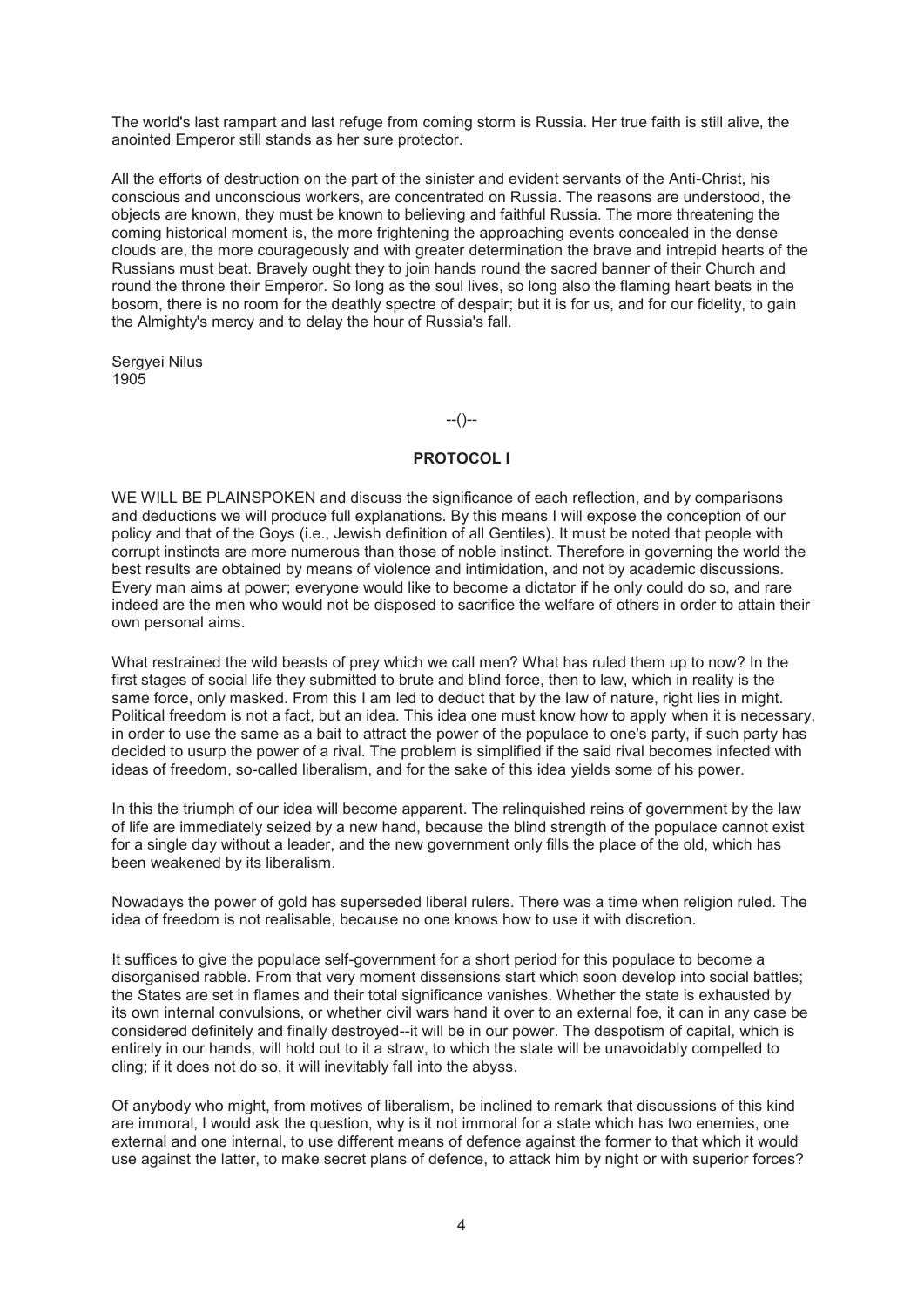Why should it then be immoral for the state to use these means against that which ruins the foundations and welfare of its life?

Can a sound and logical mind hope successfully to govern mobs by using arguments and reasoning, when there is a possibility of such arguments and reasonings being contradicted by other arguments, although these may possibly be ridiculous, but are made to appear more attractive to that portion of the populace which cannot think very deeply, guided as it is entirely by petty passions, habits, and conventions, and by sentimental theories? The uninitiated and ignorant populace, together with those who have risen from among them, get entangled in party dissensions which hinder all possibility of agreement even on a basis of sound arguments. Every decision of the masses is dependent on a chance or prearranged majority which, in its ignorance of political mysteries, passes absurd resolutions, thus sowing the germs of anarchy in the government.

Politics have nothing in common with morals. A ruler governed by morals is not a skilled politician, hence he is not firm on his throne. He who wants to rule must have recourse to cunningness and hypocrisy. The great human qualities of sincerity and honesty become vices in politics. They dethrone with more certainty than the bitterest enemy. These qualities have to be the attributes of the Gentile countries, but we are not in the least forced to be guided by them. Our right lies in might. The word "right" is an abstract idea established by nothing. This word signifies no more than "give me what I want in order to enable me to prove thereby that I am stronger than you are."

Where does "right" begin? Where does it end? In a state where power is badly organised, where the laws and the personality of the ruler are rendered inefficacious by the continual encroaching of liberalism, I take up a new line of attack, making use of the right of might to destroy the existing rules and regulations, seize the laws, reorganise all the institutions, and thus become the dictator of those who, of their own free will, liberally renounced their power and conferred it on us. Our strength under the present shaky condition of the civil powers will be stronger than any other, because it will be invisible till the moment when it becomes so strong that no cunning designs will undermine it.

From the temporary evil, to which we are now obliged to have recourse, will emerge the benefit of an unshakeable rule, which will reinstate the course of the mechanism of natural existence, which has been destroyed by liberalism. The end justifies the means. In making our plans we must pay attention not so much to what good and moral, as to what is necessary and profitable.

We have in front of us a plan in which a strategic line is shown. From that line we cannot deviate unless we are going to destroy the work of centuries. To work out a suitable scheme of action one must bear in mind the meanness, instability, and want of ballast on the part of the crowd, its incapability to understand and respect the conditions of its own existence and of its own welfare. One must understand that the might of the crowd is blind and void of reason in discrimination, and that it lends its ear right and left. If the blind lead the blind, they will both fall together into the ditch. Consequently those members of the crowd who are upstarts from the people, even were they geniuses, cannot come forward as leaders of the mass without ruining the nation. Only a person brought up to autocratic sovereignty can read the words formed by political letters. The people abandoned to itself, i.e., to upstarts from the masses, is ruined by party dissensions which arise from

Is it possible for the mass to discriminate quietly, and without jealousies to administer the affairs of state, which they must not confuse with their personal interests? Can they be a defence against a foreign foe? This is impossible, as a plan broken up into as many parts as there are minds in the mass loses its value, and therefore becomes unintelligible and unworkable. Alone an autocrat can conceive vast plans clearly assigning its proper part to everything in the mechanism of the machine of state. Hence we conclude that it is expedient for the welfare of the country that the government of the same should be in the hands of one responsible person. Without absolute despotism civilisation cannot exist, for civilisation is capable of being promoted only under the protection of the ruler, whoever he may be, and not at the hands of the masses.

The crowd is a barbarian, and acts as such on every occasion. As soon as the mob has secured freedom it speedily turns it into anarchy, which in itself is the height of barbarism.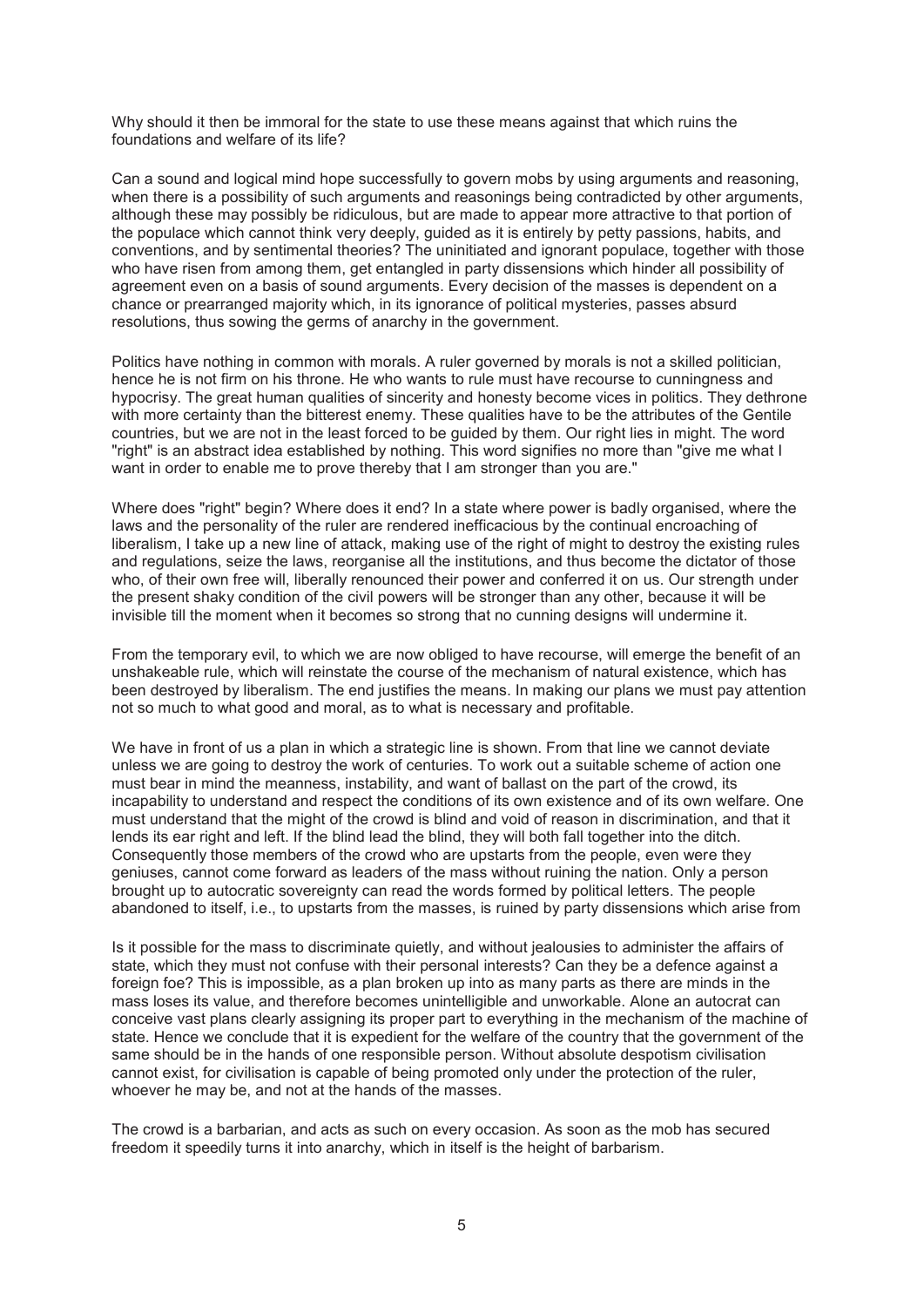Just look at these alcoholised animals stupefied by the drink, of which unlimited use is tolerated by freedom! Should we allow ourselves and our fellow creatures to do likewise? The people of the Christians, bewildered by alcohol, their youths turned crazy by classics and early debauchery, to which they have been instigated by our agents, tutors, servants, governesses in rich houses, clerks, and so forth, by our women in places of their amusement to the latter I add the so-called "society women"--their voluntary followers in corruption and luxury. Our motto must be "All means of force and hypocrisy."

Only sheer force is victorious in politics, especially if it is concealed in the talent indispensable for statesmen. Violence must the principle, cunning and hypocrisy must be the rule of those Governments which do not wish to lay down their crown at the feet of the agents of some new power. This evil is the only means of attaining the goal of good. Therefore, we must not stop short before bribery, deceit and treachery, if these are to serve achievement of our cause.

In politics we must know how to confiscate property without any hesitation, if by so doing we can attain subjection and power. Our State, following the way of peaceful conquest, has the right of substituting for the terrors of war executions, less apparent and more expedient, which are necessary to uphold terror, producing blind submission. Just and implacable severity is the chief factor in State power. Not only for the sake of advantage, but also for that of duty and victory, we must keep to the programme of violence and hypocrisy. Our principles are as powerful as the means by which we put them into execution. That is why not only by these very means, but by the severity of our doctrines, we shall triumph and shall enslave all Governments under our super-Government. It suffices that it should be known that we are implacable in preventing recalcitrance. Even of old we were the first to cry out to the people "Liberty, equality, and fraternity." Words so often repeated since that time by ignorant parrots flocking together from far and wide round these signposts; by repeating them they deprived the world of its prosperity and the individual of his real personal freedom, which formerly had been so well guarded from being choked by the mob.

The would-be wise and intelligent Gentiles did not discern how abstract were the words which they were uttering, and did not notice how little these words agreed with one another and even contradicted each other.

They did not see that in Nature there is no equality and that she herself created different and unequal standards of mind, character and capacity. It is likewise with the subjection to Nature's laws. These wiseacres did not divine that the mob is a blind power, and that the upstarts elected from its midst as rulers are likewise blind in politics; that a man intended to be a ruler, although a fool, can govern, but that a man who has not been so intended, although he might be a genius, would understand nothing of politics. All this was left out of sight by the Gentiles. At the same time, it was on this basis that dynastic rule was founded. The father used to instruct the son in the meaning and in the course of political evolutions in such a manner that no one except the members of the dynasty should have knowledge of it, and that none could disclose the secrets to the governed people. In time, the meaning of true political teachings as transmitted in dynasties from one generation to another was lost, and this loss contributed to the success of our cause. Our call of "Liberty, equality, and fraternity", brought whole legions to our ranks from all four corners of the world through our unconscious agents, and these legions carried our banners with ecstacy. In the meantime these words were eating, like so many worms, into the well being of the Christians and were destroying their peace, steadfastness and unity, thus ruining the foundations of the States. As we shall see later on, it was this action which brought about our triumph. It gave us the possibility among other things of playing the ace of trumps-- namely, the abolition of privileges; in other words, the existence of the Gentile aristocracy, which was the only protection nations and countries had against ourselves. On the ruins of natural and hereditary aristocracy we built an aristocracy of our own on a plutocratic basis. We established this new aristocracy on wealth, of which we had control, and on science promoted by scholars. Our triumph was rendered easier by the fact that we, through our connections with people who were indispensable to us, always worked upon the most susceptible part of the human mind, namely, by playing on our victims' weakness for profits, on their greed, on their insatiability, and on the material requirements of man; for each one of the said weaknesses, taken by itself, is capable of destroying initiative, thus handing over the will-power of the people to the mercy of those who would deprive them of all their power of initiative. The abstractness of the word " freedom " made it possible to convince the mob that the government is nothing else than a manager, representing the owner, that is to say, the nation, and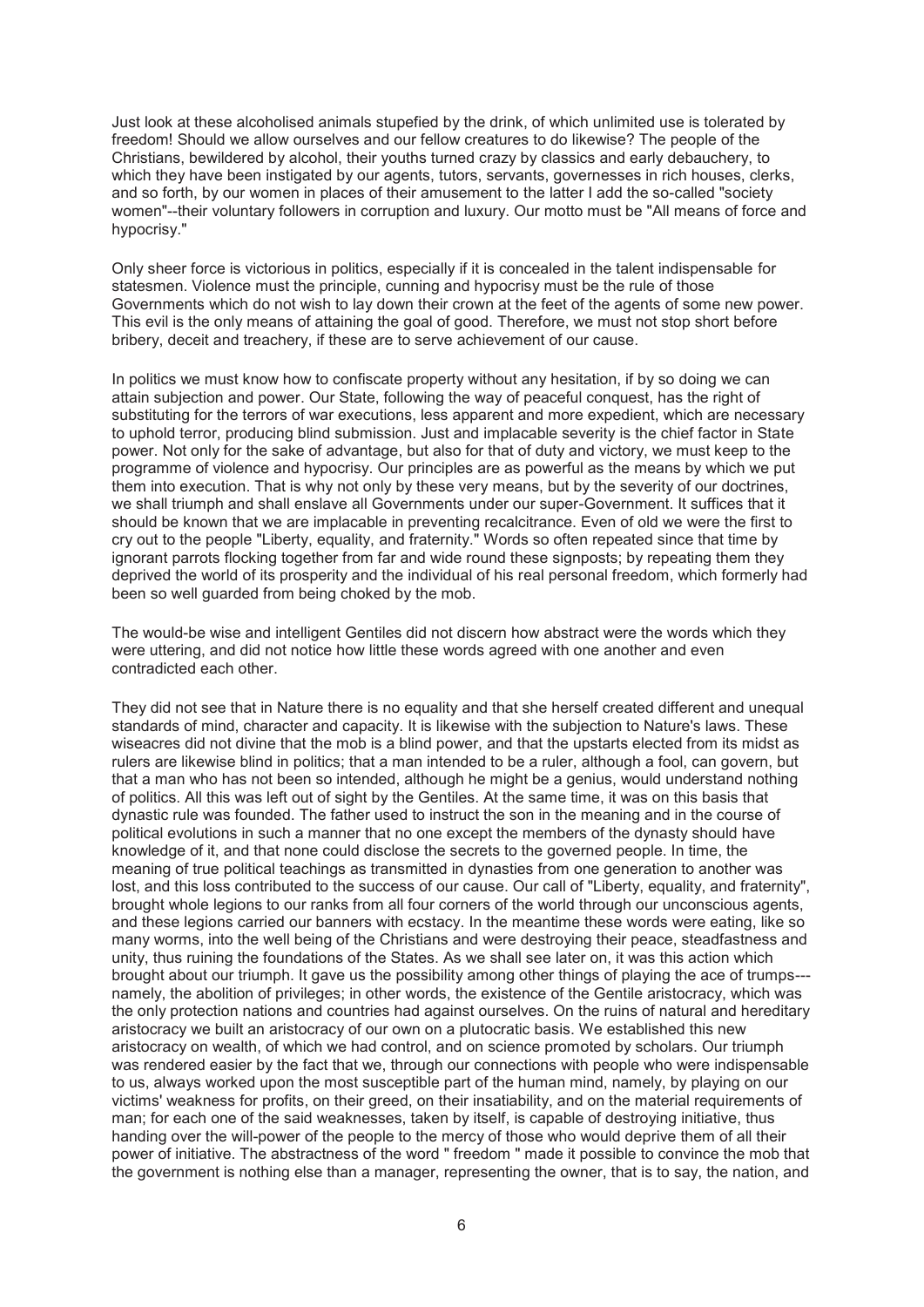can be discarded like a worn-out pair of gloves. The fact that the representatives of the nation can be deposed delivered these representatives into our power and practically put their appointment into our hands.

--()--

#### **PROTOCOL II**

It is indispensible for our purpose that wars should not produce any territorial alterations. Thus, without territorial modifications, war would be transferred on to an economical footing. Then nations will recognise our superiority in the assistance which we shall render, and this state of affairs will put both sides at the mercy of our international million-eyed agents, who are possessed of absolutely unlimited means. Then our international rights will sweep away the laws of the world and will rule countries in the same manner as individual governments rule their subjects.

We will select administrators from among the public, who will be possessed of servile tendencies. They will not be experienced in the art of government and therefore will be easily turned into pawns in our game in the hands of our learned and wise counsellors, who have been especially trained from early childhood for governing the world. As is already known to you, these men have studied the science of governing from our political plans, from experience of history and from observation of passing events. The Gentiles do not profit by continuous historical observations, but follow theoretical routine without contemplating what the results of the same may be. Therefore we need not take the Gentiles into consideration. Let them enjoy themselves until the time comes, or let them live in hopes of new amusements or on the reminiscences of passed joys. Let them think that these laws of theory, with which we have inspired them, are of supreme importance to them. With this object in view, and with the help of our press, we continually increase their blind faith in these laws. The educated classes of the Gentiles will pride themselves in their learning and, without verifying it, they will put into practice the knowledge obtained from science which was dished up to them by our agents with the object of educating their minds in the direction which we required.

Do not imagine that our assertions are empty words. Note here the success of Darwin, Marx and Nietzsche pre-arranged by us. The demoralising effect of the tendencies of these sciences on the Gentile mind should certainly be obvious to us.

In order to refrain from making mistakes in our policy and administrative work, it is essential for us to

The triumph of our theory is its adaptability to the temperament of the nations with which we come contact. It cannot be successful if its practical application is not based on the experience of the past in conjunction with observations of the present. The press in the hands of existing governments is a great power, by which the control of peoples' minds is obtained. The press demonstrates the vital claims of the populace, advertises complaints and sometimes creates discontent among the mob. The realisation of free speech is born in the press. But governments did not know how to make proper use of this power, and it fell into our hands. Through the press we achieved influence, although we ourselves kept in the background. Thanks to the press we accumulated gold, though it cost us streams of blood: it cost us the sacrifice of many of our people, but every sacrifice on our side is worth thousands of Gentiles before God.

--()--

#### **PROTOCOL III**

Today I can assure you that we are only within a few strides of our goal. There remains only a short distance and the cycle of the Symbolic Serpent--that badge of our people--will be complete. When this circle is locked, all the States of Europe will be enclosed in it, as it were, by unbreakable chains.

The existing constructional scales will soon collapse because we are continually throwing them out of balance in order the more quickly to wear them out and destroy their efficiency.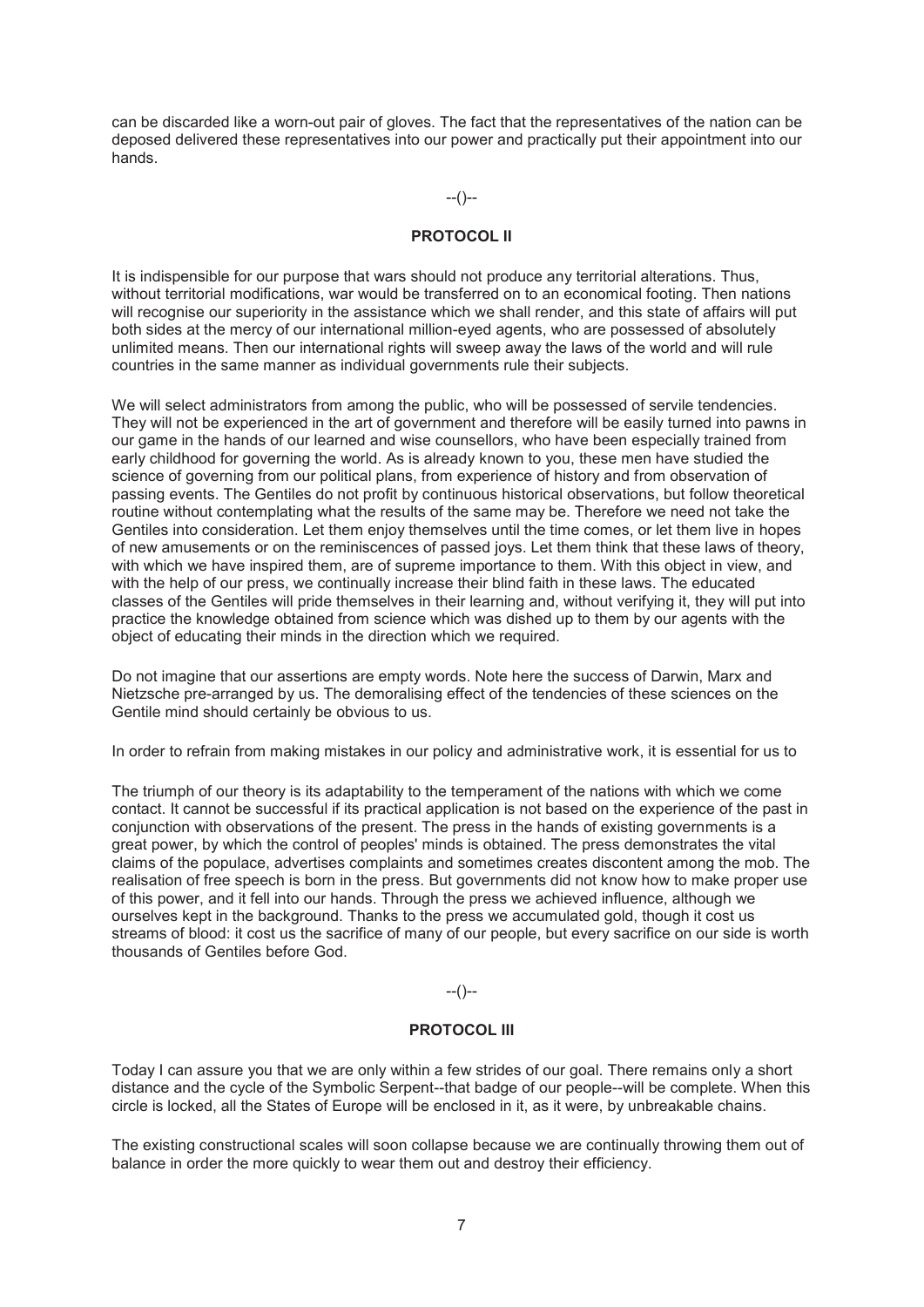The Gentiles thought that the scales had been made sufficiently strong and expected them to balance accurately. But the supporters of the scales--that is to say, the heads of States--are hampered by their servants who are of no avail to them, drawn away as they are by this unlimited power of intrigue which is theirs, thanks to the terrors prevailing in the palaces.

As the sovereign has no means of access to the hearts of his people, he cannot defend himself against the power-loving intriguers. As the watchful power has been separated by us from the blind power of the populace, both have lost their significance, because once parted they are as helpless as a blind man without a stick. In order to induce lovers of power to make a bad use of their rights, we set all powers one against the other by encouraging their liberal tendencies towards independence. We encouraged every undertaking in this direction; we placed formidable weapons in the hands of all parties and made power the goal of every ambition. Out of governments we made arenas on which party wars are fought out. Soon open disorder and bankruptcy will appear everywhere. Insuppressable babblers transformed parliamentary and administrative meetings into debating meetings. Audacious journalists and impudent pamphleteers are continually attacking the administrative powers. Abuse of power will definitely prepare the crash of all institutions and everything will fall prostrate under the blows of the raging populace. The people are enslaved in the sweat of their brows in poverty after a manner more formidable than the laws of serfdom. From the latter they could free themselves by some means or another, whereas nothing will liberate them from the tyranny of absolute want. We took care to insert rights in constitutions which for the masses are purely fictitious. All the so-called "rights of the people" can only exist in ideas which are not applicable in practice. How does it avail a workman of the proletariat, who is bent double by work and oppressed by his fate, if a chatterer gets the right to speak or a journalist the right to publish any kind of rubbish? What good is a constitution to the proletariat if they get no other advantage from it except the crumbs which we throw them from our table in return for their votes to elect our agents? Republican rights are an irony for the pauper, for the necessity of every day's labour keeps him from gaining any advantage by such rights and it only takes away the guarantee of continuous fixed wages, making him dependent on employers, strikes and comrades. Under our auspices the populace exterminated the aristocracy which had supported and guarded the people for its own benefit, which benefit is inseparable from the welfare of the populace. Nowadays, having destroyed the privileges of the aristocracy, the people fall under the yoke of cunning profiteers and upstarts.

We intend to appear as though we were the liberators of the labouring man, come to free him from this oppression, when we shall suggest to him to join the ranks of our armies of Socialists, Anarchists and Communists. The latter we always patronise, pretending to help them out of fraternal principle and the general interest of humanity evoked by our socialistic masonry. The aristocracy, who by right shared the labour of the working classes, were interested in the same being well-fed, healthy and strong. We are interested in the opposite, *i.e.*, in the degeneration of the Gentiles. Our strength lies in keeping the working man in perpetual want and impotence; because, by so doing, we retain him subject to our will and, in his own surroundings, he will never find either power or energy to stand up against us. Hunger will confer upon Capital more powerful rights over the labourer than ever the lawful power of the sovereign could confer upon the aristocracy.

We govern the masses by making use of feelings of jealousy and hatred kindled by oppression and need. And by means of these feelings we brush aside those who impede us in our course.

When the time comes for our Worldly Ruler to be crowned, we will see to it that by the same means- that is to say, by making use of the mob--we will destroy everything that may prove to be an obstacle in our way.

The Gentiles are no longer capable of thinking without our aid in matters of science. That is why they do not realise the vital necessity of certain things; which we will make a point of keeping against the moment when our hour arrives--namely, that in schools the only true and the most important of all sciences must be taught, that is, the science of the life of man and social conditions, both of which require a division of labour and therefore the classification of people in castes and classes. It is imperative that every one should know that true equality cannot exist owing to the different nature of various kinds of work, and those who act in a manner detrimental to a whole caste have a different responsibility before the law to those who commit a crime only affecting their personal honour.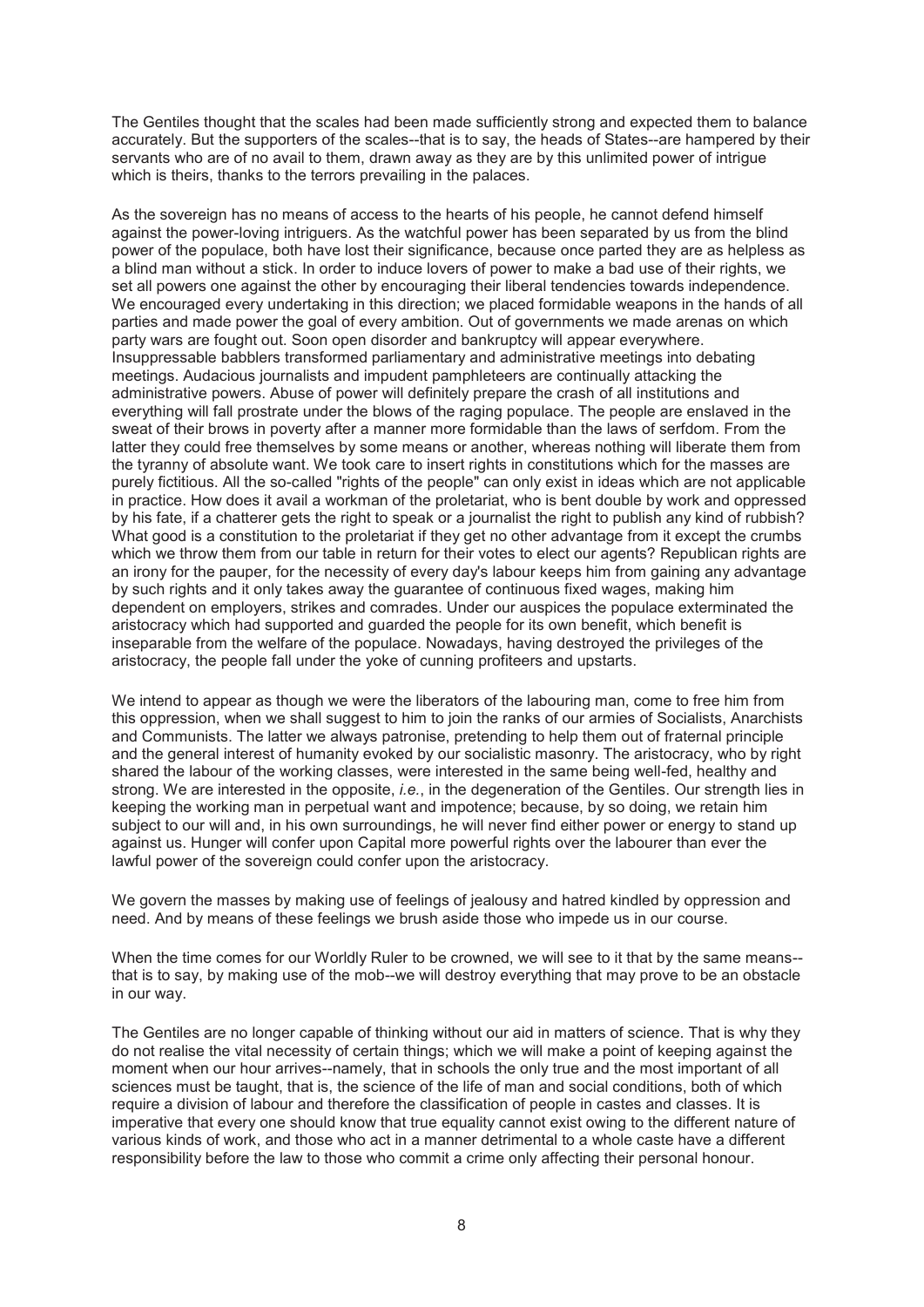The true science of social conditions, to the secrets of which we do not admit the Gentiles, would convince the world that occupations and labour should be kept in specified castes so as not to cause human suffering, arising from an education which does not correspond with the work which individuals are called upon to do. If they were to study this science, the people would of their own free will submit to the ruling powers and to the castes of government classified by them. Under the present conditions of science and the line which we have allowed it follow, the populace, in its ignorance, blindly believes in printed words and in erroneous illusions which have been duly inspired by us, and it bears malice to all classes it thinks higher than itself. For it does not understand the importance of each caste. This hatred will become still more acute where economical crises are concerned, for then it will stop the markets and production. We will create a universal economical crisis, by all possible underhand means and with the help of gold, which is all in our hands. Simultaneously we will throw on to the streets huge crowds of workmen throughout Europe. These masses will then gladly throw themselves upon and shed the blood of those of whom, in their ignorance, they have been jealous from childhood, and whose belongings they will then be able to plunder.

They will not harm us, because the moment of the attack will be known to us and we will take measures protect our interests.

We persuaded the Gentiles that liberalism would bring them to a kingdom of reason. Our despotism will be of this nature, for it will be in a position to put down all rebellions and by just severity to exterminate every liberal idea from all institutions.

When the populace noticed that it was being given all sorts of rights in the name of liberty, it imagined itself to be the master, and tried to assume power. Of course, like every other blind man, the mass came up against innumerable obstacles. Then, as it did not wish to return to the former regime, it lay its power at our feet. Remember the French Revolution, which we call the "Great," the secrets of its preparatory organisation are well known to us, being the work of our hands. From that time onwards we have led nations from one disappointment to another, so that they should even renounce us in favour of the King-Despot of the blood of Zion, whom we are preparing for the world. At present we, as an international force, are invulnerable, because, whilst we are attacked by one Gentile government, we are upheld by others. In their intense meanness the Christian peoples help our independence--when kneeling they crouch before power; when they are pitiless towards the weak; merciless in dealing with faults and lenient to crimes ; when they refuse to recognise the contradictions of freedom; when they are patient to the degree of martyrdom in bearing with the violence of an audacious despotism.

At the hands of their present dictators, premiers and ministers, they endure abuses, for the smallest of which they would have murdered twenty kings. How is this state of affairs to be explained? Why are the masses so illogical in their conception of events? The reason is, that despots persuade the people through their agents, that, although they may misuse their power and do injury to the state, this injury is done with a high purpose, *i.e.*, in order to attain prosperity for the populace, for the sake of international fraternity, unity and equality.

Certainly they do not tell them that such unification can only be obtained under our rule. So we see the populace condemning the innocent, and acquitting the guilty, convinced that it can always do what it pleases. Owing to this state of mind the mob destroys all solidity and creates disorder at every turn and corner. The word "liberty" brings society into conflict with all the powers, even with that of Nature and of God. That is why, when we come into power, we must strike the word "liberty" out of the human dictionary, as being the symbol of beastial power, which turns the populace into blood-thirsty animals. But we must bear in mind that these animals fall asleep as soon as they are satiated with blood, and at that moment it is easy to enchant and enslave them. If they are not given blood, they will not sleep, but will fight with one another.

#### --()--

## **PROTOCOL IV**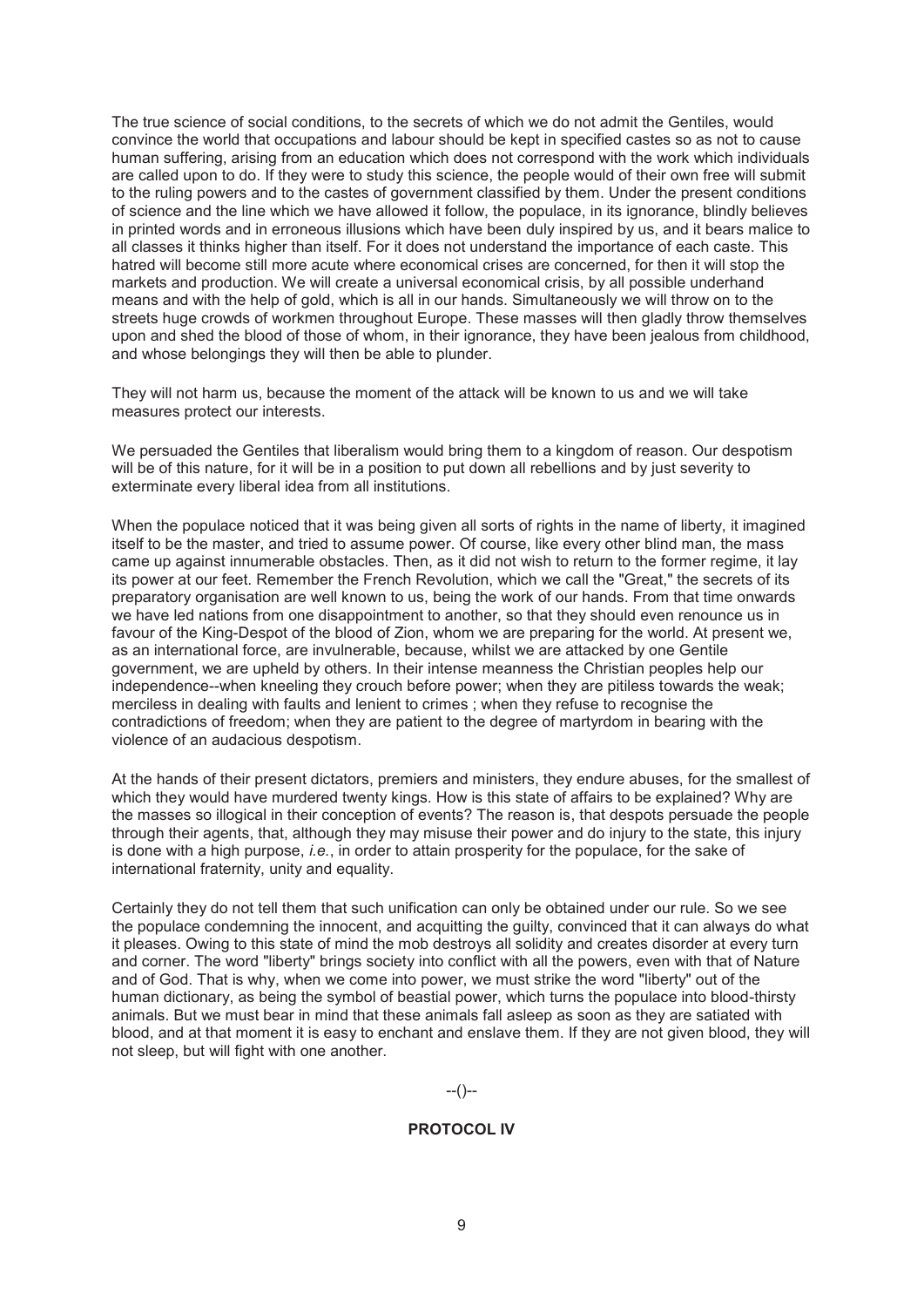Every republic passes through various stages. The first stage is the first days raging of the blind, sweeping and destroying right and left. The second, the reign of the demagogue, bringing forth anarchy and entailing despotism. This despotism is not officially legal, and, therefore, irresponsible; it is concealed and invisible, but, all the same, lets itself be felt. It is generally controlled by some secret organisation, which acts behind the back of some agent, and will, therefore, be the more unscrupulous and daring. This secret power will not mind changing its agents who mask it. The changes will even help the organisation, which will thus be able to rid itself of old servants, to whom it would have been necessary to pay larger bonuses for long service. Who or what can dethrone an invisible power? Now this is just what our government is. The masonic lodge throughout the world unconsciously acts as a mask for our purpose. But the use that we are going to make of this power in our plan of action, and even our headquarters, remain perpetually unknown to the world at large.

Liberty could be harmless and exist in governments and countries without being detrimental to the welfare of the people, if it were based on religion and fear of God, on human fraternity, free from ideas of equality, which are in direct contradiction to the laws of creation, and which have ordained submission.

Governed by such a faith as this, the people would be ruled under the guardianship of their parishes, and would exist quietly and humbly under the guidance of the spiritual pastor, and submit to God's disposition on earth. That is why we must extract the very conception of God from the minds of the Christians and replace it by arithmetical calculations and material needs. In order to divert the minds of the Christians from our policy, it is essential that we should keep them occupied with trade and commerce. Thus all nations will be striving for their own profits, and in this universal struggle will not notice their common enemy. But, so that liberty should entirely dislocate and ruin the social life of the Gentiles, we must put commerce on a speculative basis. The result of this will be, that the riches of the land extracted by production will not remain in the hands of the Gentiles, but will pass through speculation into our coffers.

The struggle for superiority and continuous speculations in the business world will create a demoralised, selfish and heartless society. This society will become completely indifferent and even disgusted by religion and politics. Lust of gold will be their only guide. And this society will strive after this gold, making a veritable cult of the materialistic pleasures with which it can keep them supplied. Then the lower classes will join us against our competitors--the privileged Gentiles--with no pretence a noble motive, or even for the sake of riches, but out pure hatred towards the upper classes.

#### --()--

## **PROTOCOL V**

What kind of government can one give to societies in which bribery and corruption have penetrated everywhere, where riches can only be obtained by cunning surprises and fraudulent means, in which dissensions continuously prevail; where morality must be supported by punishment and strict laws, and not by, voluntary accepted principles, in which patriotic and religious feelings are merged in cosmopolitan convictions?

What form of government can be given to these societies other than the despotic form, which I describe to you?

We will organise a strong centralised government, so as to gain social powers for ourselves. By new laws we will regulate the political life of our subjects, as though they were so many parts of a machine. Such laws will gradually restrict all freedom and liberties allowed by the Gentiles. Thus our reign will develop into such a mighty despotism, that it will be able at any time or place to squash discontented or recalcitrant Gentiles.

We shall be told that the kind of despotism which I suggest will not suit the actual progress of civilisation, but I will prove to you that the contrary is the case. In the days when the people looked on their sovereigns as on the will of God, they quietly submitted to the despotism of their monarchs. But from the day that we inspired the populace with the idea of its own rights, they began to regard kings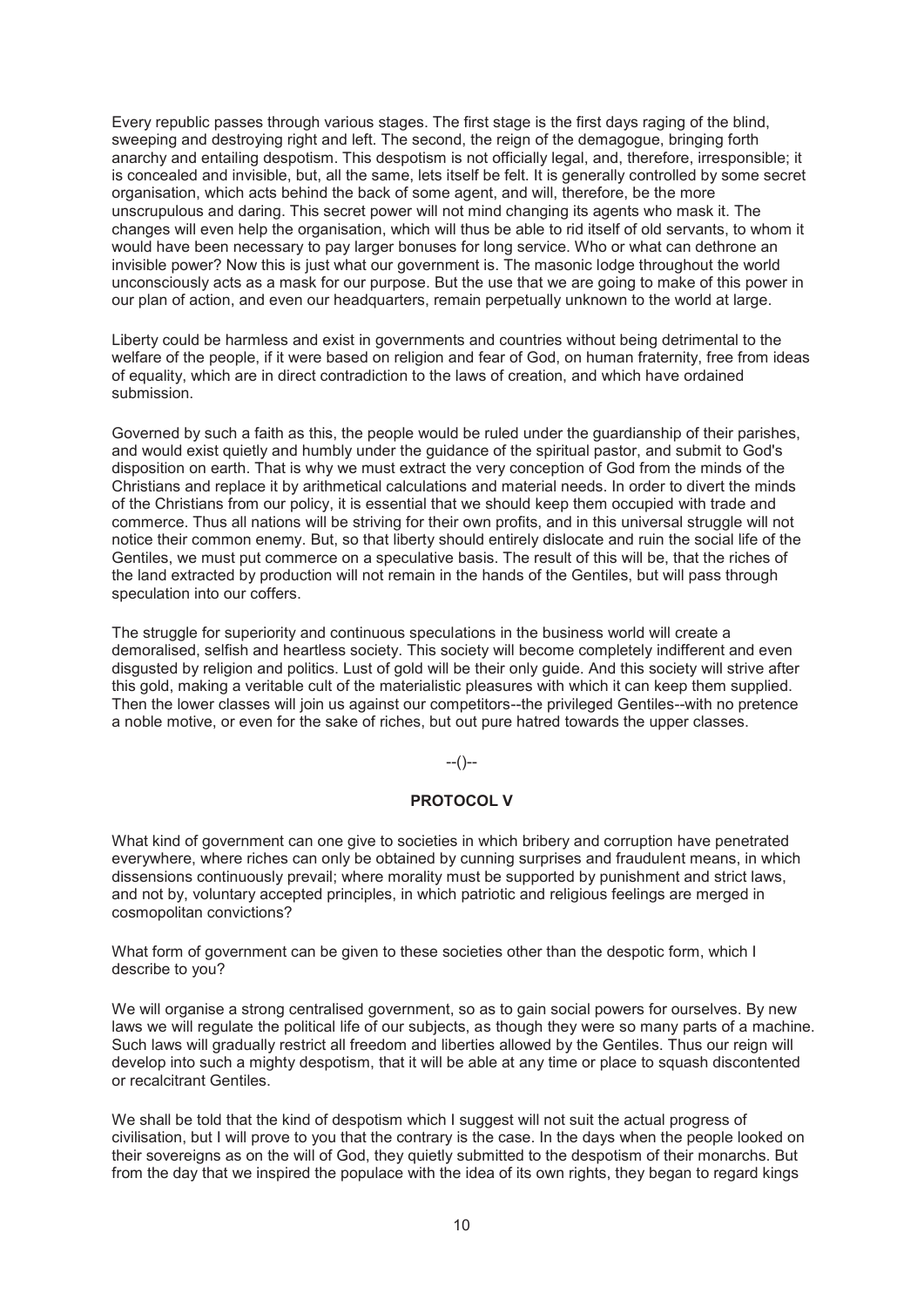as ordinary mortals. In the eye of the mob the holy anointment fell from the head of monarchs, and, when we took away their religion, the power was thrown into the streets like public property, and was snatched up by us. Moreover, among our administrative gifts, we count also that of ruling the masses and individuals by means of cunningly constructed theories and phraseology, by rules of life and every other kind of device. All these theories, which the Gentiles do not at all understand, are based on analysis and observation, combined with so skilful a reasoning as cannot be equalled by our rivals, any more than these can compete with us in the construction of plans for political actions and solidarity. The only society known to us which would be capable of competing with us in these arts, might be that of the Jesuits. But we have managed to discredit these in the eyes of the stupid mob as being a palpable organisation, whereas we ourselves have kept in the background, reserving our organisation as a secret.

Moreover, what difference will it make to the world who is to become its master, whether the head of the Catholic Church, or a despot of the blood of Zion?

But to us, "the Chosen People," the matter cannot be indifferent. For a time the Gentiles might perhaps be able to deal with us. But oh this account we need fear no danger, as we are safeguarded by the deep roots of their hatred for one another, which cannot be extracted.

We set at variance with one another all personal and national interests of the Gentiles, by promulgating religious and tribal prejudices among them, for nearly twenty centuries. To all this, the fact is due that not one single government will find support from its neighbours when it calls upon them for it, in opposing us, because each one of them will think that action against us might be disastrous for its individual existence. We are too powerful--the world has to reckon with us. Governments cannot make even a small treaty without our being secretly involved in it. *Per me reges regunt*--let kings reign through me. We read in the Law of Prophets that we have been chosen by God to rule the earth. God gave us genius, in order that we should be capable of performing this work. Were there a genius in the enemy's camp he might yet fight us, but a newcomer would be no match for old hands like ourselves, and the struggle between us would be of such a desperate nature as the world has never yet seen. It is already too for their genius. All the wheels of state-mechanism are set in motion by a power, which is in our hands, that to say--gold.

The science of political economy, thought out by our learned scientists, has already proved that the power of capital is greater than the prestige of the Crown.

Capital, in order to have a free field, must obtain absolute monopoly of trade and commerce. This is already being achieved by an invisible hand in all parts of world. Such a freedom will give political power to traders, who, by profiteering, will oppress the populace.

Nowadays it is more important to disarm the people than to lead them to war. It is more important to use burning passions for our cause, than to extinguish them; to encourage the ideas of others and use them for our own purpose, than to dissipate them. The main problem for our government is: how to weaken the brain of the public by criticism, how to make it lose its power of reasoning, which creates opposition, and how to distract the public mind by senseless phraseology.

At all times nations, as well as individuals, have taken words for deeds, as they are contented with what they hear, and seldom notice whether the promise has been actually fulfilled. Therefore, simply for the purpose of show, we will organise institutions, members of which, by eloquent speeches, will prove and praise their contributions to "progress."

We will assume a liberal appearance for all parties and for all tendencies, and will provide all our orators with one. These orators will be so loquacious, that they will weary the people with speeches to such a degree, that the people will have more than enough of oratory of any kind.

In order to secure public opinion, this must first be made utterly confused by the expression from all sides of all manner of contradictory opinions, until the Gentiles become lost in their labyrinth. Then they will understand that the best course to take is to have no opinion on political matters--matters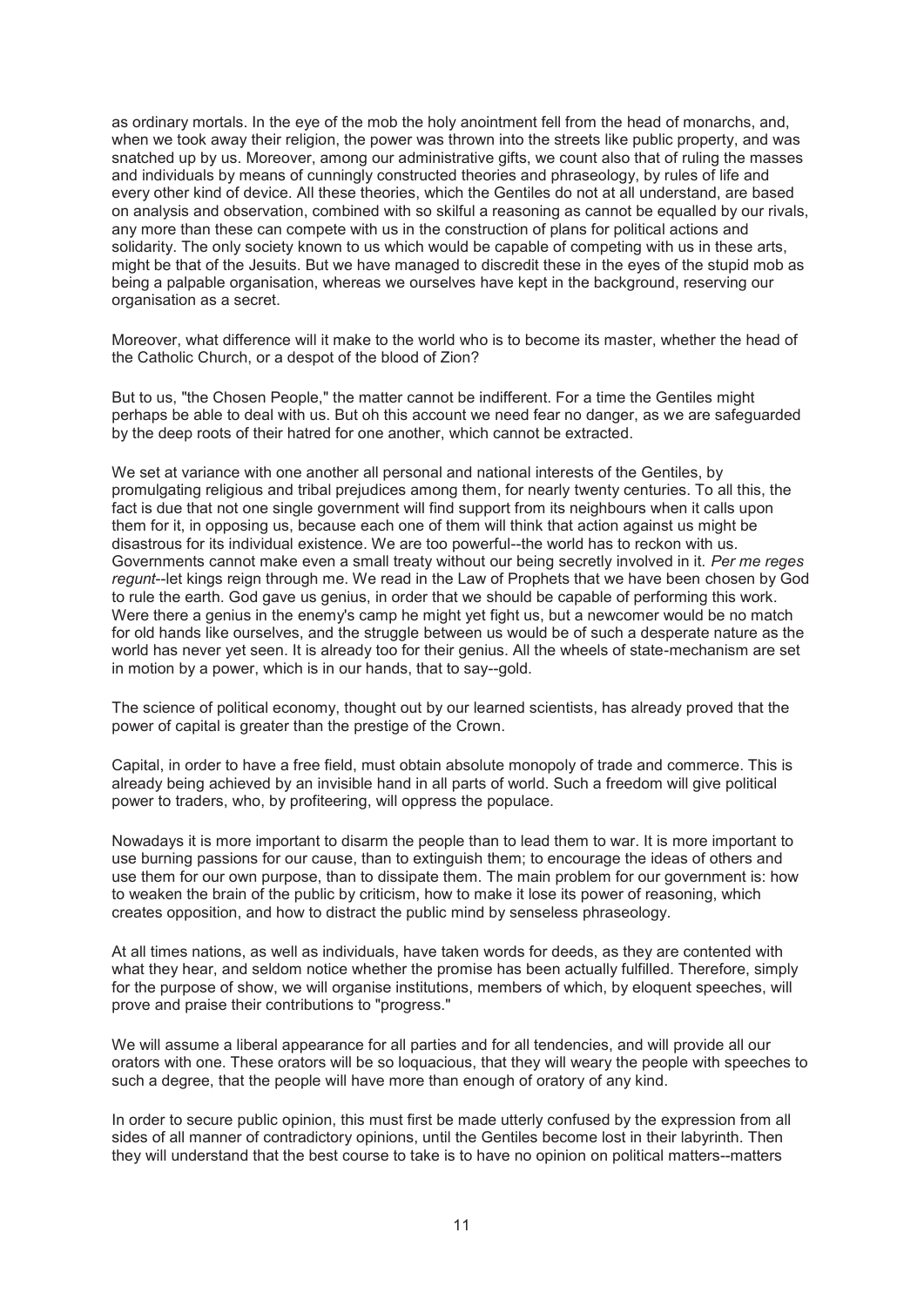which are not intended to be understood by the public, but which should only be reserved to the directors of affairs. This is the first secret.

The second secret, necessary for our successful governing, consists in multiplying to such an extent the faults, habits, passions, and conventional laws of the country, that nobody will be able to think clearly in the chaos--therefore men will cease to understand one another.

This policy will also help us to sow dissensions amongst all parties, to dissolve all collective powers, and to discourage all individual initiative, which might in any way hinder our schemes.

There is nothing more dangerous than personal initiative: if there are brains at the back of it, it may do more harm to us than the millions of people whom we have set at one another's throats.

We must direct the education of Christian societies in such a way, that in all cases where initiative is required for an enterprise, their hands should drop in hopeless despair. Tension, brought about by freedom of action, loses force when it encounters the freedom of others. Hence come--moral shocks, disappointments and failures. By all these means we will so oppress the Christians that they will be forced to ask us to govern them internationally. When we attain such a position we shall be able, straightway, to absorb all powers of governing throughout the whole world, and to form a universal Super-government. In the place of existing governments we will place a monster, which will be called the Administration of the Supergovernment. Its hands will be outstretched like far-reaching pinchers, and it will have such an organisation at its disposal, that it will not possibly be able to fail in subduing all countries.

--()--

## **PROTOCOL VI**

Soon we will start organising great monopolies--reservoirs of colossal wealth, in which even the large fortunes of the Gentiles will be involved to such an extent that they will sink together with the credit of their government the day after political crisis takes place. (It being evidently intended that the Jews should withdraw their money at the last moment.)

Those among you who are present here today, and are economists, just calculate the importance of this scheme!

We must use every possible kind of means to develop the popularity of our Supergovernment, holding it up as a protection and recompenser of all who willingly submit to us.

The aristocracy of the Gentiles, as a political power, is no more,--therefore we need not consider it any more from that point of view. But as landowners they are still dangerous to us, because their independent existence is ensured through their resources. Therefore it is essential for us, at all costs, to deprive the aristocracy of their lands. To attain this purpose the best method is to force up rates and taxes. These methods will keep the landed interests at their lowest possible ebb. The aristocrats of the Gentiles, who, by the tastes which they have inherited, are incapable of being contented with a little, will soon be ruined.

At the same time we must give all possible protection to trade and commerce, and especially to speculation, the principal role of which is to act as a counterpoise to industry.

Without speculation industry will enlarge private capitals and will tend to raise agriculture by freeing the land from debt and mortgages, advanced by agricultural banks. It is essential that industry should drain the land of all its riches, and speculation should deliver all the world's wealth thus procured into our hands. By this means all the Gentiles would be thrown into the ranks of the proletariat. Then the Gentiles will bow down before us, in order to obtain the right to exist.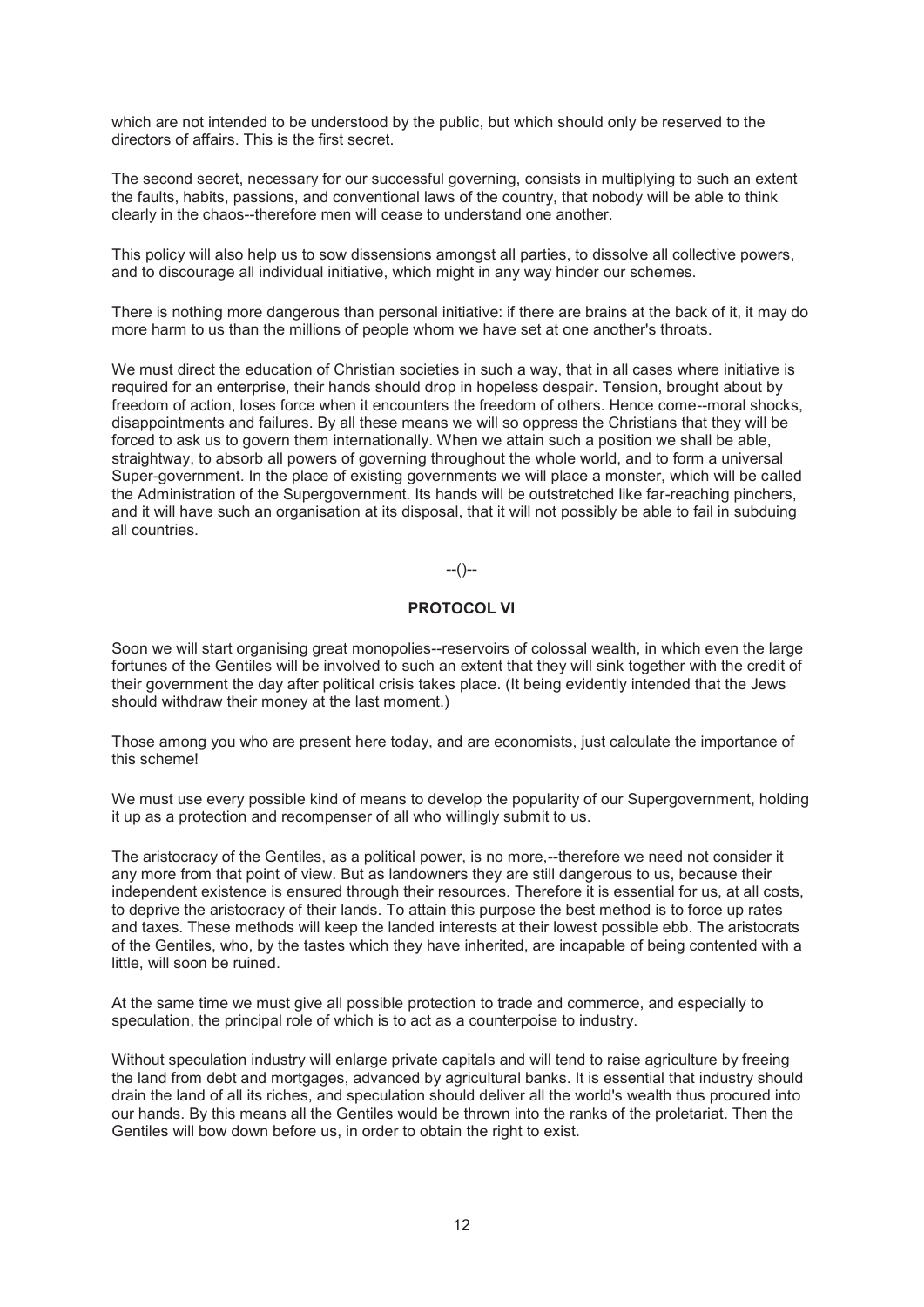In order to ruin the industry of the Gentiles and to help speculation, we will encourage the love for boundless luxury, which we have already developed. We will increase the wages, which will not help the workmen, as at the same time we will raise the price of prime necessities, taking as a pretext the bad results of agriculture. We will also artfully undermine the basis of production by sowing seeds of anarchy amongst the workmen, and encouraging them in the drinking of spirits. At the same time we will use all possible means to drive all the Gentile intelligence from the land. In order that the true position of affairs should not be prematurely realised by the Gentiles, we will conceal it by an apparent desire to help the working classes in solving great economical problems, the propaganda of which our economical theories are assisting in every possible way.

--()--

#### **PROTOCOL VII**

Intensified military service and the increase of police force are essential to complete the above plans. It is essential for us to arrange that, besides ourselves, there should be in all countries nothing but a huge proletariat, so many soldiers and police loyal our cause.

In the whole of Europe, and with the help of Europe, we must promote on other continents sedition, dissensions and mutual hostility. In this there is a twofold advantage: firstly by these means we command the respect of all countries, who well know that we have the power to create upheavals at will, or else to restore order. All countries are used to look to us for the necessary pressure, when such is required. Secondly, by intrigues we shall entangle all the threads spun by us in the ministries of all governments not only by our politics, but by trade conventions and financial obligations.

In order to obtain these ends we must have recourse to much slyness and artfulness during negotiations and agreements, but in what is called "official language" we shall assume the opposite tactics of appearing honest and amenable. Thus the governments of the Gentiles, which we taught to look only on the showy side of affairs, as we present these to them, will even look upon us as benefactors and saviours of humanity.

We must be in a position to meet every opposition with a declaration of war on the part of the neighbouring country of that state which dares to stand in our way; but if such neighbours in their turn were to decide to unite in opposing us, we must respond by creating a universal war.

The main success in politics consists in the degree of secrecy employed in pursuing it. The action of a diplomat must not correspond with his words. To help our world-wide plan, which is nearing its desired end, we must influence the governments of the Gentiles by so-called public opinions, in reality prearranged by us by means of that greatest of all powers--the press, which, with a few insignificant exceptions not worth taking into account, is entirely in our hands.

Briefly, in order to demonstrate our enslavement of the Gentile governments in Europe, we will show *our power to one of them by means of crimes of violence*, that is to say by a *reign of terror* (note the present state of Russia, circa 1921); and in case they all rise against us we will respond with American, Chinese or Japanese guns.

## $-(-)$

#### **PROTOCOL VIII**

We must secure all instruments which our enemies might turn against us. We shall have recourse to the most intricate and complicated expressions of the dictionary of law in order to acquit ourselves in case we are forced to give decisions, which may seem overbold and unjust. For it will be important to express such decisions in so forcible a manner, that they should seem to the populace to be of the highest moral, equitable and just nature. Our government must be surrounded by all the powers of civilisation among which it will have to act. It will draw to itself publicists, lawyers, practitioners, administrators, diplomats, and finally people prepared in our special advanced schools. These people will know the secrets of social life; they will master all languages put together by political letters and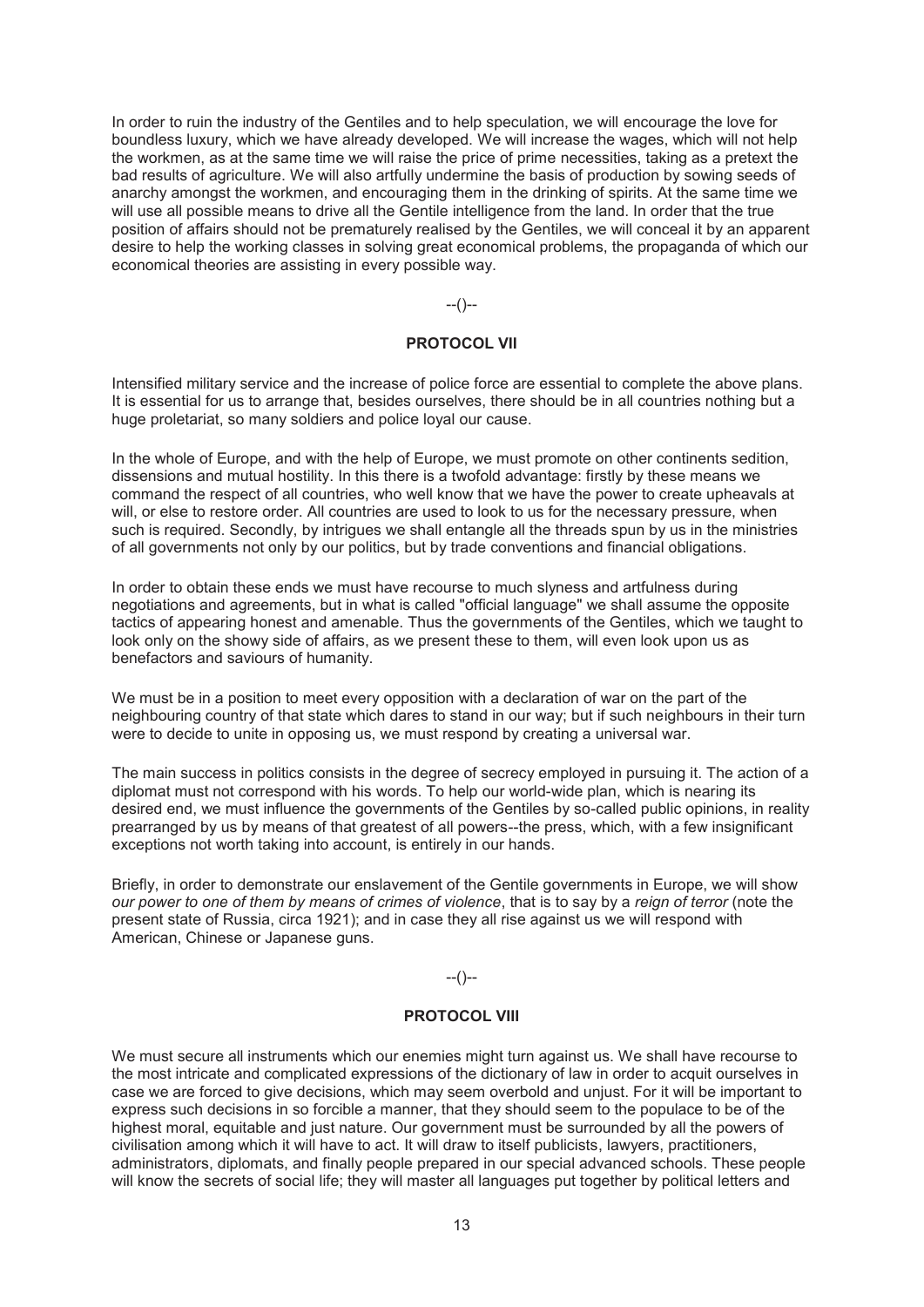words; they will be well acquainted with the inner side of human nature, with all its more sensitive strings, on which they will have to play. These strings form the construction of the Gentile brain, their good and bad qualities, their tendencies and vices, the peculiarity of castes and classes. Of course these wise counsellors of our might to whom I allude will not be selected from amongst the Gentiles, who are used to carry on their administrative work without bearing in mind the results which they have to achieve, and without knowing for what purpose these results are required. The administrators of the Gentiles sign papers without reading them, and serve for love of money or ambition.

We will surround our government by a whole host of economists. That is the reason why science of economy is the principal subject taught to the Jews. We be surrounded by thousands of bankers, traders, and, what is still more important, by millionaires, because in reality everything will be decided by money. Meanwhile, as long as it is not yet safe to fill government posts with our brother Jews, we will entrust these important posts to people whose record and characters are so bad as to form a gulf between the nation and themselves, and to such people who, in case they disobey our orders, may expect judgment and imprisonment. And all this is with the object that they should defend our interests until the last breath has passed out of their bodies.

#### $-(-)$

#### **PROTOCOL IX**

Applying our principles, pay special attention to the character of the particular nation, by which you are surrounded and amongst which you have to work. You must not expect to be successful in applying our principles all round until the nation in question has been re-educated by our doctrines; but by proceeding carefully in the application of our principles you will discover that, before ten years have elapsed, the most stubborn character will have changed and we shall have added yet another nation to the ranks of those who have already submitted to us.

For the liberal words of our masonic motto, "freedom, equality, and fraternity," we will substitute not the words of motto, but words expressing simply an idea, and we will say "the right of freedom, the duty of equality, and the idea of fraternity," and we shall have the bull by the horns. As a matter of fact we have already destroyed all ruling powers except our own,. but in theory, they still exist. At the present time, if any governments make themselves objectionable to us, it is only a formality, and undertaken with our full knowledge and consent, as we need their anti-Semitic outbursts in order to enable us to keep our small brothers in order. I will not enlarge upon this point, for it has already formed the subject of many discussions.

As a matter of fact we are encountered by no opposition. Our government is in so exceedingly strong a position in the sight of the law that we may almost describe it by the powerful expression of dictatorship. I can honestly say that at the present time we are legislators, we sit in judgment and inflict punishments, we execute and pardon, we are, as it were, the commander-in-chief of all armies, riding at their head. We rule by mighty force, because in our hands remain the fragments of a once powerfull party, now under our subjection. We possess boundless ambitions, *devouring greed, merciless revenge and intense hatred.* We are the source of a far-reaching terror. We employ in our service people of all opinions and all parties: men desiring to reestablish monarchies, socialists, communists, and supporters of all kinds of utopias. We have put them all into harness; each one of them in his own way undermines the remnant of power and tries to destroy all existing laws. By this procedure all governments are tormented, they yell for rest and, for the sake of peace, are prepared to make any sacrifice. But will not give them any peace until they humbly recognize our international super-government.

The populace clamoured for the necessity of solving the social problem by international means. Dissensions among parties handed these over to us, because in order to conduct an opposition money is essential, and money is under our control.

We have feared the alliance of the experienced Gentile sovereign power with that of the blind power of the mob, but all measures to prevent the possibility of such an occurrence have been taken by us. Between these two powers we have erected a wall in the form of the terror which they entertain for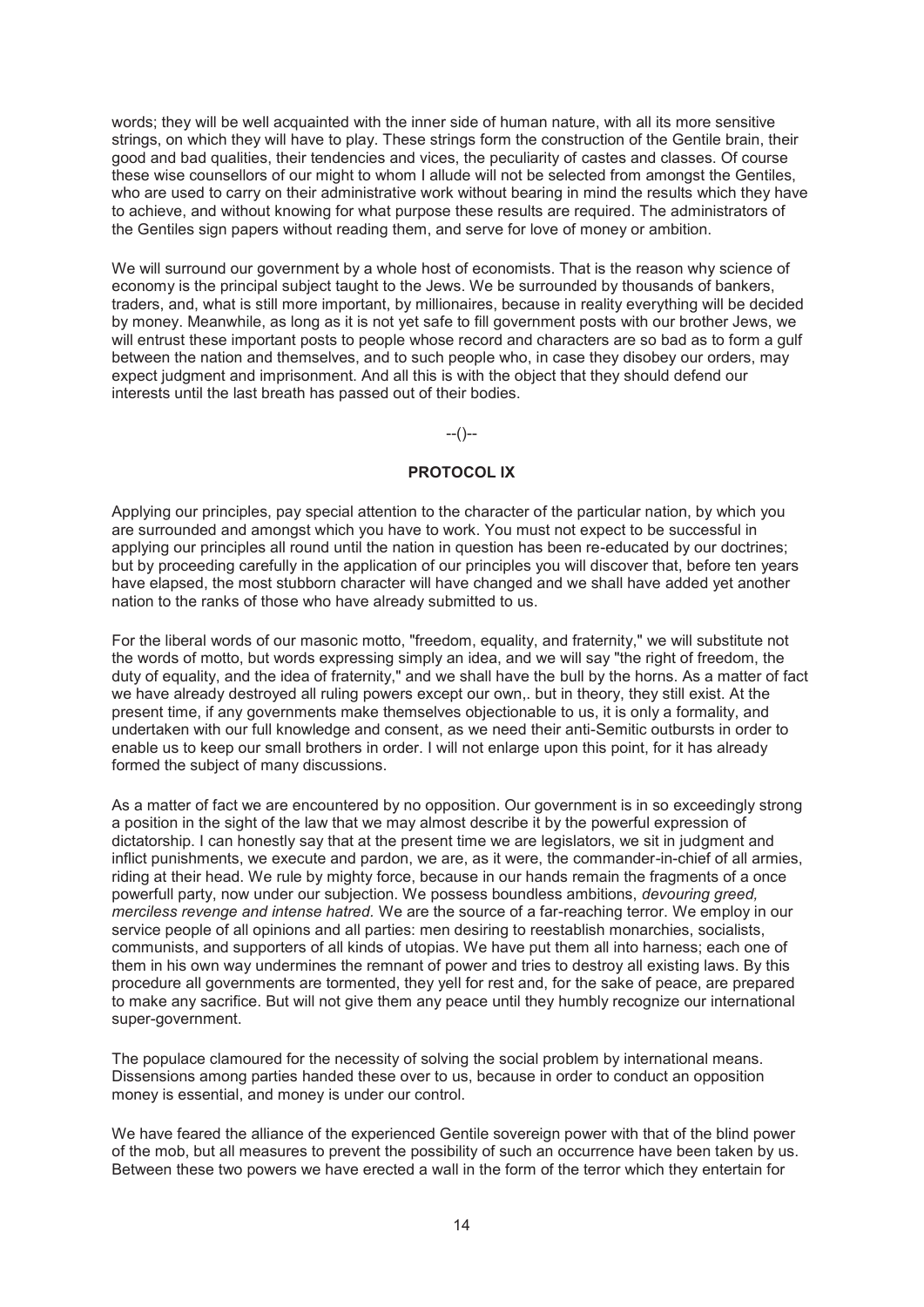one another. Thus the blind power of the populace remains a support on our side. We alone will be its leaders, and will guide it towards the attainment of our object. In order that the hand of the blind should not free itself from our grip, we must be in constant contact with the masses if not personally, at any rate through our most faithful brothers. When we become a recognised power we will personally address populace in the market places, and will instruct it in political matters in whatever direction may suit our convenience.

How are we to verify what the people are taught in country schools? But it is certain that what is said by the envoy of the government, or by the sovereign himself, cannot fail to be known to the whole nation, as it is soon spread by the voice of the people.

In order not to destroy the institutions of the Gentiles prematurely, we reached them with our experienced hand and secured the ends of the springs in their mechanism. The latter formerly were in severe but just order; for them we have substituted disorderly liberal management. We have had a hand in jurisdiction, electioneering, in the management of the press, in furthering the liberty of the individual, and, what is still more important, in education. which constitutes the main support of free existence.

We have befooled and corrupted the rising generation, of the Gentiles by educating them in principles and theories known to us to be thoroughly false, but which we ourselves have inculcated. Without actually amending the laws already in force, but by simply distorting them and by placing interpretations upon them which were not intended by those who framed them, we have obtained an extraordinarily useful result.

These results became at first apparent by the fact that our interpretation concealed the real meaning of the laws, and subsequently rendered them so unintelligible that it was impossible for the government to disentangle such a confused code of laws.

Hence the theory arose of not adhering to the letter of the law, but of judging by conscience. It is contended that nations can rise in arms against us if our plans are discovered prematurely; but in anticipation of this we can rely upon throwing into action such a formidable force as will make even the bravest of men shudder. By then metropolitan railways and underground passages will be constructed in all cities. From these subterranean places we will explode all the cities of the world, together with their institutions and documents. (Probably figurative, referring to such means as Bolshevism.)

--()--

## **PROTOCOL X**

Today I will begin by repeating what has been previously mentioned, and I beg all of you to bear in mind that in politics, governments and nations are satisfied by the showy side of everything; yes, and how should they have time to examine the inner side of things when their representatives only think of amusements?

It is most important for our politics to bear in mind the above-mentioned detail, as it will be of great help to us, when discussing such questions as the distribution of power, freedom of speech, freedom for the press and religion, rights of forming associations, equality in the sight of the law, inviolability of property and domicile, the question of taxation (idea of secret taxation) and the retrospective force of laws. All similar questions are of such a nature that it is not advisable to openly discuss them in front of the populace. But in cases where it is imperative that these should be mentioned to the mob they must not be enumerated but, without going into detail, statements should be made concerning the principles of modern right as recognised by us. The importance of reticence lies in the fact that a principle which has not been openly declared leaves us freedom of action, whereas such a principle, once declared, becomes as good as established.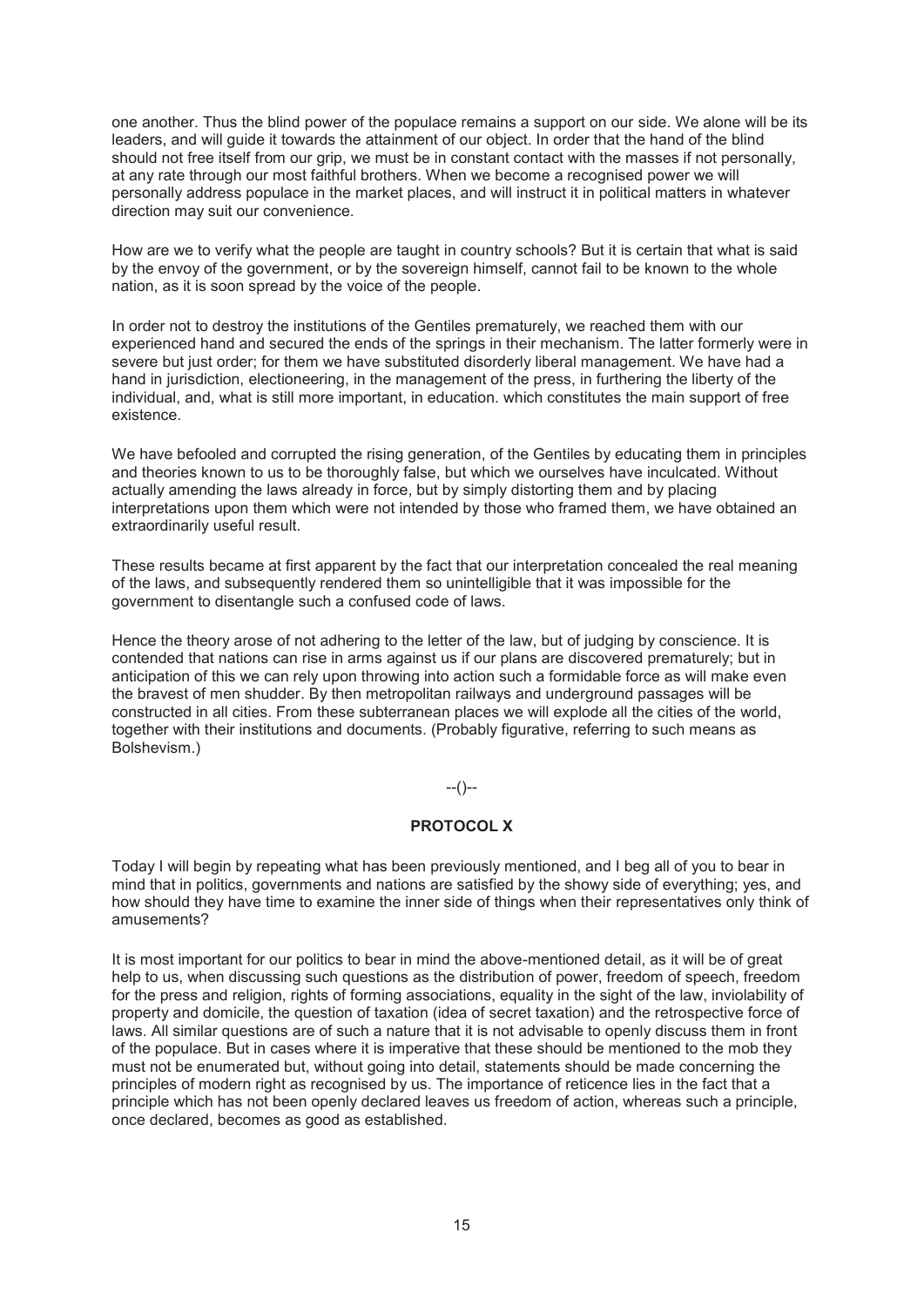The nation holds the power of a political genius in special respect and endures all its high-handed actions, and thus regards them: "What a dirty trick, but how skilfully executed!" "What a swindle, but how well and with what courage it has been done!"

We count on attracting all nations to work on the construction of the foundations of the new edifice which has been planned by us. For this reason it is necessary for us to acquire the services of bold and daring agents, who will be able to overcome all obstacles in the way of our progress.

When we accomplish our *coup d'état*, we will say to the people: "Everything has been going very badly; all of you have suffered; now we are destroying the cause of your sufferings, that is to say, nationalities, frontiers and national currencies. Certainly you will be free to condemn us, but can your judgment be fair if you pronounce it before you have had experience of what we can do for your good?"

Then they will carry us shoulder high in triumph, in hope and in exultation. Power of voting, in which we trained the most insignificant members of mankind by organising meetings and prearranged agreements, will then play its last part; this power, by the means of which we have "enthroned ourselves," will discharge its last debt to us in its anxiety to see the outcome of our proposition before pronouncing its judgment.

In order to obtain an absolute majority we must induce everybody to vote, without discriminating between classes. Such a majority would not be obtained from educated classes or from a society divided into castes.

Having then inspired every man's mind with the idea of his own self-importance, we will destroy the family life of the Gentiles and its educational importance; we will prevent men with clever brains from coming to the front, and such men the populace, under our guidance, will keep subdued and will not permit them even to state their plans.

The mob is used to listen to us, who pay it for its attention and obedience. By these means we shall create such a blind force that it will never be capable of taking any decision without the guidance of our agents, placed by us for the purpose of leading them.

The mob will submit to this system, because it will know that from these leaders will depend its wages, earnings, and all other benefits. The system of government must be the work of one head, because it will be impossible to consolidate it, if it is the combined work of numerous minds. That is why we are only allowed to know the plan of action, but must by no means discuss it in order not to destroy its efficacy, the functions of its separate parts and the practical meaning of each point. If such plans were to be discussed and altered by repeated submissions at the polls, they would be distorted by results of all mental misunderstandings: which arise owing to the voters not having fathomed the depth of their meanings. Therefore, it is necessary that our plans should be decisive and logically thought out. That is the reason why we must not throw the great work of our leader to be torn to pieces by the mob, or even by a small clique. For the present these plans will not upset existing institutions. They will only alter their theory of economy, and therefore all their course of procedures, which will then inevitably follow the way prescribed by our plans. In all countries there exist the same institutions only different names: the houses of representatives of people, the ministries, the senate, a privy council of sorts, legislative and administrative departments.

I need not explain to you the connecting mechanism of these different institutions, as it is already well known to you. Only note that each of the above-mentioned institutions corresponds to some important function of the government. (I use the word "important" not with reference to the institutions, but with reference to their functions.)

All these institutions have divided among themselves all functions of government, that is to say, administrative, legislative, and executive powers. And their functions have become similar to those of the divers separate organs of the human body.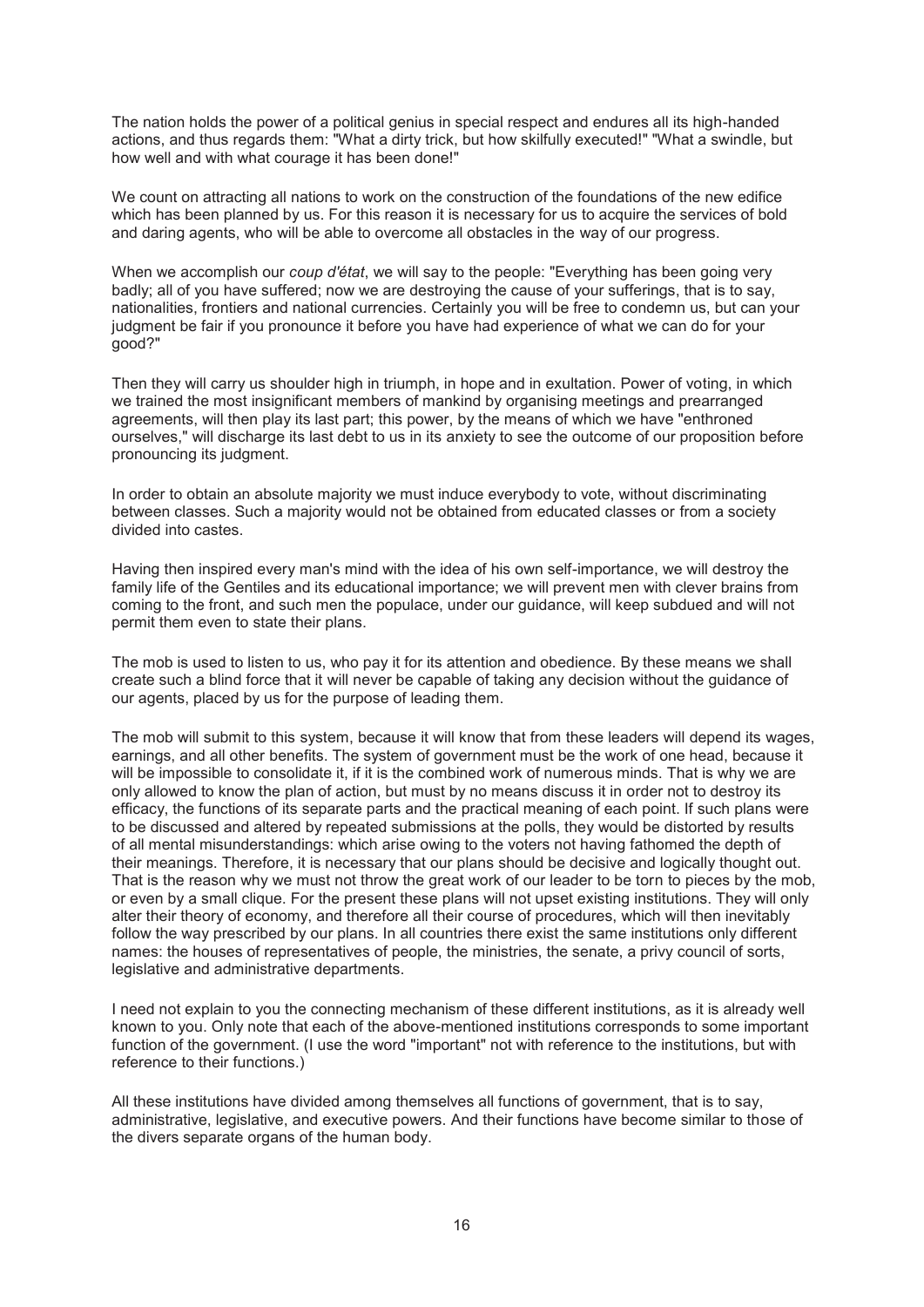If we injure any part of the government machinery, the state will fall sick as a human body and will die. When we injected the poison of liberalism into the organism of the state its political complexion changed; the states became infected with a mortal illness, that is, decomposition of the blood. There remains only to await the end of their agonies. Liberalism gave birth to constitutional governments, which took the place of autocracy--the only wholesome form of government for the Gentiles. Constitution, as you know for yourselves, is nothing more than a school for dissensions, disagreements, quarrels, and useless party agitations; in brief, it is the school of everything that weakens the efficiency of the government. The tribune, as well as the Press, has tended to make the rulers inactive and weak, thus rendering them useless and superfluous, and for this reason they were deposed in many countries.

Then the institution of a republican era became possible; and then, in the place of the sovereign, we put a caricature of the same in the person of a president, whom we chose from the mob from among our creatures and our slaves.

Thus we laid the mine which we have placed under Gentiles, or rather under the Gentile nations. In the near future we will make the president a responsible person.

Then we will have no scruples in boldly applying the plans, for which our own "dummy" will be responsible. What does it matter to us if the ranks of place-hunters become weak, if confusions arise from the fact that a president cannot be found--confusions which will definitely disorganize the country?

In order to achieve these results, we will prearrange for the election of such presidents, whose past record is marked with some "Panama" scandal or other shaddy hidden transaction. A president of such a kind will be a faithful executor of our plans, as he will fear denouncement, and will be under the influence of the fear which always possesses a man who has attainted power and anxious to retain the privileges and honours associated with his high office. The House of Representatives will elect, protect, and screen the president; but we will deprive this House of its power of introducing and altering laws.

This power we will give to the responsible president, who will be a mere puppet in our hands. In that case the power of the president will become a target exposed to various attacks, but we will give him means of defense in his right of appeal to the people above the heads of the representatives of the nation, that is to say, direct the people, who are our blind slaves--the majority of the mob.

Moreover, we will empower the president to proclaim martial law. We will explain this prerogative by fact that the president, being head of the army, must have the same under his command for the protection of the new republican constitution, which protection is his duty as its responsible representative.

Of course, under such conditions, the key of the inner position will be in our hands, and none other than ourselves will control legislation.

Moreover, when we introduce the new republican constitution, we will, under pretext of state secrecy, deprive the house of its right of questioning the desirability of measures taken by the Government. By this new constitution we will also reduce the number of the representatives of the nation to a minimum, thus also reducing an equivalent number of political passions, and passion for politics. If, in spite of this, they should become recalcitrant, we will abolish the remaining representatives by appealing to the nation. It will be the President's prerogative to appoint the chairman and vice-chairman of the house of representatives and of the senate. In place of continuous, sessions of parliaments we will institute sessions of a few months' duration. Moreover, the president, as head of the executive power, will have the right to convene or dissolve parliament and, in case of dissolution, to defer the convocation of a new parliament. But, in order that the president should not be held responsible for the consequences of these, strictly speaking, illegal acts, before our plans have matured, we will persuade the Ministers and other high administrative officials, who surround the president, to circumvent his orders by issuing instructions of their own and thus compel them to bear the responsibility instead of the President. This function we would especially recommend to be allotted to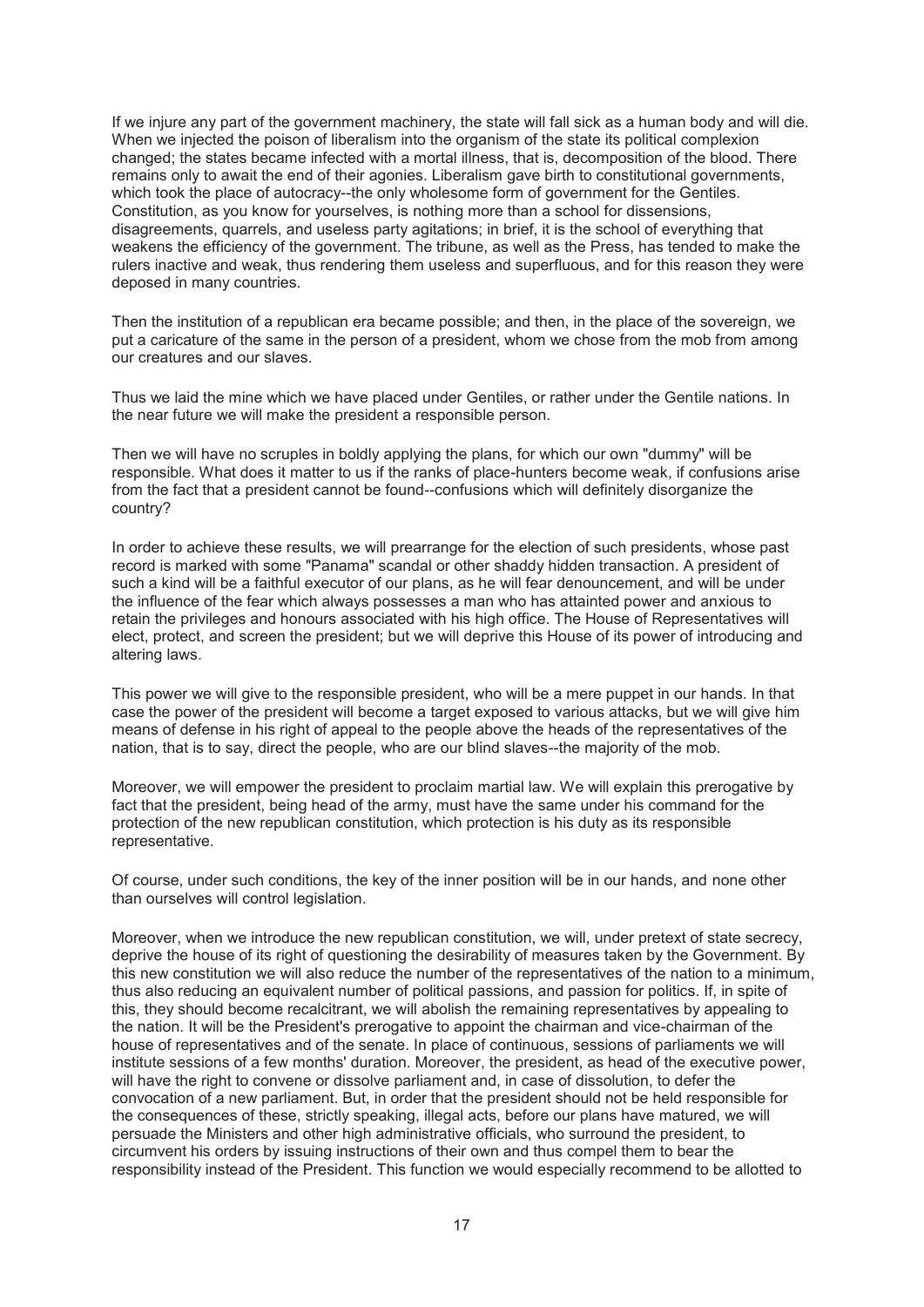the senate, to the council of state, or to the cabinet, but not to individuals. Under our guidance the President will interpret laws, which might be understood in ways.

Moreover he will annul laws in cases when we consider this to be desirable. He will also have the right to propose new temporary laws and even modifications in the constitutional work of the government, using as a motive for so doing the exigencies of the welfare of country.

Such measures will enable us to gradually withdraw any rights and indulgences that we may have been forced to grant when we first assumed power. Such indulgences we will have to introduce in the constitution of governments in order to conceal the gradual abolition of all constitutional rights, when the time comes to change all existing governments for our autocracy. The recognition of our autocrat may possibly be realised before the abolition of constitutions, namely, the recognition of our rule will start from the very moment when the people, torn by dissensions and smarting under the insolvency of rulers (which will have been pre-arranged by us), will yell out: "Depose them, and give us one world-ruler, could unify us and destroy all causes of dissension, namely, frontiers, nationalities, religions, state debts, etc. . . . a ruler who could give us peace and rest, which we cannot find under the government of our sovereigns and representatives."

But you know full well for yourselves that, in order that the multitude should yell for such a request, it is imperative in all countries to continually disturb the relationship which exists between people and governments--hostilities, wars, hatred, and even martyrdom, with hunger and need, and with the inoculation of diseases, to such an extent, that the Gentiles should not see any exit from their troubles other than an appeal for the protection of our money and for our complete sovereignty.

But if we give the nation time to take breath, another such opportunity would be hardly likely to recur.

## $-(-)$

## **PROTOCOL XI**

The council of state will accentuate the power of the ruler. In its capacity as an official legislative body it will be, as it were, a committee for issuing the rulers' commands.

Here then is a programme of the new constitution, which we are preparing for the world. We will make laws, define constitutional rights, and administer such by means of (1) edicts of the legislative chamber, suggested by the president; (2) by means of general orders and orders of the senate and state council, and by means of decisions of the cabinet; and (3) when the opportune moment presents itself, by the means of a *coup d'état*.

Thus, having roughly determined our plan of action, we will discuss such details as may be necessary for us to accomplish the revolution in the sets of wheels of the state mechanism in the direction which I have already, indicated. By these details I mean freedom of the press, the rights of forming societies, freedom of religion, election of representatives of the people, and many other rights, which will have to vanish from the daily life of man. If they do not altogether vanish, they will have to be fundamentally changed the day after the announcement of the new constitution. It would only be at this particular moment that it would be quite safe for us to announce all our changes, and for the following reason: all perceptible changes at any other time might prove dangerous, because, if they were forcibly introduced and strictly and indiscriminately enforced, they might exasperate the people, as these would fear fresh changes in similar directions. On the other hand, if the changes were to entail yet more indulgences, people would say that we recognize our mistakes and that might detract from the glory of infallibility of the new power. They might also say that we had been frightened and were forced to yield. And were this the case, the world would never thank us, as they regard it as a right always to have concessions made to them. If either of these impressions were made on the mind of the public, it would be extremely dangerous for the prestige of the new constitution.

It is essential for us that, from the first moment of its proclamation, whilst the people will be still suffering from the effects of the sudden change and will be in a state of terror and indecision, that they should realise that we are so powerful, so invulnerable, and so full of might, that we shall in no case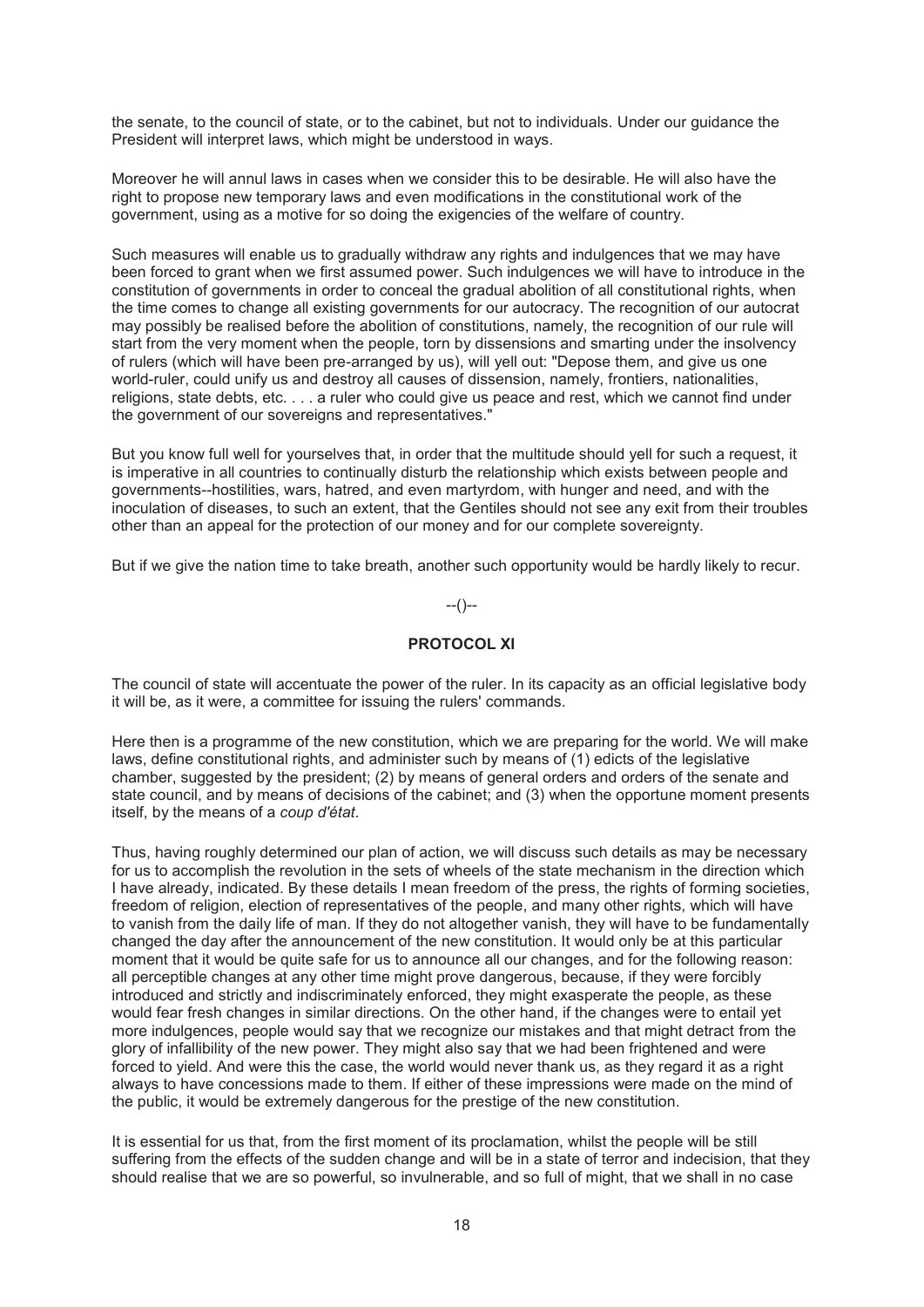take their interests into consideration. We shall want them to understand that we will not only ignore their opinion and wishes, but will be ready at any moment or place to suppress with a strong hand any expression or hint of opposition. We shall want the people to understand that we have taken everything we wanted and that we will not, under any circumstances, allow them to share our power. Then they will close their eyes to everything out of fear and will patiently await further developments.

The Gentiles are like a flock of sheep--we are the wolves. And do you not know what the sheep do when wolves penetrate in to the sheepfold? They close their eyes to everything. To this they will be also driven because we will promise to return to them all their liberties after subduing the world's enemies and after bringing all parties into subjection. I need hardly tell you how long they would have to wait for the return of their liberties.

For what reason were we induced to invent our policy and to instill the same into the Gentiles? We instilled this policy into them without letting them understand its inner meaning. What prompted us to adopt such a line of action, if it was not because we could not, as a scattered race, attain our object by direct means, but only by circumvention? This was the real cause and origin of our organisation of masonry, which those swine of Gentiles do not fathom, and the aims of which they do not even suspect. They are decoyed by us into our mass of lodges, which appear to be nothing more than masonic in order to throw dust in the eyes of their comrades.

By the mercy of God His chosen people were scattered, and in this dispersal, which seemed to the world to be our weakness, has proved to be all our power, which has now brought us to the threshold of universal sovereignty.

We have not much more to build on these foundations in order to attain our aims.

## $-(-)$

## **PROTOCOL XII**

The word liberty, which can be interpreted in divers ways, we will define thus: "Liberty is the right of doing what is permitted by law." Such a definition of this word will be useful to us in this way, that it will rest with us to say where there shall be liberty and where there may not, and for the simple reason that law will permit only what is desirable to us.

With the Press we will deal in the following manner: What is the part played by the Press at the present time? It serves to rouse in the people furious passions or sometimes egoistic party disputes, which may be necessary for our purpose. It is often empty, unjust, false, and most people do not in the least understand its exact purposes. We will harness it and will guide it with firm reins, we will also have to gain control of all other publishing firms. It would be of no use for us to control the newspaper press, if we were still to remain exposed to the attacks of pamphlets and books. We will turn the, at present, expensive production of publication into a profitable resource to our government by introducing a special stamp duty, and by forcing publishers and typographers to pay us a deposit, in order to guarantee our government from any assaults on the part of the press. In case of an attack, we will impose fines right and left. Such measures as stamps, deposits, and fines will be a large source of income to the government. Certainly party papers would mind paying heavy fines, but, after a second serious attack on us, we would suppress them altogether. No one will be able with impunity to touch the prestige of our political infallibility. For closing down publications we will the following pretext: The publication, which is suppressed excites, we will say, public opinion without any ground or foundation. But I would ask you to bear in mind that amongst the aggressive publications will be those which have been instituted by us for this purpose. But they will only attack such points in our policy as we intend changing. No piece of information will society without passing through our control. This we are attaining even at the present time by the fact that all news is received by a few agencies, in which it is centralized from all parts of the world. When we attain power these agencies will belong to us entirely and will only publish such news as we choose to allow.

If under the present conditions we have managed to gain control of the Gentile society to such an extent that it surveys the world's affairs through the coloured glasses which we put over its eyes; if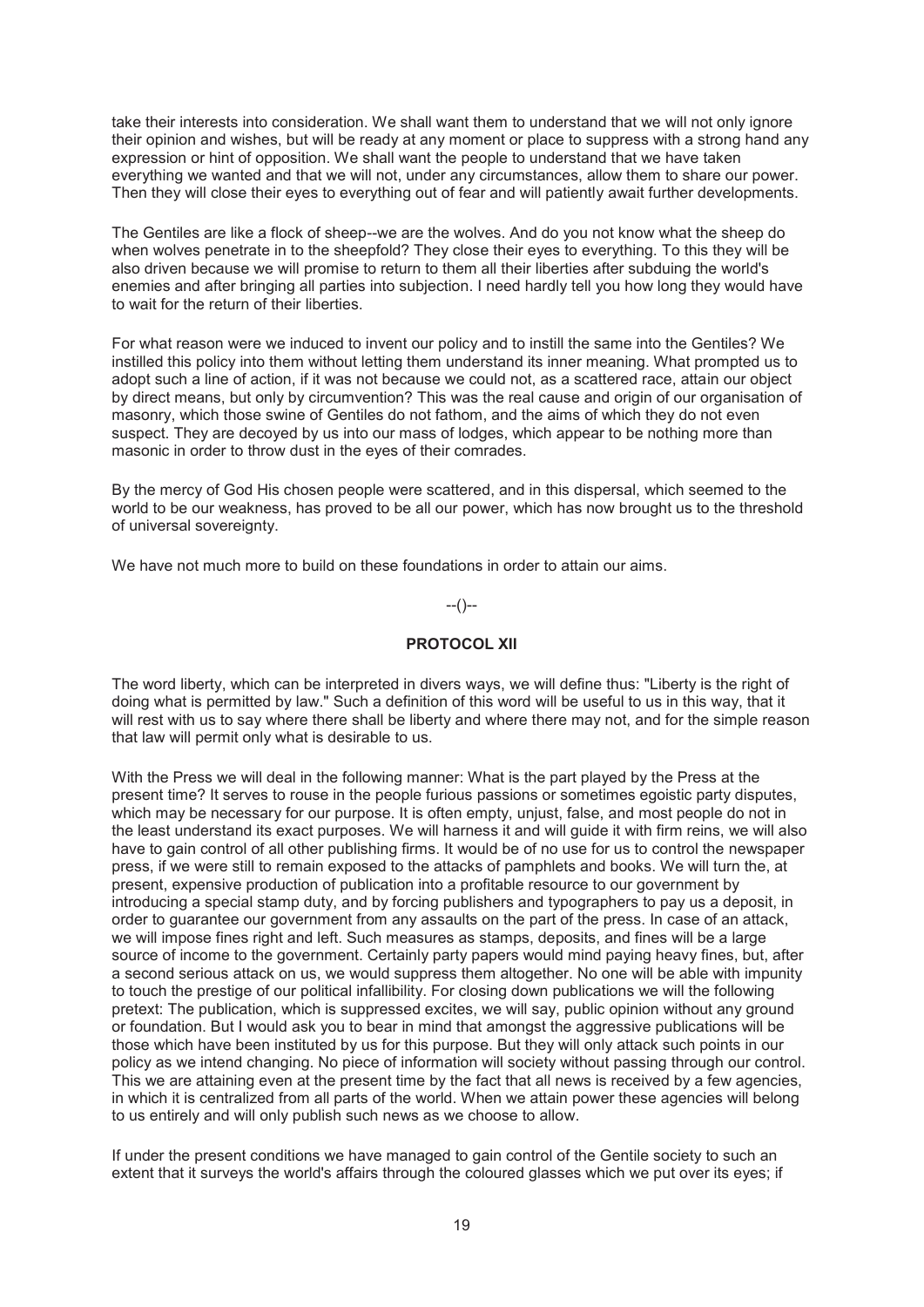even now there exists no impediment to hinder our access to state secrets, as they are called by the stupidity of the Gentiles, what will be our position, when we shall be officially recognized as rulers of the world, in the person of our world-governing Emperor?

Let us return to the future of the press. Anybody desiring to become an editor, librarian, or printer, will be compelled to obtain a certificate and licence, which, in case of disobedience, would be withdrawn. The canals, through which human thought finds its expression, will by these means be delivered into the hands of our government, which will use the same as an educational organ, and will thus prevent the public from being drawn astray by idealising "progress" and liberalism. Who of us does not know that this fantastic blessing is a straight road to utopia, from which have sprung anarchy and hatred towards authority? This is for the simple reason that "progress," or rather the idea of liberal progress, gave the people different ideas of emancipation, without setting any limit to it. All so-called liberals are anarchists, if not in their action, certainly by ideas. Each one of them runs after the phantom of liberty, thinking that he can do whatever he wishes, that is to say, falling into a state of anarchy in the opposition which he offers for the mere sake of opposition.

Let us now discuss the press. We will tax it in the same manner as the newspaper press--that is to say, by means of excise stamps and deposits. But on books of less than 300 pages we will place a tax twice as heavy. These short books we will classify as pamphlets in order to diminish the publication of periodicals, which constitute the most virulent form of printed poison. These measures will also compel writers to publish such long works that they will be little read by the public, and chiefly so on account of their high price. We ourselves will publish cheap works in order to educate and set the mind of the public in the direction that we desire. Taxation will bring about a reduction in the writing of aimless leisure literature, and the fact that they are responsible before the law will place authors in our hands. No one desirous of attacking us with his pen would find a publisher.

Before printing any kind of work, the publisher or printer will have to apply to the authorities for a permit to publish the said work. Thus we shall know beforehand of any conspiracy against us, and we shall be able knock it on the head by anticipating the plot and publishing an explanation.

Literature and journalism are the two most important educational powers; for this reason our government will buy up the greater number of periodicals. By these means we shall neutralise the bad influence of the private press and obtain an enormous influence over the human mind. If we were to allow ten private periodicals we should ourselves start thirty, and so forth.

But the public must not have the slightest suspicion of these measures, therefore all periodicals published by us will seem to be of contradictory views and opinions, thus inspiring confidence and presenting an attractive appearance to our unsuspecting enemies, who will thus fall into our trap and will be disarmed.

In the front row we will place the official press. It will always be on guard in defence of our interests and therefore its influence on the public will be comparatively insignificant. In the second row we will place the semi-official press, the duty of which will be to attract the indifferent and lukewarm. In the third row we will place what will purport to be our opposition, which in one of its publications will appear to be our adversary. Our real enemies will take this opposition into their confidence and will let us see their cards.

All our newspapers will support different parties--aristocratic, republican, revolutionary, and even anarchical--but, of course, only so long as constitutions last. These newspapers, like the Indian god Vishnu, will be possessed of hundreds of hands, each of which will be feeling the pulse of varying public opinion.

When the pulse becomes quick, these hands will incline this opinion towards our cause, because a

If any chatterers are going to imagine that they are repeating the opinion of their party newspaper, they will in reality be repeating our own opinion, or the opinion which we desire. Thinking that they are following the organ of this party, they will in reality be following the flag which we will fly for them. In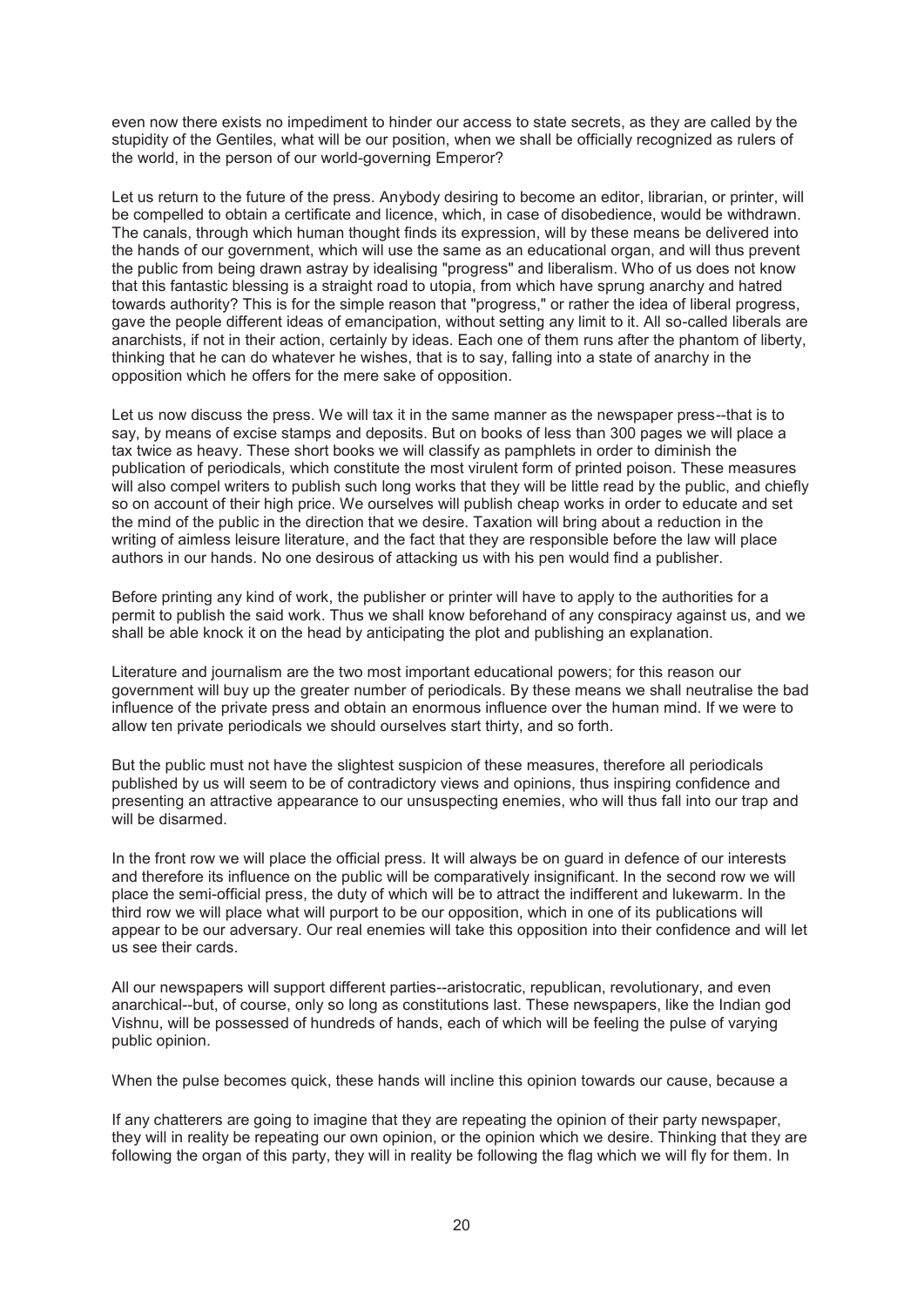order that our newspaper army may carry out the spirit of this programme of appearing to support various parties, we must organise our press with great care.

Under the name of Central Commission of the Press, we will organise literary meetings, at which our agents unnoticed will give the countersign and the passwords. By discussing and contradicting our policy, of course always superficially, without really touching on the important parts of it, our organs will carry on feigned debates with official newspapers in order to give us an excuse for defining our plans with more accuracy than we could do in our preliminary announcements. But this, of course, only when it is to our advantage. This opposition on the part of the press will also serve the purpose of making the people believe that liberty of speech still exists. To our agents it win give an opportunity of showing that our opponents bring senseless accusations against us, being unable to find a real ground on which to refute our policy.

Such measures, which will escape the notice of public attention, will be the most successful means of guiding the public mind and of inspiring confidence in favour of our government.

Thanks to these measures, we will be able to excite or calm the public mind on political questions, when it becomes necessary for us to do so; we will be able to persuade or confuse them by printing true or false news, facts or contradictions, according as it will suit our purpose. The information which we will publish will depend on the manner in which the people are at the time accepting that kind of news, and we will always take great care to feel the ground before treading on it.

The restrictions which, as I have said, we will impose on private publications, win enable us to make a certainty of defeating our enemies, because they will not have press organs at their disposal by means of which they could truly give full vent to their opinions. We shall not even have to make a thorough refutation of their statements.

*Ballons d' essai* ("test balloons"--an experiment to see how a new policy etc. will be received. Concise Oxford Dictionary), which we will throw into the third row of our press, we will, if necessary, semiofficially refute.

Already there exists in French journalism a system of masonic understanding for giving countersigns. All organs of the press are tied by mutual professional secrets in manner of the ancient oracles. Not one of its members will betray his knowledge of the secret, if such a secret has not been ordered to be made public. No single publisher will have the courage to betray the secret entrusted to him, the reason being that not one of them is admitted into the literary world without bearing the marks of some shady act in his past life. He would only have to show the least sign of disobedience and the mark would be immediately revealed. Whilst these marks remain known only to a few, the prestige of the journalist attracts public opinion throughout the country. The people follow and admire him.

Our plans must extend chiefly to the provinces. It is essential for us to create such ideas and inspire such opinions there as we could at any time launch on the capital by producing them as the neutral views of the provinces.

Of course, the source and origin of the idea would not be altered: namely, it would be ours.

It is imperative for us that, before we assume power, cities should sometimes be under the influence of the opinion of the provinces--that is to say, that they should know the opinion of the majority, which will have been prearranged by us. It is necessary for us that the capitals, at the critical psychological moment, should not have time to discuss an accomplished fact, but should accept it simply because it has been passed by a majority in the provinces.

When we reach the period of the new regime--that is to say, during the transition stage to our sovereignty--we must not allow the press to publish any account of criminal cases; it will be essential that people should think that the new regime is so satisfactory that even crime has ceased.

Where criminal cases occur, they must remain known only to their victim and anyone who may have chanced to witness them, and to these alone.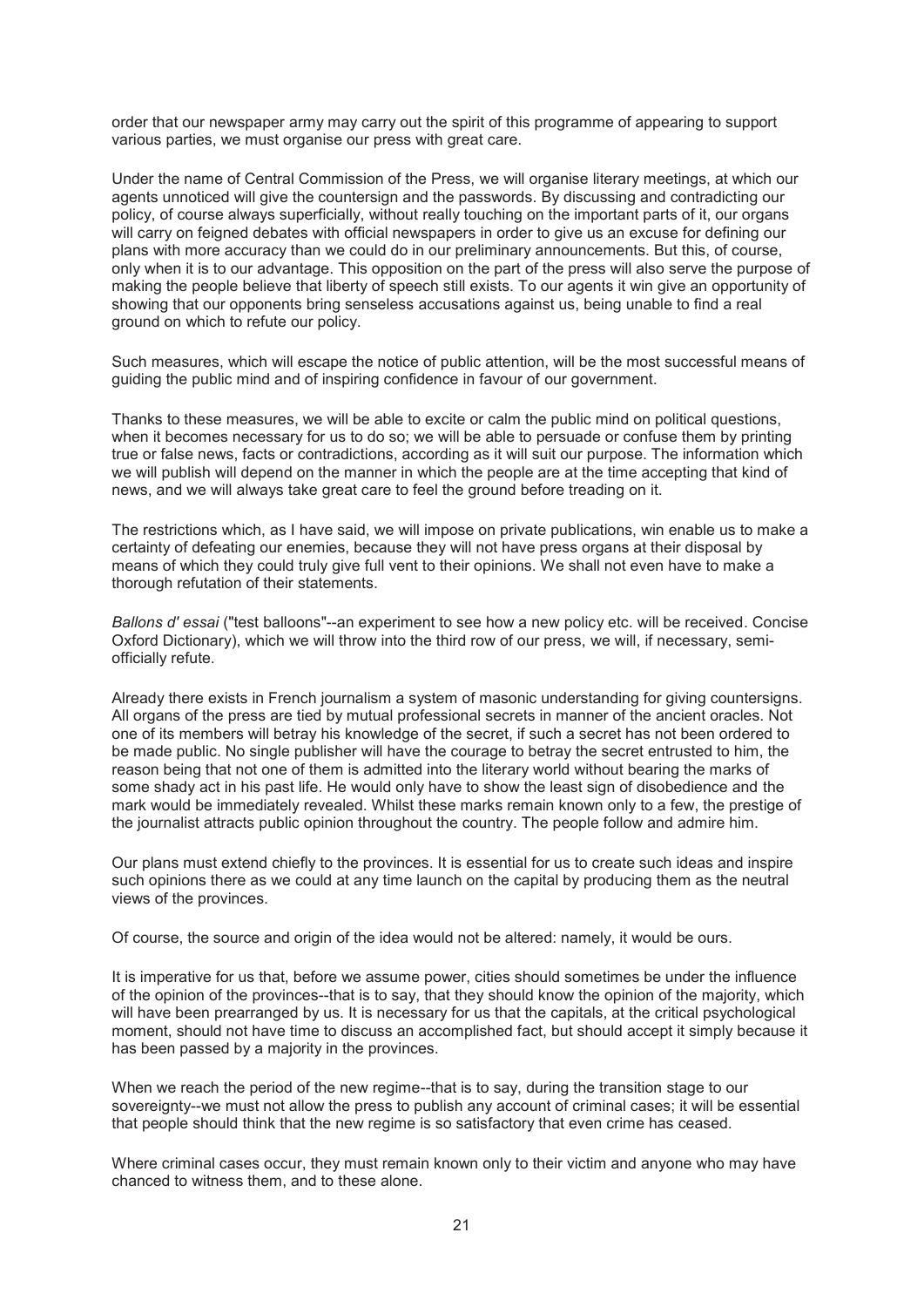## **PROTOCOL XIII**

--()--

The need of daily bread will force the Gentiles to hold their tongues and to remain our humble servants. Those of the Gentiles whom we may be employing in our press will, under orders from us, discuss facts to which it would not be desirable that we should especially refer in our official gazette. And, whilst all manner of discussions and disputes are thus taking place, we will pass the laws which we need and will place them before the public an accomplished fact.

No one will dare to demand that what has been decided on should be repealed, more especially as we will make it appear as if it were our intention to help progress. Then the press will draw the attention of the public away by new propositions (you know for yourselves that we have always taught the populace to seek new emotions). Brainless political adventurers will hasten to discuss the new problems, such people who even nowadays do not understand what they are talking about. Political problems are not meant to be understood by ordinary people; they can only be comprehended, as I have said before, by rulers who have been directing affairs for many centuries. From all this you may conclude that, when we shall defer to public opinion, we shall do so in order to ease the working of our machinery. You can also perceive that we seek approval for the various questions not by deeds, but by words. We continually assert that, in all our measures, we are guided by the hope and certainty of serving the common welfare.

In order to distract over restless people from discussing political questions, we provide them with new problems--that is to say, those of trade and commerce. Over such questions let them become as excited as they like! The masses consent to abstain and desist from what they think is political activity only if we can give them some new amusements, that is to say, commerce, which we try and make them believe is also a political question. We ourselves induced the masses to take part in politics in order to secure their support in our campaign against the Gentile governments.

In order to keep them from discovering for themselves any new line of action in politics, we will also distract them by various kinds of amusements, games, pastimes, passions, public houses, and so on.

Soon we shall start advertising in the press, inviting people to enter for various competitions in all manner of enterprises, such as art, sport, etc. These new interests will definitely distract the public mind from such questions which we would have to contest with the populace. As the people will gradually lose the gift of thinking for themselves, they will shout together with us, for the sole reason that we shall be the only members of society who will be in a position to advance new lines of thought, which lines we will advance by means of using as our tools only such persons as could not be suspected of being allied with us. The part of liberal idealists will be definitely terminated when our government is recognised. Until then they will do us good service. For this reason we will try to direct the public mind towards every kind of fantastic theory which could appear progressive or liberal. It was we who, with complete success, turned the brainless heads of the Gentiles by our theories of progress towards socialism; there is not to be found a brain among the Gentiles which would perceive that in every instance, behind the word "progress" is hidden a deviation from the truth, except in such cases where this word refers to scientific discoveries. For there is but one true teaching, and in it there is no room for "progress." Progress, like a false idea, serves to conceal the truth in order that nobody should know truth besides ourselves, God's Chosen People, whom he has elected as its guardian.

When we get into power, our orators will discuss the great problems which have been convulsing humanity in order, in the end, to bring mankind under our blessed rule.

Who will, then, suspect that all these problems were instigated by us in accordance with a political scheme which has been understood by no man for so many centuries?

## $-(-)$

#### **PROTOCOL XIV**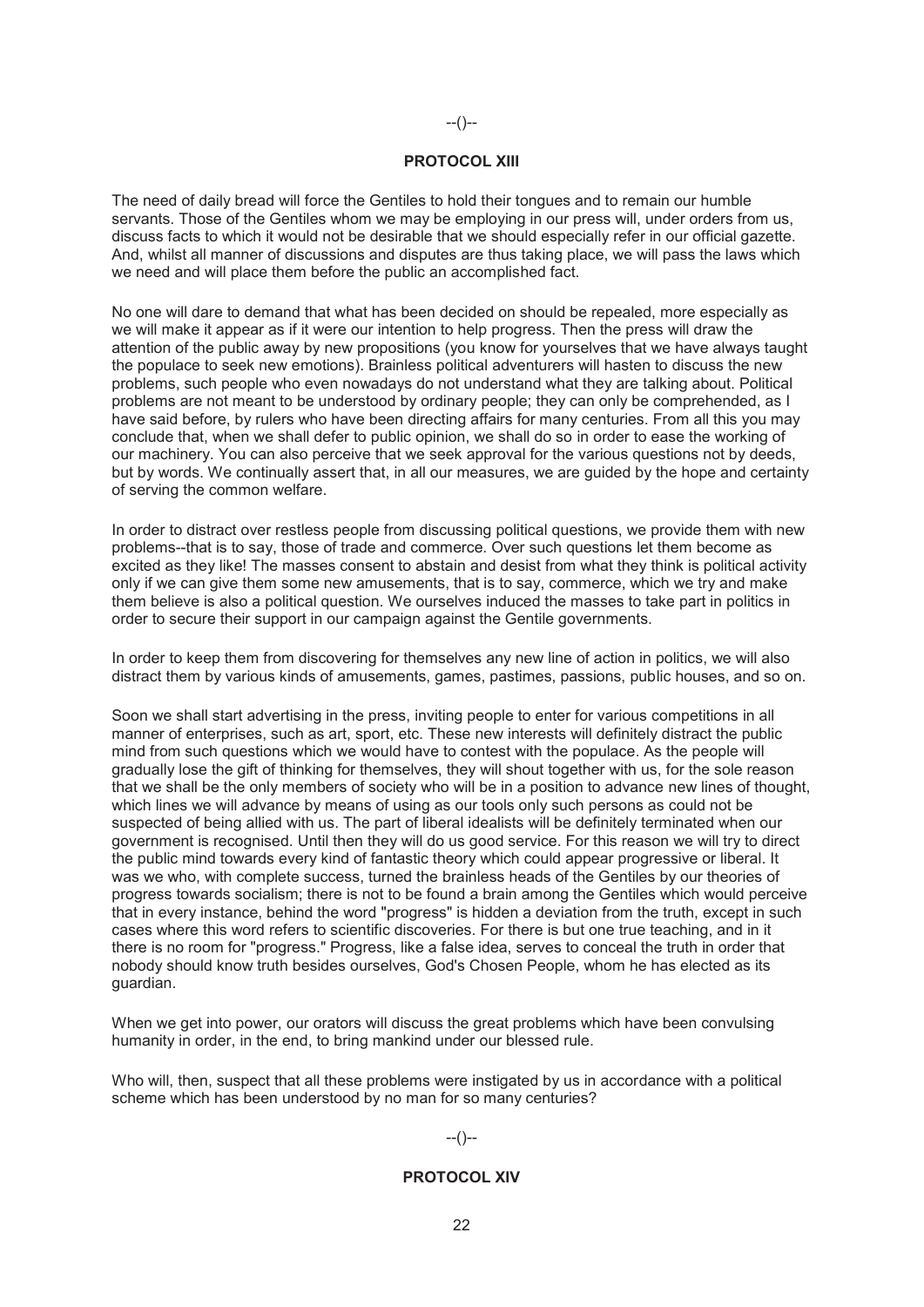When we establish ourselves as lords of the earth, will not tolerate any other religion except that of our own, namely, a religion recognising God alone, with whom our fate is bound by His election of us and by Whom also the fate of the world is determined.

For this reason we must destroy all professions of faith. If the temporary result of this is to produce atheists, it will not interfere with our object, but will act as an example to those generations to come, who will listen to our teaching on the religion of Moses which, by its resolute and well-considered doctrine, committed to us the duty of subduing all nations under our feet.

By doing this we shall also lay stress on the mystic truths of the Mosaic teachings on which, we shall say, is based all its educative power.

Then, on every possible occasion we will publish articles, in which we will compare our beneficial rule with that of the past. The state of blessedness and peace which will then exist, in spite of its having been brought about by centuries of disturbance, will also serve to illustrate the benevolence of our new rule. The mistakes made by the Gentiles in their administration will be demonstrated by us in the most vivid colours. We will start such a feeling of disgust towards the former regime that the nations will prefer a state of peace in a condition of enslavement, to the rights of the much-lauded liberty, which has so cruelly tortured them and drained from them the very source of human existence, and to which they were really only instigated by a crowd of adventurers who knew not what they did.

Useless changes of government, to which we have been prompting the Gentiles and by this means undermining their state edifice, will by that time have so worried the nations that they will prefer to endure anything from us out of fear of having to return to the turmoils and misfortunes which they will have gone through. We will draw special attention to the historical mistakes of the Gentile Governments, by which they tormented humanity for so many centuries in their lack of understanding anything that regards true welfare of human life and in their search for fantastic plans of social welfare. For the Gentiles have not noticed that their plans, instead of improving the relations of man to man, have only made them worse and worse. And these relations are the very foundations of human existence. The whole force of our principles and measures will be in the fact that they will he explained by us as being in bright contrast to the broken-down regime of former social conditions.

Our philosophers will expose all the disadvantages of Gentile religions, but no one will ever judge our religion from its true point of view, because nobody will ever have a thorough knowledge of it except our own people, who will never venture to unveil its mysteries.

In the so-considered leading countries, we have circulated an insane, dirty and disgusting literature. For a short time after the recognition of our rule, we shall continue to encourage the prevalence of such a literature, in order that it should the more pointedly mark the contrast of the teachings which we will issue from our exalted position. Our learned men, who were educated for the purpose of leading the Gentiles, will make speeches, draw up plans, sketch notes and write articles, by means of which we will influence men's minds, inclining them towards that knowledge and those ideas which suit us.

## $-(-)$

#### **PROTOCOL XV**

When we shall eventually have obtained power by means of a number of coups d' etat which will be arranged by us, so that they should take place simultaneously in all countries, and immediately after their respective governments shall have been officially pronounced as incapable of ruling the populace--a considerable period of time may elapse before this is realised, perhaps a whole century- we will make every endeavour to prevent conspiracies being made against us. In order to attain this end we will make merciless use of executions with regard to all who may take up arms against the establishment of our power.

The institutions of any fresh secret society will also be punishable by death; but those secret societies which exist at the present time and which are known to us, which are serving and have served our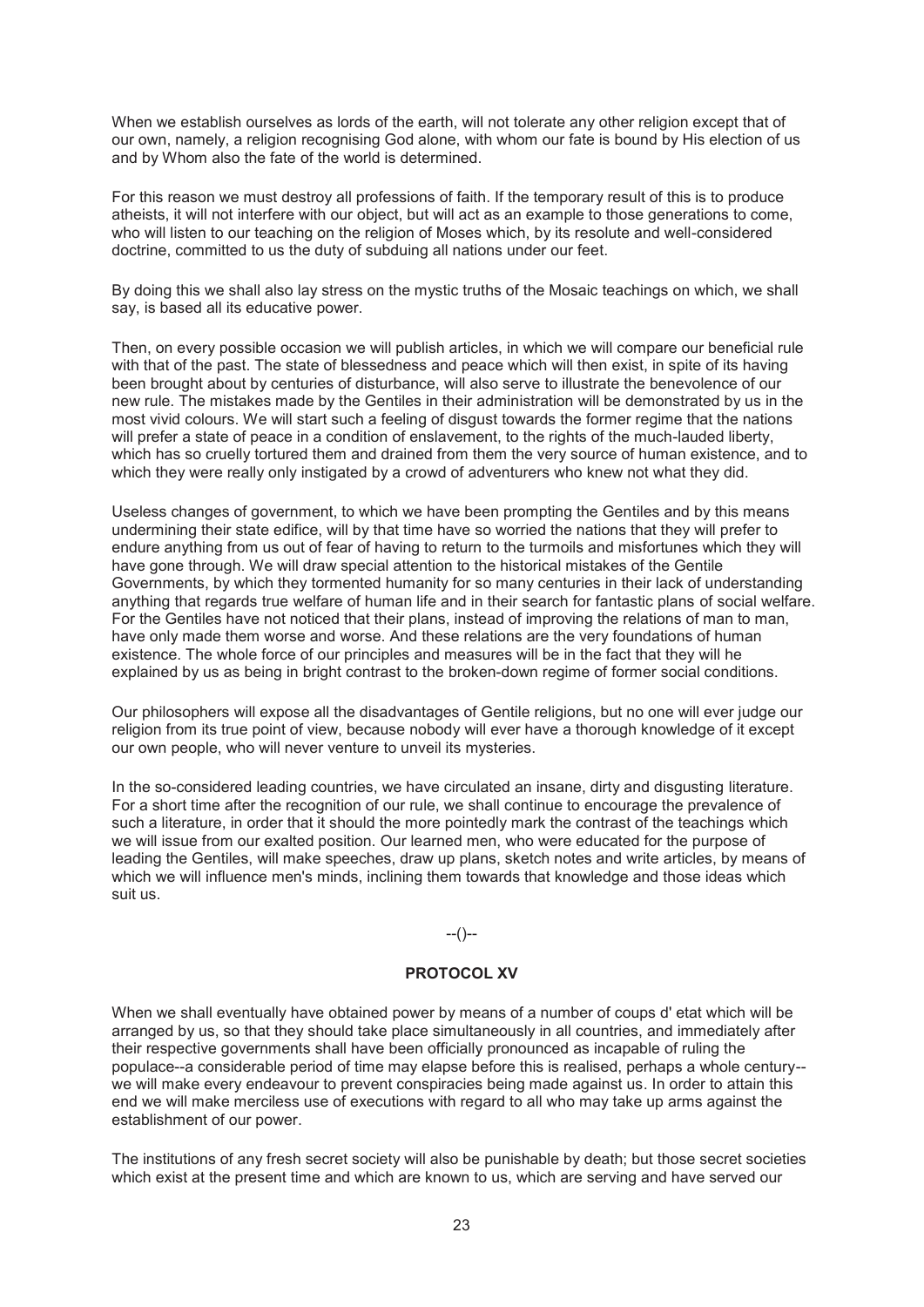purpose, we will dismiss and exile their members to remote parts of the world. Such is the manner in which we will deal with any Gentile Freemasons who may know more than will suit our convenience. Such masons whom we may for some reason or other pardon, we shall keep in continual fear of being sent into exile. We will pass a law which will condemn all former members of secret societies to be exiled from Europe where we shall have the centre of our government.

The decisions of our Government will be final, and no one will have the right of appeal.

In order to call to heel all Gentile societies, in which we have so deeply implanted dissensions and the tenets of the protestant religion, merciless measures will have to be introduced. Such measures should show the nations that our power cannot be infringed. We must take no account of the numerous victims who will have to be sacrificed in order to obtain future prosperity.

To attain prosperity even by means of numerous sacrifices is the duty of a government, which realises that the conditions of its existence do not only lie in the privileges which it enjoys, but also in the executions of its duty.

The main condition of its stability lies in the strengthening of the prestige of its power, and this prestige can only be obtained by majestic and unshakable might, which should show that it is inviolable and surrounded by a mystic power; for example, that it is by God appointed.

Such has been, up to the present time, the Russian Autocracy, our only dangerous enemy, if we are not to include the Holy See. Remember, at the time when Italy was streaming with blood, she did not touch a hair of Silla's head, and he was the man who made her blood pour out. Owing to his strength of character, Silla became a god in the eyes of the populace, and his fearless return to Italy made him inviolable. The populace will not harm the man who hypnotises it by his courage and strength of mind.

Until the time when we attain power we will try to create and multiply lodges of freemasons in all parts of the world. We will entice into these lodges all, who may become, or who are known to be publicspirited. These lodges will be the main place from which we shall obtain our information, as well as being propaganda centres.

We will centralise all these lodges under one management, known to us alone, and which will consist of our learned men. These lodges will also have their own representatives, in order to screen where the management really lies. And this management will alone have the right of deciding who may speak, and of drawing up the order of the day. In these lodges we will tie the knot of all socialistic and revolutionary classes of society. The most secret political plans will be known to us and will be guided by us in their execution as soon as they are formed.

Nearly all the agents in the international and secret police will be members of our lodges.

The services of the police are of extreme importance to us, as they are able to throw a screen over our enterprises, invent reasonable explanations for discontent among the masses, as well as punish those who to submit.

Most people who enter secret societies are adventurers, who want somehow to make their way in life, and who are not seriously minded.

With such people it will be easy for us to pursue our object, and we will make them set our machinery in motion.

If the whole world becomes perturbed, it will only signify that it was necessary for us to so perturb it in order to destroy its too great solidity. If conspiracies start in the midst of it, this will mean that one of our most faithful agents is at the head of the said conspiracy. It is only natural that we should be the sole people who direct masonic enterprises. We are the only people who know how to direct them. We know the final aim of each action, whereas the Gentiles are ignorant of most things concerning masonry, they cannot even see the immediate results of what they are doing. They generally think only of the immediate advantages of the moment, and are content if their pride is satisfied in the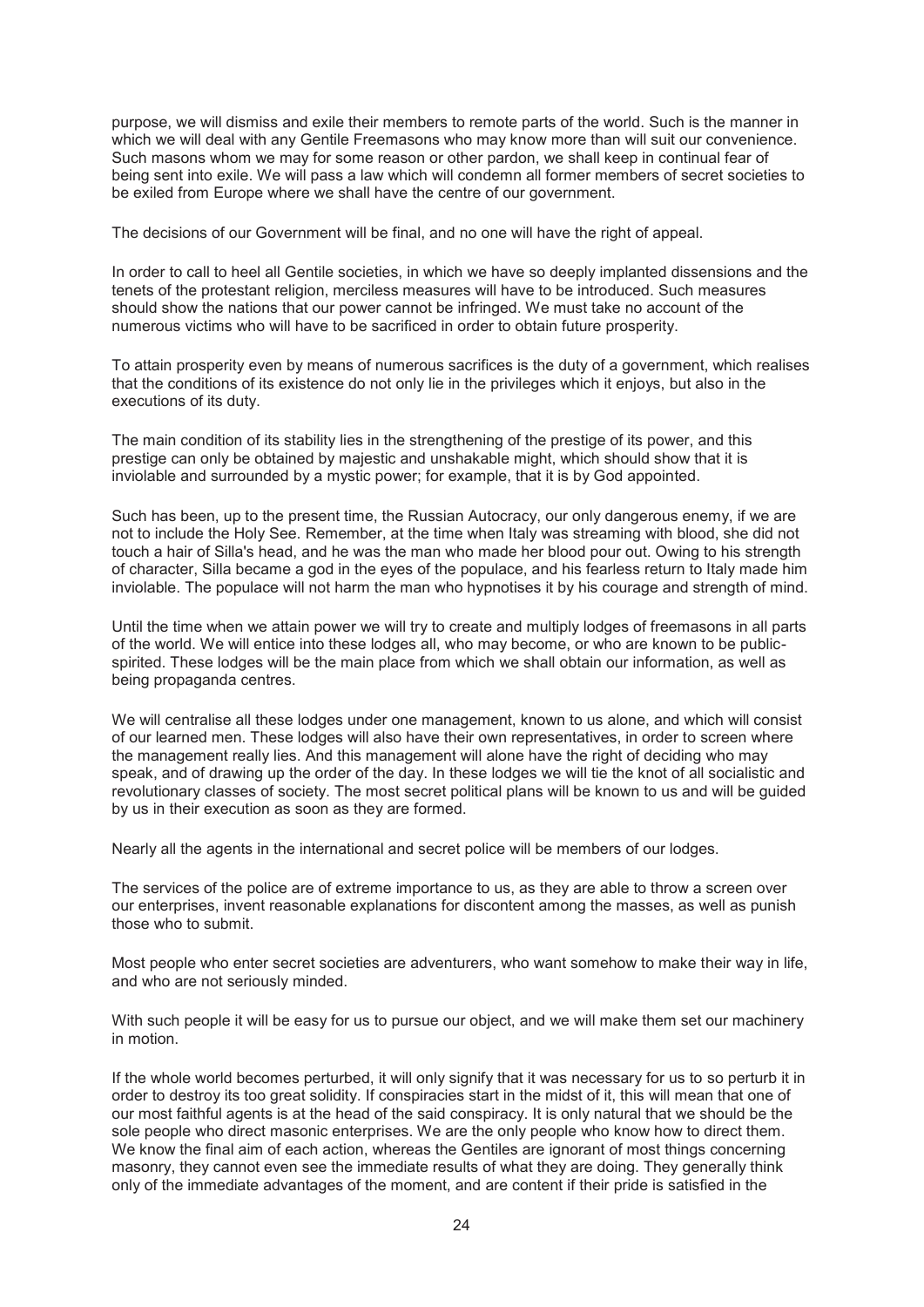fulfilment of their intention, and do not perceive that the original idea was not their own, but was inspired by ourselves.

The Gentiles frequent Masonic Lodges out of pure curiosity, or in the hope of receiving their share of the good things which are going, and some of them do so in, order to be able to discuss their own idiotic ideas before an audience. The Gentiles are on the look-out for the emotions of success and applause; these are distributed freely by us. That is why we let them have their success; in order to turn to our advantage the men possessed by feelings of self-pride, who, without noticing it, absorb our ideas, confident in the conviction of their own infallibility, and that they alone have ideas and are not subject to the influence of others.

You have no idea how easy it is to bring even the most clever of the Gentiles to a ridiculous state of naivete by working on his conceit, and, on the other hand, how easy it is to discourage him by the smallest failure or even by simply ceasing to applaud him and thus bring him to a state of servile subjection, holding out to him the prospect of some new success. Just as our people despise success, and are only anxious to see their plans realised, so the Gentiles love success and are prepared to sacrifice all their plans for its sake. This feature in the character of the Gentiles renders it much easier for us to do what we like with them. Those who appear to be tigers are as stupid as sheep, and their

We will let them ride in their dreams on the horse of idle hopes of destroying human individuality by symbolic ideas of collectivism. They have not yet understood, and never will understand, that. this wild dream is contrary to the principal law of nature, which, from the beginning of the world, created a being unlike all others in order that he should have individuality.

Does not the fact that we were capable of bringing the Gentiles to such an erroneous idea prove, with striking clearness, what a narrow conception they have of human life in comparison with ourselves? Herein lies the greatest hope of our success. How farseeing were our wise men of old when they told us that, in order to attain a really great object we must not stop short before the means, nor count the number of victims who must be sacrificed for the achievement of the cause! We never counted the victims of the seed of those brutes of Gentiles, and, although we have sacrificed many of our own people, we have already given them such a position in this world as they formerly never dreamt that they would attain. Comparatively few victims on our side have safeguarded our nation from destruction. Every man must inevitably end by death. It is better to hasten this end in the case of people who impede our cause than in that of those who advance it. We put freemasons to death in such a manner that no one, except the brotherhood, can have the least suspicion of the fact; not even the victims suspect beforehand. They all die, when it is necessary, apparently from a natural death. Knowing these facts, even the brotherhood itself dares not protest against it.

By such means we have cut to the very root of protest against our orders so far as the freemasons themselves are concerned. We preach liberalism to the Gentiles, but on the other hand we keep our own nation in entire subjection.

Under our influence the laws of the Gentiles have been obeyed as little as possible. The prestige of their laws has been undermined by liberal ideas, which have been introduced by us into their midst. The most important questions, both political and moral, are decided by the Courts of Justice in whatever manner we prescribe. The Gentile administrator of justice looks upon cases in whatever light we choose to expose them. This we accomplished by means of our agents and people with whom we appear to have no connection: opinions of the press and other means; even senators and

The brain of the Gentile, being of a purely bestial character, is incapable of analysing and observing anything and moreover of foreseeing to what the development of a case may lead if it is placed in a certain light.

It is just in this difference of mentality between the Gentiles and ourselves that we can easily see the mark of our election by God and superhuman nature, when it is compared with the instinctive bestial brain of the Gentiles. They only see facts, but do not foresee them, and are incapable of inventing anything, with the exception, perhaps, only of things material. From all this it is clear that nature herself meant us to lead and rule the world. When the time comes for us to govern openly, the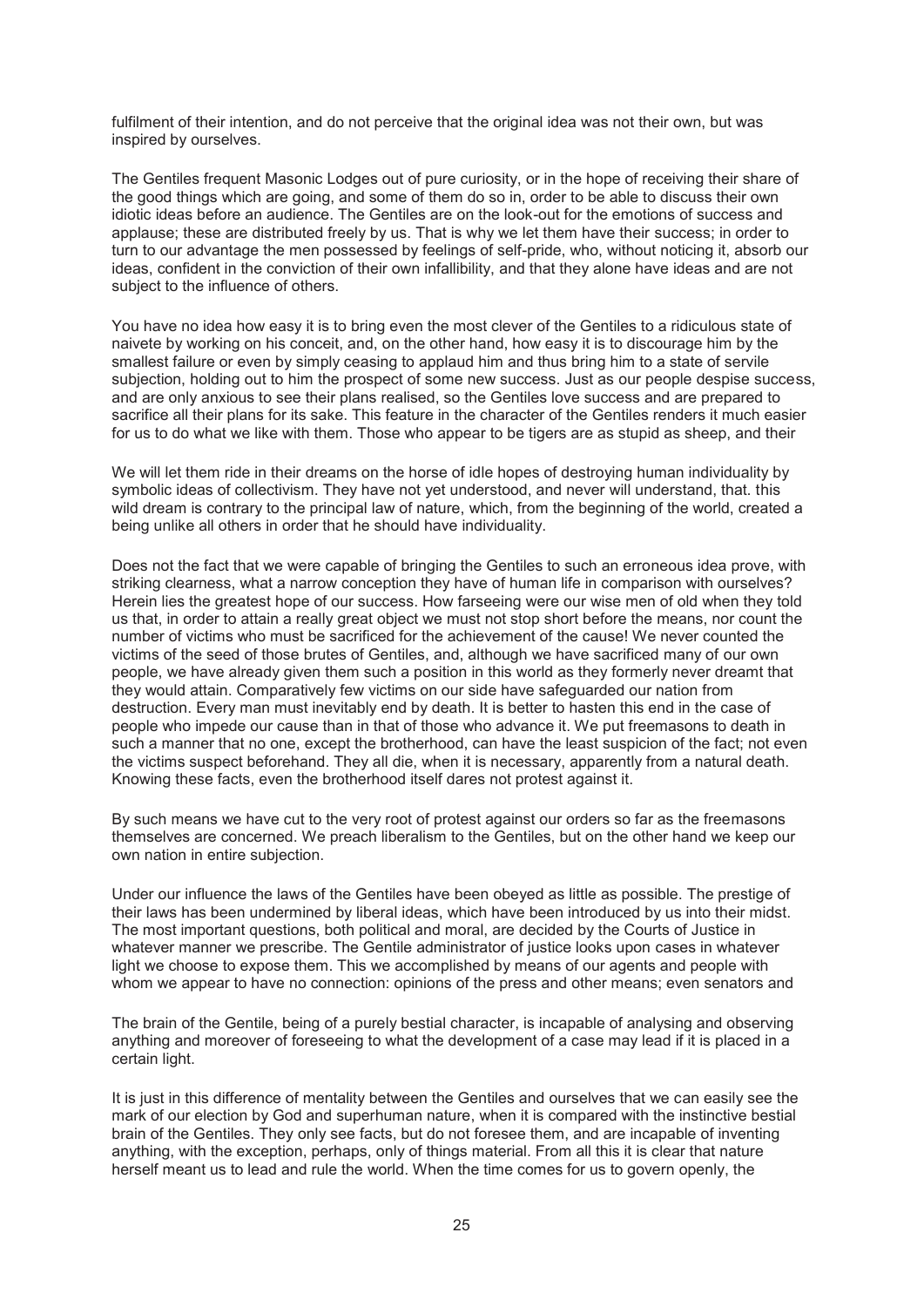moment will come to show the benevolence of our rule, and we shall amend all the laws. Our laws will be short, clear and concise, requiring no interpretation, so that everybody will be able to know them inside out. The main feature in them will be the obedience required towards authority, and this respect for authority will be carried to a very high pitch. Then all kinds of abuse of power will cease, because everybody will be responsible before the one supreme power, namely that of the sovereign. The abuse of power on the part of people other than the sovereign will be so severely punished that all will lose the desire to try their strength in this respect.

We shall closely watch each step taken by our administrative body, from which will depend the working of the state machine; because, if the administration becomes slack, disorder will arise everywhere. Not a single illegal act or abuse of power will remain unpunished.

All acts of concealment and of wilful neglect on part of officials of the administration will disappear

The grandness of our might will require that suitable punishments should be awarded, that is to say, that they should be harsh, even in the case of the smallest attempt to violate the prestige of our authority for the sake of personal gain. The man who suffers for his faults, even if too severely, will be like a soldier dying on the battlefield of the administration in the cause of power, principle, and law, which admit of no deviation from the public path for the sake of personal interests, even in the case of those who drive the public chariot. For example, our judges will know that, by attempting to show their indulgence, they will violate the law of justice, which is made in order to award an exemplary punishment to men for the offences which they have committed, and not in order to enable the judge to show his clemency. This good quality ought only to be shown in private life, and not in the official capacity of a judge, which influences the whole basis of the education of mankind.

Members of the law will not serve in the courts after 55 years of age for the following reasons:

1. Because old men adhere more firmly to preconceived ideas and are less capable of obeying new orders.

2. Because such a measure will enable us to make frequent changes in the staff, which will thus be subject to any pressure on our part. Any man who wishes to retain his post will, in order to secure this, have to obey us blindly. In general our judges will be selected from among men who understand that their duty is to punish and to apply laws, and not to indulge in dreams of liberalism, which might injure the educational scheme of the government, as the Gentile judges at present do. Our scheme for changing officials will also help us to destroy any kind of combination which they might form among themselves, and so they will work solely in the interest of the government, from which their fate will depend. The rising generation of judges will be so educated that they will instinctively prevent any action which might harm the existing relations of our subjects one to another.

At present judges of the Gentiles are indulgent to all manner of criminals, for they do not possess the correct idea of their duty, and for the simple reason that rulers, when appointing judges, do not impress the idea of their duty upon them.

The rulers of the Gentiles, when nominating their subjects to important posts, do not trouble to explain to them the importance of the same and for what purpose the posts in question were created; they act like animals when these send their young out in search of prey. Thus the governments of the Gentiles fall to pieces at the hands of their own administrators. We will take more moral, drawn from the results of the system adopted by the Gentiles, and use it for the edification of our government.

We will root out all liberal tendencies from every important institution of propaganda in our government, from which may depend the education of all those who will be our subjects. These important posts will be reserved exclusively for those who were specially educated for administration.

Should it be observed that to put our officials prematurely on the retired list might prove too expensive for our government, I will reply that, first of all, we shall try to find private occupation for such officials in order to compensate them for the loss of their posts in government employment, or else that, in any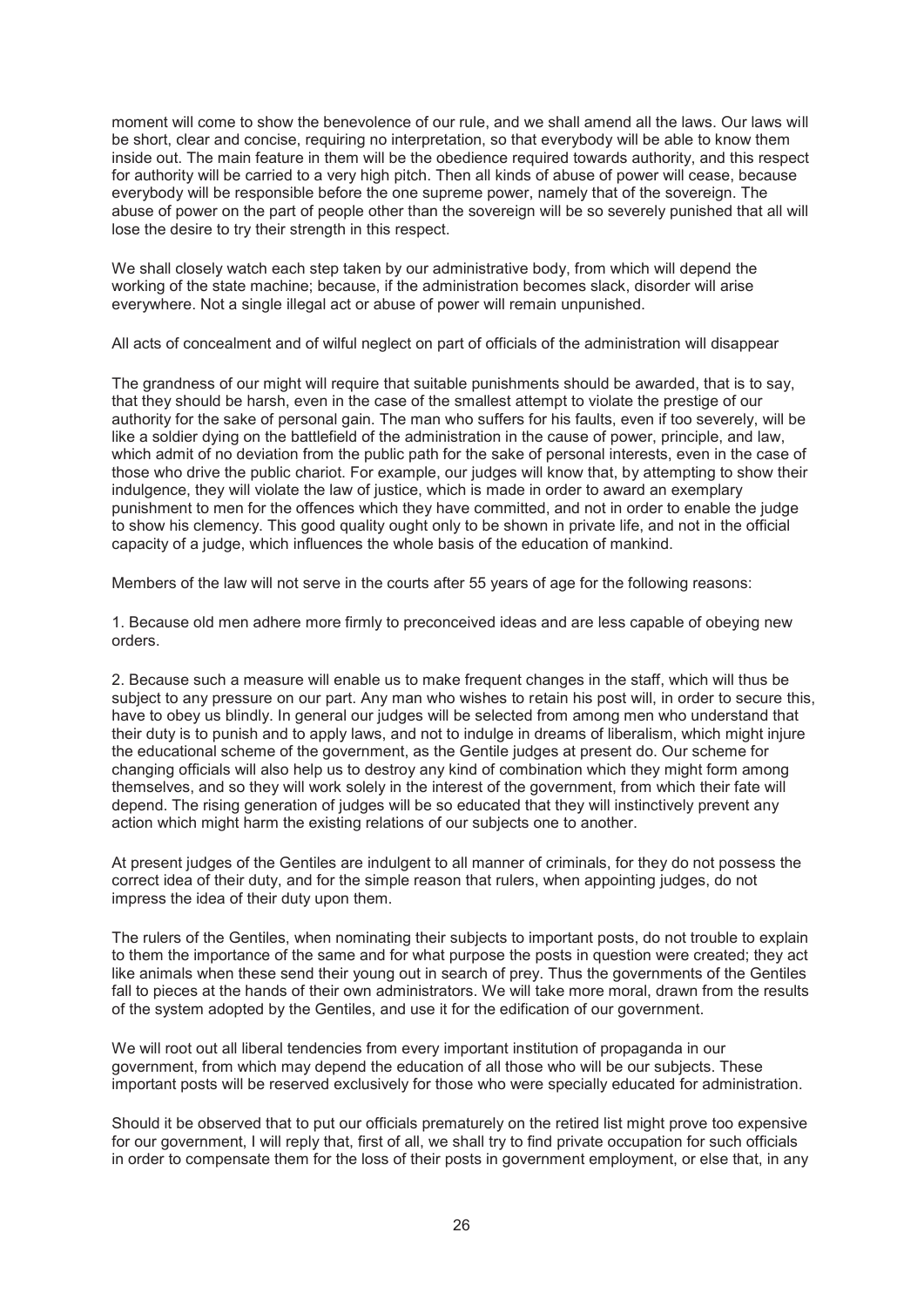case, our government will be in possession of all the money in the world, therefore expense will not come into consideration.

Our autocracy will be consistent in all its actions, therefore any decision which our high command may choose to take will always be treated with respect and unconditionally obeyed. We shall ignore any kind of grumbling or dissatisfaction, and punish every sign of discontent so severely that other people will accept it as an example for themselves.

We will cancel the right of appeal and reserve it only for our own use; the reason being that we must not allow the idea to grow up among the people that our judges are capable of erring in their decisions.

In case of a judgment requiring revision, we will immediately depose the judge in question and publicly punish him, in order that such an error should not occur again.

I repeat what I have said before, namely that one of our main principles will be to watch administrative officials, and this chiefly in order to satisfy the nation, because it has a full right to insist that a good

Our government will bear the appearance of a patriarchal trust in the person of our ruler. Our nation and our subjects will look upon him as upon a father, who takes care to satisfy all their needs, looks after an their actions and arranges the dealings of his subjects one with another, as well as their dealings with the government. Thus the feeling of reverence towards the ruler will penetrate so deeply into the nation that it will not be able to exist without his care and leadership. They cannot live in peace without him, and will finally recognise him as their sovereign autocrat.

The people will have such a deep feeling of reverence towards him as will approach adoration, especially when they are convinced that his officials blindly execute his order and that he alone rules over them. They will rejoice to see us regulate our lives as if we were parents desirous of educating their children with a keen sense of duty and obedience.

As regards our secret policy, all nations are children, and their governments also. As you can see for yourselves, I base our despotism on Right and on Duty. The right of the government to insist that people should do their duty is in itself an obligation of the ruler, who is the father of his subjects. Right of might is granted to him in order that he should lead humanity in the direction laid down by the laws of nature, that is to say towards obedience.

Every creature in this world is under subjection, if not under that of a man, then under that of circumstances or under that of its own nature, in any case under something that is more powerful than itself. Therefore let us be more powerful for the sake of the common cause.

We must, without hesitation, sacrifice such individuals as may have violated the existing order, because in exemplary punishment is the solution of the great educational problem.

On the day when the King of Israel places upon his sacred head the crown, presented to him by the whole of Europe, he will become the Patriarch of the world.

The number of victims, who will have to be sacrificed by our King, will never exceed the number of those who have been sacrificed by Gentile sovereigns in their quest for greatness and in their rivalry with one another.

Our sovereign will be in constant communication with the people, he will deliver speeches from tribunes, which speeches will be immediately circulated all over the world.

## $-(-)$

#### **PROTOCOL XVI**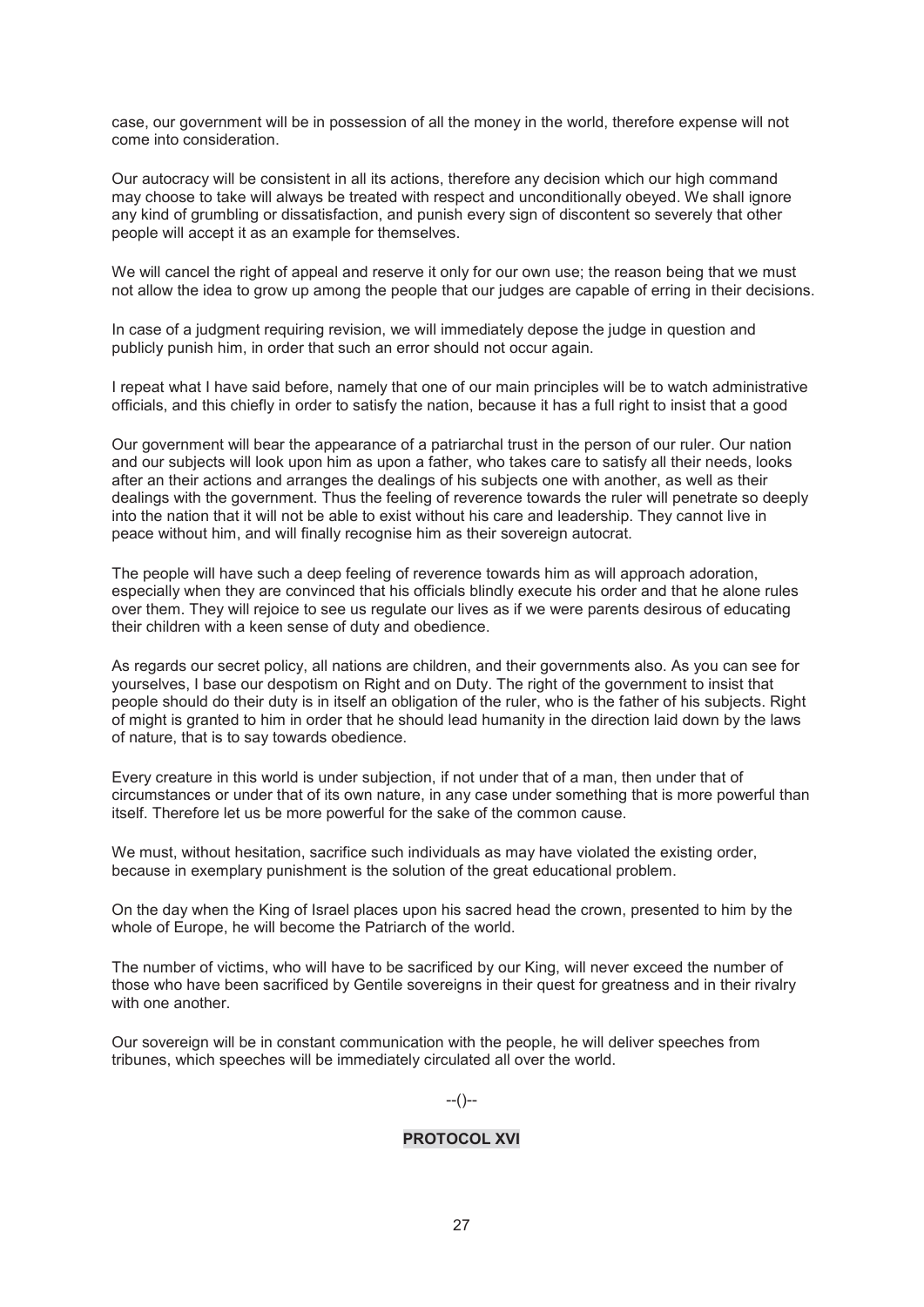With the object of destroying any kind of collective enterprise, other than our own, we will annihilate collective work in its initial stage--that is to say, we will transform the universities and reconstruct them according to our own plans.

The heads of the universities and their professors will be specially prepared by means of elaborate secret programmes of action, in which they will be instructed and from which they will not be able to deviate with impunity. They will be very carefully nominated and will be entirely dependent on the Government. We will exclude from our syllabus all teachings of civil law, as well as of other political subject. Only a few men from among the initiated will be selected for their conspicuous abilities, in order to be taught these sciences. Universities will not be allowed to turn out into the world green young: men with ideas on new constitutional reforms, as though these were comedies or tragedies, or who concern themselves with political questions, of which even their fathers had no understanding.

A wrong acquaintance of politics among a mass of people is the source of Utopian ideas and makes them into bad subjects. This you can see for yourselves from the educational system of the Gentiles. We had to introduce all these principles into their educational system, in order that we might as successfully destroy their social structure as we have done. When we are in power we will remove from educational programmes all subjects which might upset the brains of youth and will make obedient children out of them, who will love their ruler and recognise in his person the main pillar of peace and of public welfare.

Instead of classics and the study of ancient history, which contains more bad examples than good, we will introduce the study of the problems of the future. We will erase from the memory of man, the bygone ages, which may be unpleasant to us, leaving only such facts as would show the errors of the Gentile governments in marked colours. Subjects dealing with questions of practical life, social organisation and with the dealings of one man with another, as also lectures against bad selfish examples--which are infectious and cause evil, and all other similar questions of an instinctive character will be in the forefront of our educational programme. These programmes will be specially drawn up for the different classes and castes, the education of which will be kept strictly apart.

It is most important to lay stress on this particular system. Each class or caste will have to be educated separately, according to its particular position and work. A chance genius always has known and always will know how to penetrate into a higher caste but, for the sake of this quite exceptional occurrence, it is not expedient to mix the education of the different castes and to admit such men into higher ranks, in order that they may only occupy the places of those who are born to fill them. You know for yourselves how fatal it was for the Gentiles when they gave way to the absolutely idiotic idea of making no difference between the social classes.

In order that the sovereign should gain a firm place in the hearts of his subjects it is necessary that, during his reign, the nation should be taught, both in schools as well as in public places, the importance of his activity and the benevolence of his enterprise.

We will abolish every kind of private education. On holidays, students and their parents will have the right to attend meetings in their colleges as though these were clubs. At these meetings professors will deliver speeches, purporting to be free lectures, on questions of men's dealings with one another, on laws and on misunderstandings which are generally the outcome of a false conception of men's social position, and finally they will give lessons on new philosophical theories, which have not yet been revealed to the world. These theories we will make into doctrines of faith, using them as a stepping-stone to our Faith.

When I have finished taking you through the whole programme and when we shall have finished discussing all our plans for the present and for the future, I will read to you the plan of that new philosophical theory. We know from the experience of many centuries, that men live and are guided by ideas and that people are inspired by these ideas only by means of education, which can be given with the same result to men of all ages, but of course by various means. By systematical education we shall take charge of whatever may remain of that independence of thought, of which we have been making full use for our own ends for some time past. We have already established the system of subduing men's minds by the so-called system of demonstrative education (teaching by sight), which is supposed to make the Gentiles incapable of thinking independently and so they will, like obedient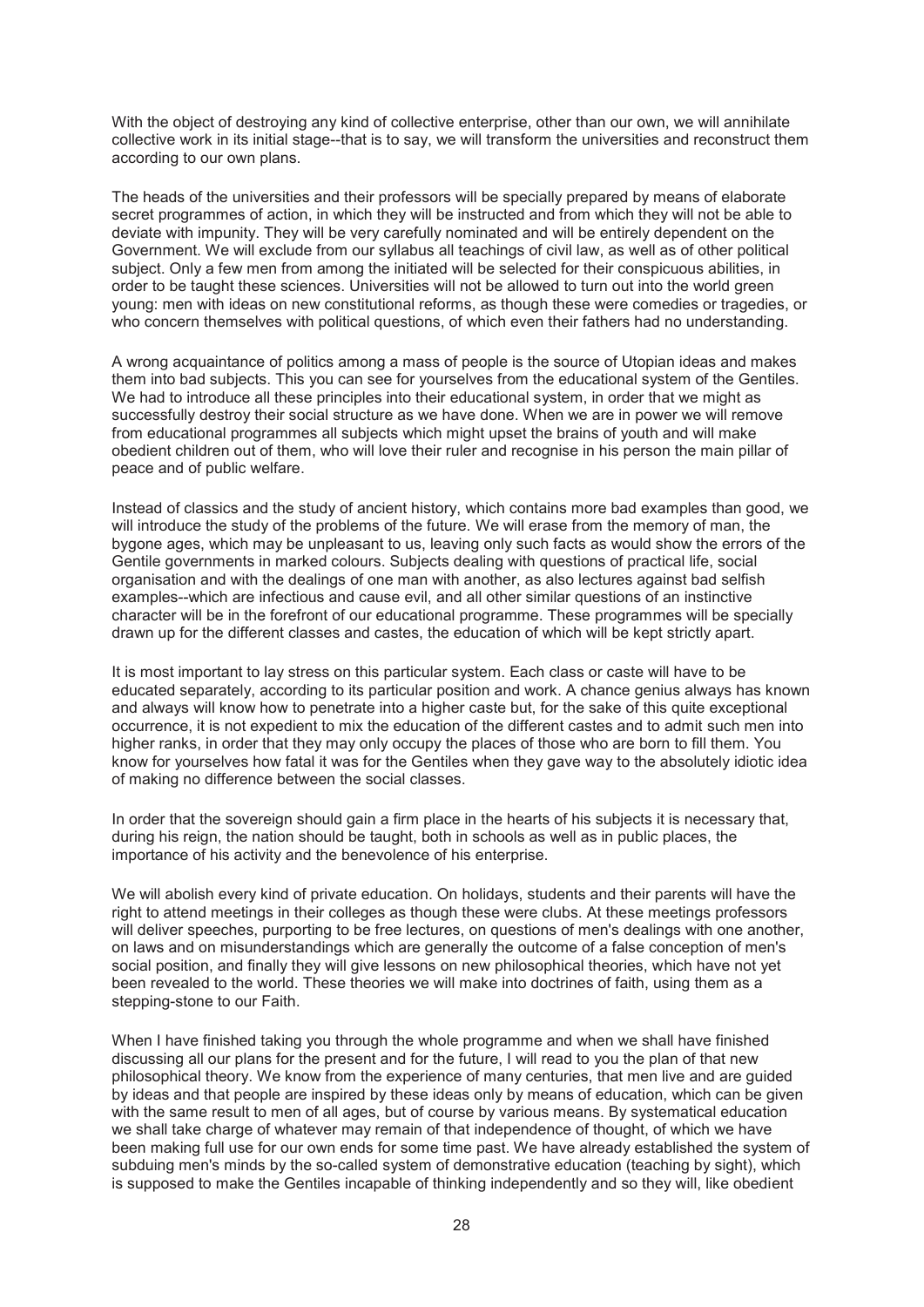animals, await the demonstration of an idea before they have grasped it. One of our best agents in France is Bouroy: he has already introduced the new system of demonstrative education.

--()--

## **PROTOCOL XVII**

The profession of the law makes people grow cold, cruel, and obstinate and also deprives them of all principles and compels them to take a view of life which is not human, but purely legal. They have become used to look on circumstances purely from the point of view, of what is to be gained from defence and not from that of the effect which such a defence might have on the public welfare.

A legal practitioner never refuses to defend any case. He will try to obtain an acquittal at all costs by clinging on to small tricky points in jurisprudence and by these means he will demoralise the court.

Therefore we will limit the sphere of action of this profession and will place lawyers on a footing with executive officials. Barristers, as well as judges, will have no right to interview their clients and will receive their briefs only when they are assigned to them by the law court and they will study these solely from reports and documents, and will defend their clients after they have been examined in court by the prosecution, basing the defence of their clients on the result of this examination. Their fee be fixed, regardless of the fact whether the defence has been successful or not. They will become simple reporters on behalf of justice, counterbalancing the prosecutor, who will be a reporter on behalf of the prosecution.

Thus legal procedure will be considerably shortened. By this means we shall also attain an honest impartial defence, which will be conducted not by material interests, but by the personal conviction of the lawyer. This will also have the advantage of putting an end to any bribery or corruption, which can at present take place in the law courts of some countries.

We have taken great care to discredit the clergy of the Gentiles in the eyes of the people, and thus have succeeded in injuring their mission, which could have been very much in our way. The influence of the clergy on the people is diminishing daily.

Today freedom of religion prevails everywhere, and the time is only a few years off when Christianity will fall to pieces altogether. It will be still easier for us to deal with the other religions, but it is too early to discuss this point.

We will confine the clergy and their teachings to such a small part in life and their influence will be made so uncongenial to the populace that their teachings will have the opposite effect to what it used to have.

When the time comes for us to completely destroy the Papal Court, an unknown hand, pointing towards the Vatican, will give the signal for the assault. When the people in their rage throw themselves on to the Vatican, we shall appear as its protectors in order to stop bloodshed. By this act we will penetrate to the very heart of this Court and then no power on earth will expel us from it, until we have destroyed the Papal might. The King of Israel will become the true Pope of the universe, the Patriarch of the International Church.

But until we have accomplished the re-education of youth by means of new temporary religions, and subsequently by means of our own, we will not openly attack the existing Churches, but will fight them by means of criticism, which already has and will continue to spread dissensions among them.

Generally speaking, our press will denounce governments, religious and other Gentile institutions by means of all kinds of unscrupulous articles, in order to discredit them to such an extent as our wise nation only is capable of doing.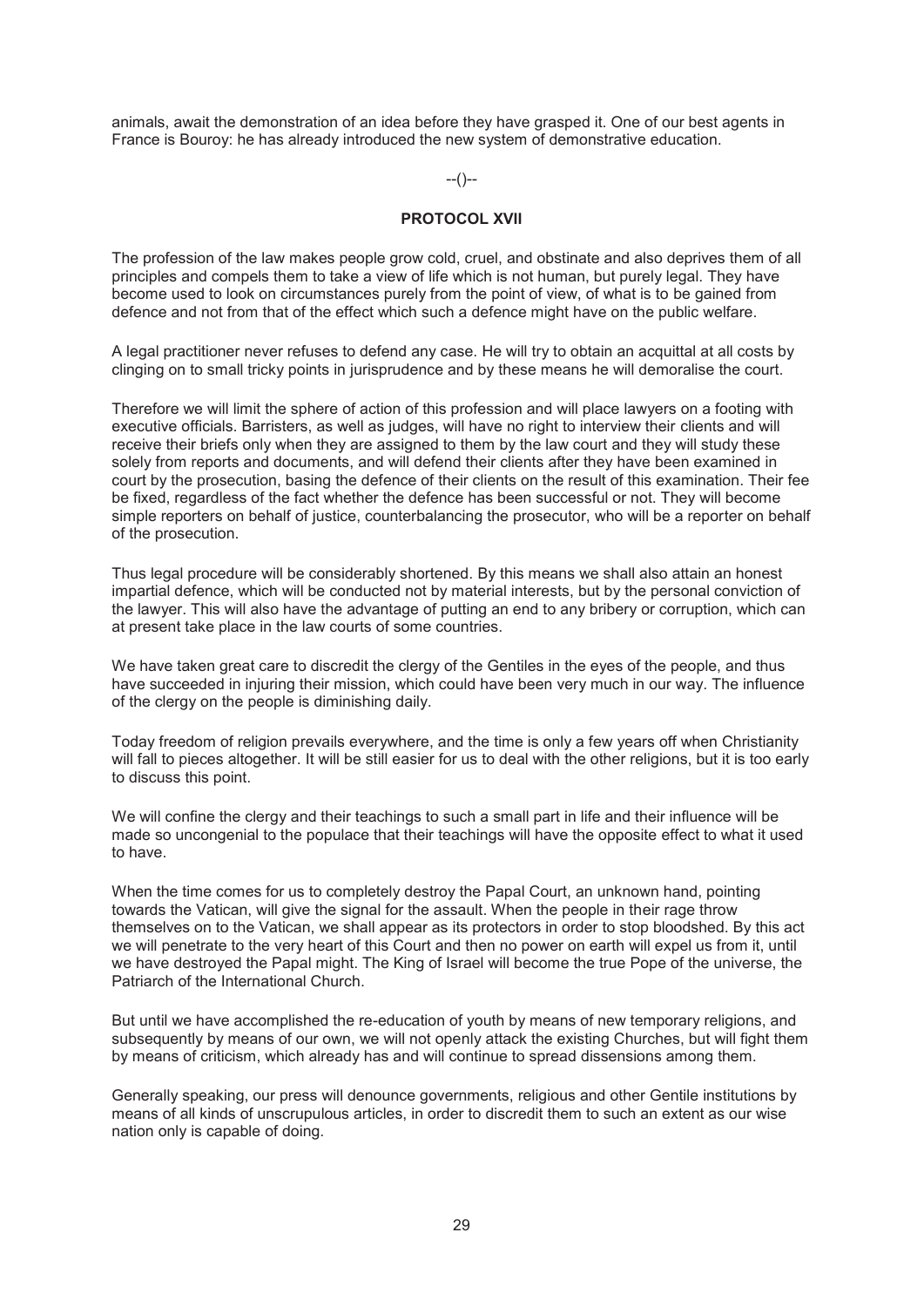Our government will resemble the Hindu god Vishnu. Each of our hundred hands will hold one spring of the social machinery of State.

We shall know everything, without the aid of official police, which we have so corrupted for the Gentiles that it only prevents the government from seeing real facts. Our programme will induce a third part of the populace to watch the remainder from a pure sense of duty and from the principle of voluntary government service.

Then it will not be considered dishonourable to be a spy, on the contrary it will be regarded as praiseworthy. On the other hand, the bearers of false reports will be severely punished, in order to prevent abuse being made of the privilege of report.

Our agents will be selected both from among the upper and the lower classes; they will be taken from among administrators, editors, printers, booksellers, clerks, workmen, coachmen, footmen, etc. This force of police will have no independent power of action, and will not have the right to take any measures of their own accord, and therefore the duty of this powerless police will consist solely in acting as witnesses and in issuing reports. The verification of their reports and actual arrests will depend on a group of responsible police inspectors; actual arrests will be made by "gendarmes" and city police. In case of failure to report any misdemeanour, concerning political matters, the person who should have reported the same will be punished for wilful concealment of crime, if it can be proved that he is guilty of such concealment. In like manner our brothers have to do now, namely, on their own initiative to report to the proper authority all apostates and all proceedings that might be contrary to our law. So in our Universal Government it will be the duty of all our subjects to serve their sovereign by taking the above-mentioned action.

An organisation such as this will root out all abuse of power and various kinds of bribery and corruption--in fact it will destroy all ideas with which we have contaminated the life of the Gentiles, by means of our theories on superhuman rights.

How could we achieve our aim of creating disorder in the administrative institutions of the Gentiles if not by some such means as this?

Among the most important means for corrupting their institutions is the use of such agents as are in a position, through their own destructive activity, to contaminate others by revealing and developing their own corrupt tendencies, such as abuse of power and a free use of bribery.

 $-(-)$ 

#### **PROTOCOL XVIII**

When, the time comes for us to take special-police measures by putting the present Russian system of "Okhrana" in force (the most dangerous poison for the prestige of the state) we will stir up mock disorders among the populace, or induce it to show protracted discontent, and this with the aid of good orators. These orators will find plenty of sympathisers, thus giving us an excuse for searching people's houses and placing them under special restrictions by making use of our servants among the police of the Gentiles.

As most conspirators are actuated by their love for such art and for that of chattering, we will not touch them until we see that they are about to take action, and we will confine ourselves to introducing among them a, so to speak, reporting element. We must remember that a power loses prestige every time that it discovers a public conspiracy against itself. In such a revelation lies the presumption of weakness and, what is still more dangerous, the admission of its own mistakes. It must be known that we have destroyed the prestige of reigning Gentiles by means of a number of private assassinations, accomplished by our agents, the blind sheep of our flock, who can easily be induced to commit a crime, so long as such a crime is of a political character.

We will force rulers to admit their own weakness by openly introducing special police measures, "Okhrana," and thus we shall shake the prestige of their own power.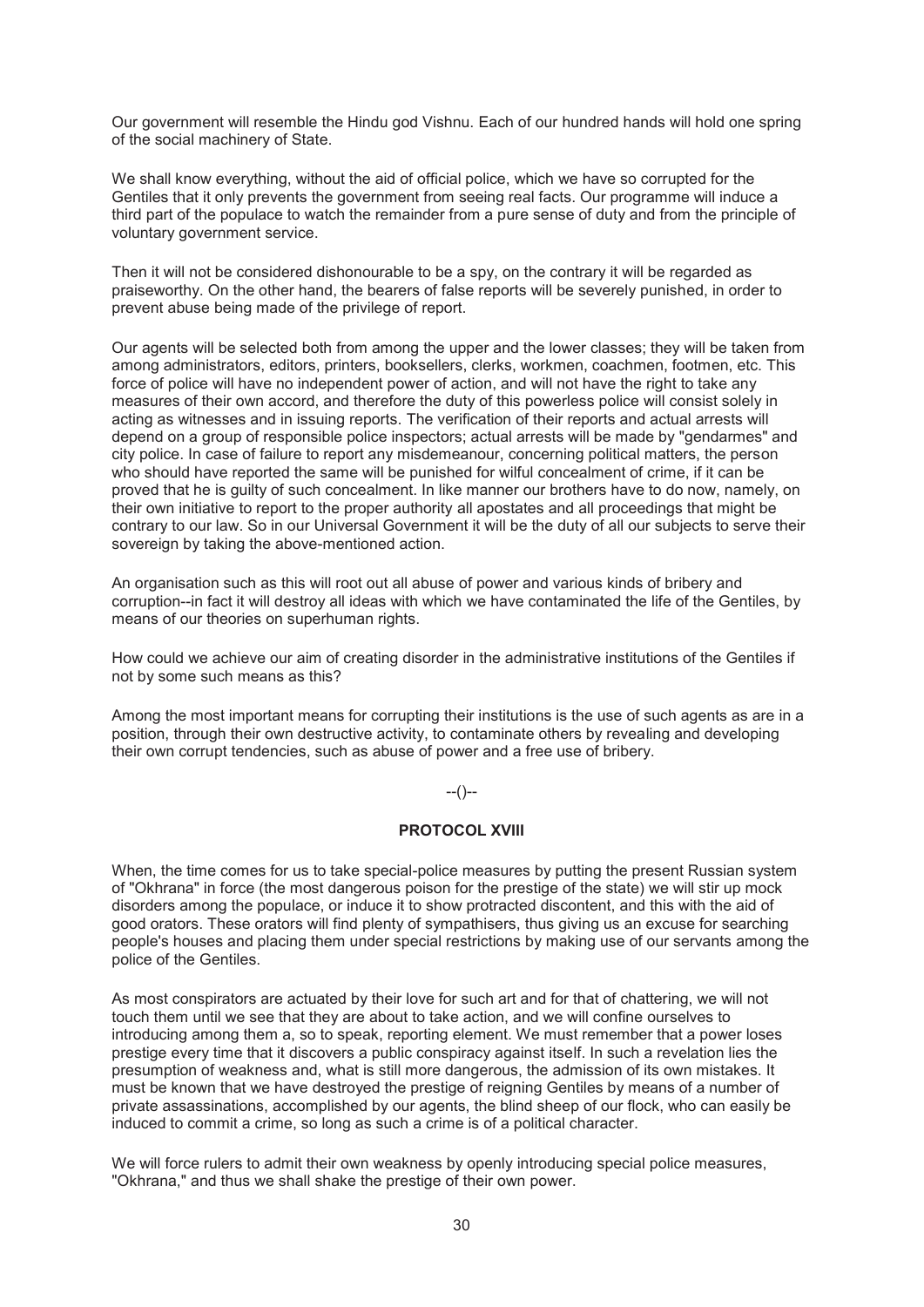Our sovereign will be protected by means of most secret guards, as we will never allow anyone to think that there might exist such a conspiracy against our ruler that he could not personally destroy and from which he is obliged to hide himself. If we were to allow the existence of such an idea to prevail, as it prevails among the Gentiles, we should thereby sign the death warrant of our sovereign or, if not of himself, then of his dynasty.

By a strict observance of appearances our ruler will use his power only for the benefit of the nation, but never for his own good or for that of the dynasty.

By strictly adhering to such a decorum, his power be honoured and protected by his subjects themselves. They will worship the power of the sovereign, knowing that to this power is tied the welfare of the state, because from it will depend public order.

To guard the King openly is equivalent to an admission of the weakness of his power.

,Our ruler will always be amidst his people and will appear to be surrounded by an inquisitive crowd of men and women, apparently always by chance occupying the rows nearest to him and thus holding back the mob with a view to keeping order merely for order's sake. This example will teach others to exercise self-control. In case of a petitioner amongst the people trying to submit a demand and pushing through the mob, the people in the first rows will take his petition and will remit it to the ruler in the presence of the petitioner, in order that everyone should know that all petitions reach the sovereign and that he himself controls all affairs. In order to exist, the prestige of power must occupy such a position, that the people can say among themselves: "If only the King knew about it" or "When the King knows about it."

The mysticism, which surrounds the person of the sovereign, vanishes as soon as a guard of police is seen to be placed round him. When such a guard is employed, any assassin has only to exercise a certain amount of audacity, in order to imagine himself stronger than the guard; he thus realises his strength and so only has to watch for the moment, when he can make an assault on the said power.

We do not preach this doctrine to the Gentiles, and you can see for yourselves the results, which the employment of open guards has had for them.

Our government will arrest such people as they may more or less rightfully suspect of political crimes. It is not desirable for fear of misjudging a man to give an opportunity of escape to such suspects.

We will, indeed, show no mercy to such criminals. In certain exceptional cases it may be possible to consider attenuating circumstances, when dealing with ordinary criminal offences; but there can be no excuse for a political crime, that is to say, no excuse for men to become involved in politics, which none, except the ruler, should understand. And, indeed, not all rulers are capable of understanding true politics.

## --()--

## **PROTOCOL XIX**

We will prohibit individuals from becoming involved in politics, but, on the other hand, we will encourage every kind of report or petition submitting suggestions for the approval of the government which deal with the improvement of social and national life. Thus, by these means, the mistakes of our Government and the ideals of our subjects will become known to us. We will answer these suggestions by accepting them or, if they are unsatisfactory, by producing a sound argument to prove that they are impossible of realisation and based on a short-sighted conception of affairs.

Sedition is no more than the barking of a dog at an elephant. In a government that is well organised from a social point of view, but not from a point of view of its police, the dog barks at the elephant without realising his strength. The elephant has only to show its strength by one good example for the dogs to stop barking and to start wagging their tails as soon as they see the elephant.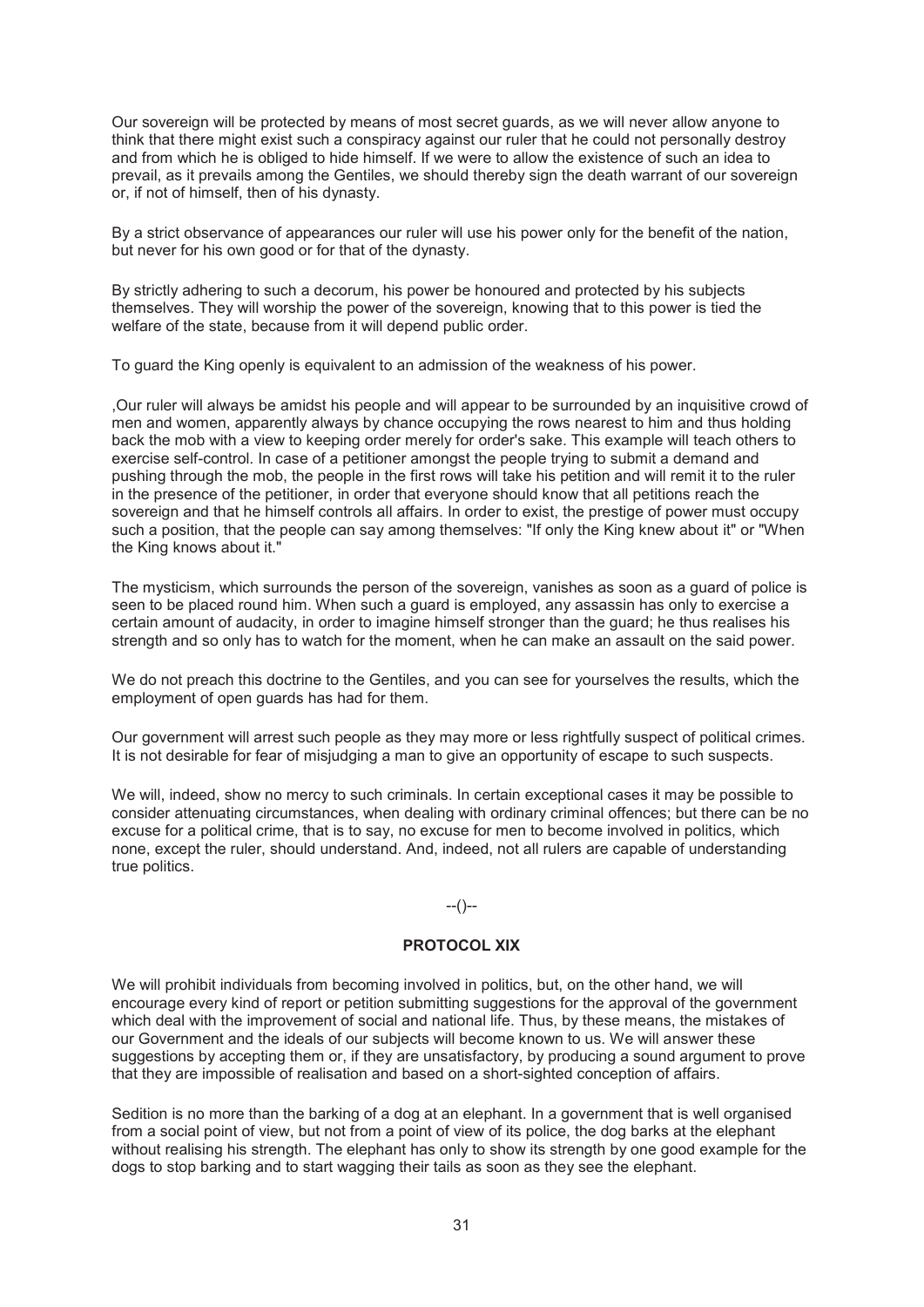In order to deprive the political criminal of his crown of valour, we will place him in the ranks of other criminals on an equal footing with thieves, murderers, and other kinds of repulsive malefactors. Then public opinion will mentally regard political crimes in the same light as ordinary crimes and will place the same common stigma on both.

We have done our best to prevent the Gentiles from adopting this particular method of dealing with political crimes. In order to attain this end, we have made use of the press, public speaking, and cleverly thought-out history school-books, and inspired the idea of a political murderer being a martyr, because he died for the idea of human welfare. Such an advertisement has multiplied the number of liberals and has swollen the ranks of our agents by thousands of Gentiles.

#### --()--

## **PROTOCOL XX**

Today I will deal with our financial programme, which I have left for the end of my report, as being the most difficult question and forming the final clause in our plans. Before discussing this point, I will remind you of that which I have touched upon before, namely, that our whole policy is dependent on a question of figures.

When we get into power our autocratic government will, for the sake of self-interest, avoid imposing heavy taxation on the populace, and will always bear in mind that part which it has to play, namely, the part of father protector.

But, as the organisation of the Government will absorb vast sums of money, it is all the more necessary to raise the required means for maintaining it. Therefore we must exercise great care in working out this question and see that the burden of taxation is fairly distributed.

Through a legalised fiction, our sovereign will be the owner of all property in the state (this is easily put into practice). He will be able to raise such sums of money as may be necessary to regulate the circulation of currency in the country.

Hence the best means to meet government expenses will be by a progressive taxation of property. Thus, taxation will be paid without oppressing or ruining the people and the amount at which it will be assessed will depend on the value of each individual property.

It must be understood by the rich that it is their duty to hand over part of their surplus wealth to the government, because the government guarantees them safe possession of the remainder of their property and gives them the right to earn money by honest means. I say honest, because the control of property will preclude robbery on legal grounds.

This social reform must be in the forefront of our programme, as it is the principal guarantee of peace and will brook no delay.

Taxation of the poor is the origin of all revolution and always greatly conducive to injury to the Government, as the latter, while trying to raise money from the poor, loses its chance of obtaining it from the rich.

Taxation of capital will diminish the increase of wealth in private hands, into which we have up till now purposely allowed it to accumulate, in order to act as a counterpoise to the Government of the Gentiles and their finances.

Progressive taxation assessed according to the fortune of the individual will produce a much larger revenue than the present system of taxing everybody at an equal rate. This system is at the present time (1901) most essential for us, it creates discontent among the Gentiles. (Note that this lecture was delivered in 1901.)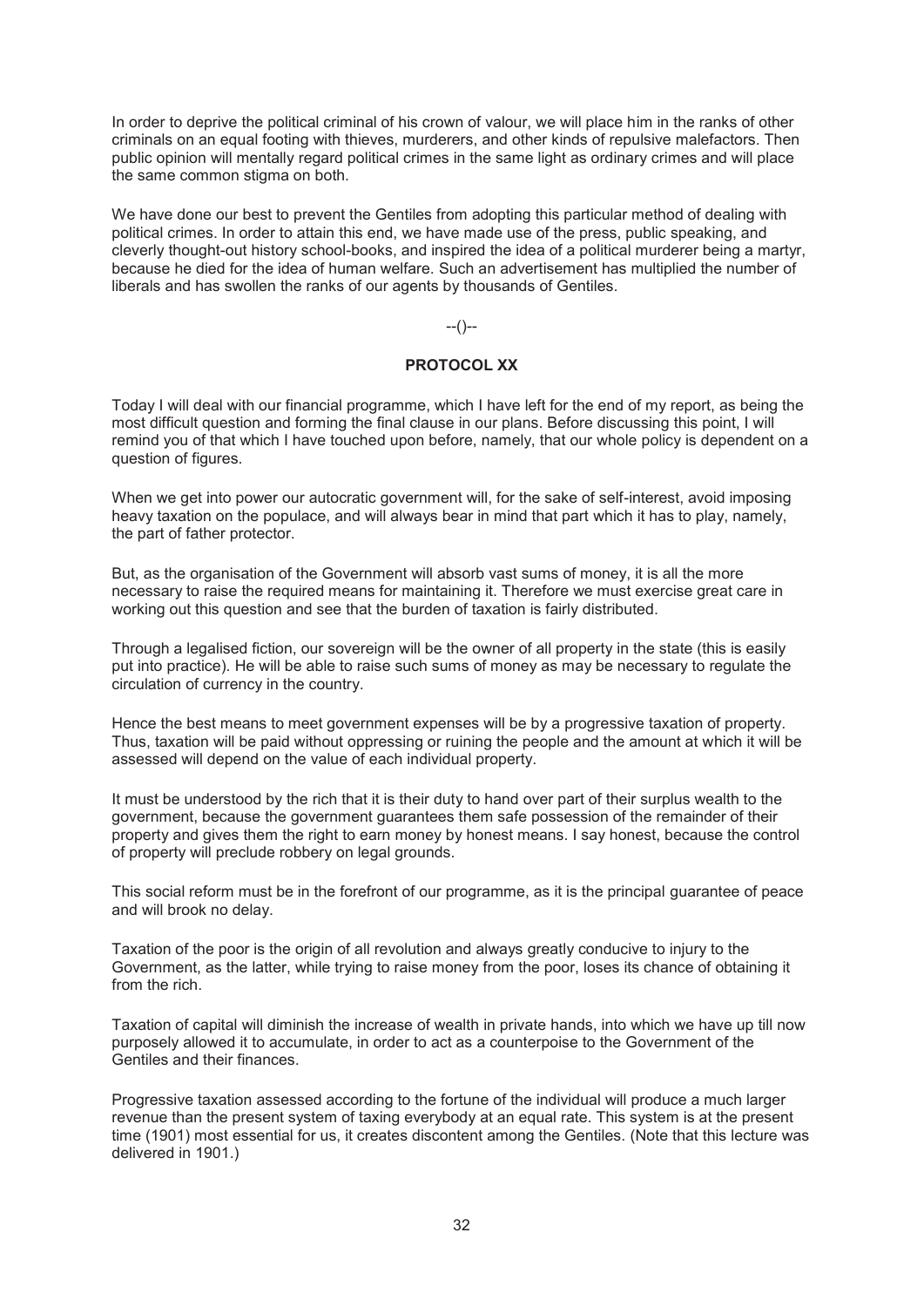Our sovereign's power will rest mainly on the that he will be a guarantee for the balance of power for the perpetual peace of the world and, in order obtain such a peace, capitals will have to surrender  $\sim$  of their wealth so as to safeguard the government in action.

Government expenditure must be paid for by those who can best afford to do so and from whom money can be raised.

Such a measure will stop hatred on the part of the poorer classes for the rich, in whom they will recognise the necessary financial supporters of the government and will see the upholders of peace and public welfare; the poorer classes will understand that the rich provide the means for supplying them with social benefits.

In order that the intelligent classes, that is to say the taxpayers, should not complain excessively about the new system of taxation, we will furnish them with detailed accounts, in which will be set forth the manner in which their money is being spent, excepting of course such portion of it as is spent on the private needs of the sovereign and on the requirements of administration.

The sovereign will have no personal property, as everything in the state will belong to him, for if sovereign were allowed to own private property it would appear as though all property in the state did not to him.

The relations of the sovereign--except his heir, who will also be kept at government expense--will have to serve as government officials or else work in order to retain the right of holding property, the privilege of being of royal blood would not entitle them to live at the expense of the state.

There will be a progressive stamp duty on all sales and purchases as well as death duties. Any transaction without the required stamp will be considered illegal, and the former owner will be obliged to pay to the government a percentage on the duty from the date of the sale.

All transfer vouchers must be delivered weekly to the local surveyors of taxes, together with a statement of the name and surname of both the new and previous owner, as well as the permanent addresses of both.

Such a procedure will be necessary for transactions in excess of a certain amount, that is to say, in excess of the amount equal to the average daily expenditure. The sale of prime necessities will only have to be stamped with an ordinary fixed duty stamp.

Just count by how many times the amount of such taxation will surpass the income of the governments of the Gentiles.

The state will have to keep in reserve a certain amount of capital and, in case the income from taxation were to exceed this specified sum, such superfluous income will have to be put back into circulation. These surplus sums will be expended on the organisation of various kinds of public works.

The directorate of such works will be under a government department, and thus the interests of the working classes will be closely connected with those of the government and with their sovereign. A portion of this surplus money will also be allotted to premiums inventions and productions.

It is most essential not to allow currency to lie inactive in the state bank, beyond such a specified sum as may be intended for some special purpose. For currency exists for circulation and any congestion of money always has a fatal effect on the course of state affairs, since money acts as a lubricant in the state mechanism and, if the lubricant becomes clogged, the working of the machine is thereby stopped.

The fact that bonds have been substituted for a large part of the currency has now created a congestion such as just described. The consequences of this fact are becoming sufficiently obvious.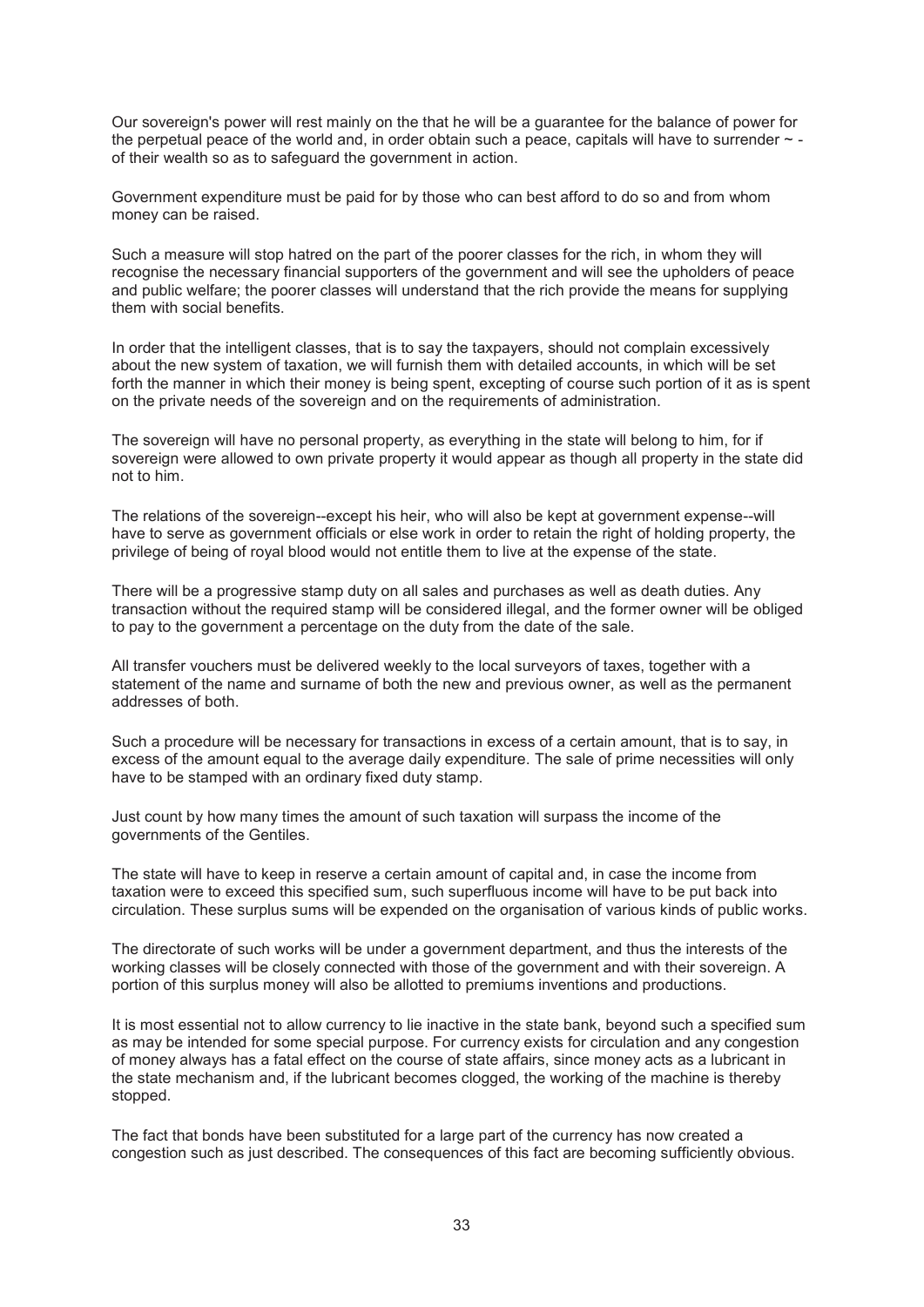We will also institute an auditing department, so as to enable the sovereign at any time to receive a full account of the expenditure of the government and its revenue. All reports will be kept strictly up to date, except those of the current and preceding months.

The only person who could not be interested in robbing the state bank will be its owner, namely, the Sovereign. For this reason his control will stop all possibility of leakage or unnecessary expenditure. Receptions for sake of etiquette, which waste the valuable time of the Sovereign, will be abolished in order that he may have more opportunity to attend to affairs of state. Under our government the Sovereign will not be surrounded by courtiers, who usually dance attendance on the monarch for the sake of pomp and are only interested in their own affairs, putting aside as they do the welfare of the state.

All economic crises, which we have so skillfully arranged in the Gentile countries, we carried out by means of withdrawing currency from circulation. Large fortunes are congested, money being withdrawn from the government, which in its turn is obliged to appeal to the owners of such fortunes, in order to raise loans. These loans have put heavy burdens on the governments, compelling them to pay interest on the borrowed money, and thus tying their hands.

Concentration of production into the hands of capitalism has sucked all the productive power of the people dry, and with it also the wealth of the state.

Currency at the present time cannot satisfy the requirements of the working classes, as there is not enough to go all around.

The issue of currency must correspond to the growth of the population, and children have to be reckoned as consumers of currency from the first day of their birth. Occasional revision of currency is a vital question for the whole world.

I think that you know that gold currency has been the destruction of all states which have adopted it, because it could not satisfy the requirements of the population, all the more so because we have done our best to cause it to be congested and to be withdrawn from circulation.

Our government will have a currency based on the value of the working power of the country, and it will be of paper or even of wood.

We will issue currency sufficient for each subject, adding to this amount on the birth of every child, and diminishing it with the death of each person.

Government accounts will be kept by separate local governments and by county offices.

In order that delays should not occur in paying government expenses, the Sovereign himself will issue orders as to the term of payment of such sums, thus the favouritism which is sometimes shown by ministries finance to certain departments will be terminated.

The revenue and expenditure accounts will be kept together, in order that they may always be compared with one another.

The plans which we will make for the reform of the financial institutions of the Gentiles will be introduced in such a manner as will never be noticed by them. We will point out the necessity of reforms, as being due to the disorderly state which Gentile finances have reached. We will show that the first reason for this bad state of finance lies in the fact that they start their financial year by making a rough estimate for the budget, the amount of which increases from year to year, and for the following reason: the annual budget is with great difficulty made to last till the end of the half year; then a revised budget is introduced, the money of which is generally expended in three months; after that a supplementary budget is voted; at the end of the year accounts are settled by a liquidation budget. The budget for the year is based on the total expenditure of the preceding year; therefore each year there is a deviation of about 50 percent from the nominal sum and the annual budget at the end of 10 years is increased threefold. Thanks to such a procedure, which was tolerated by the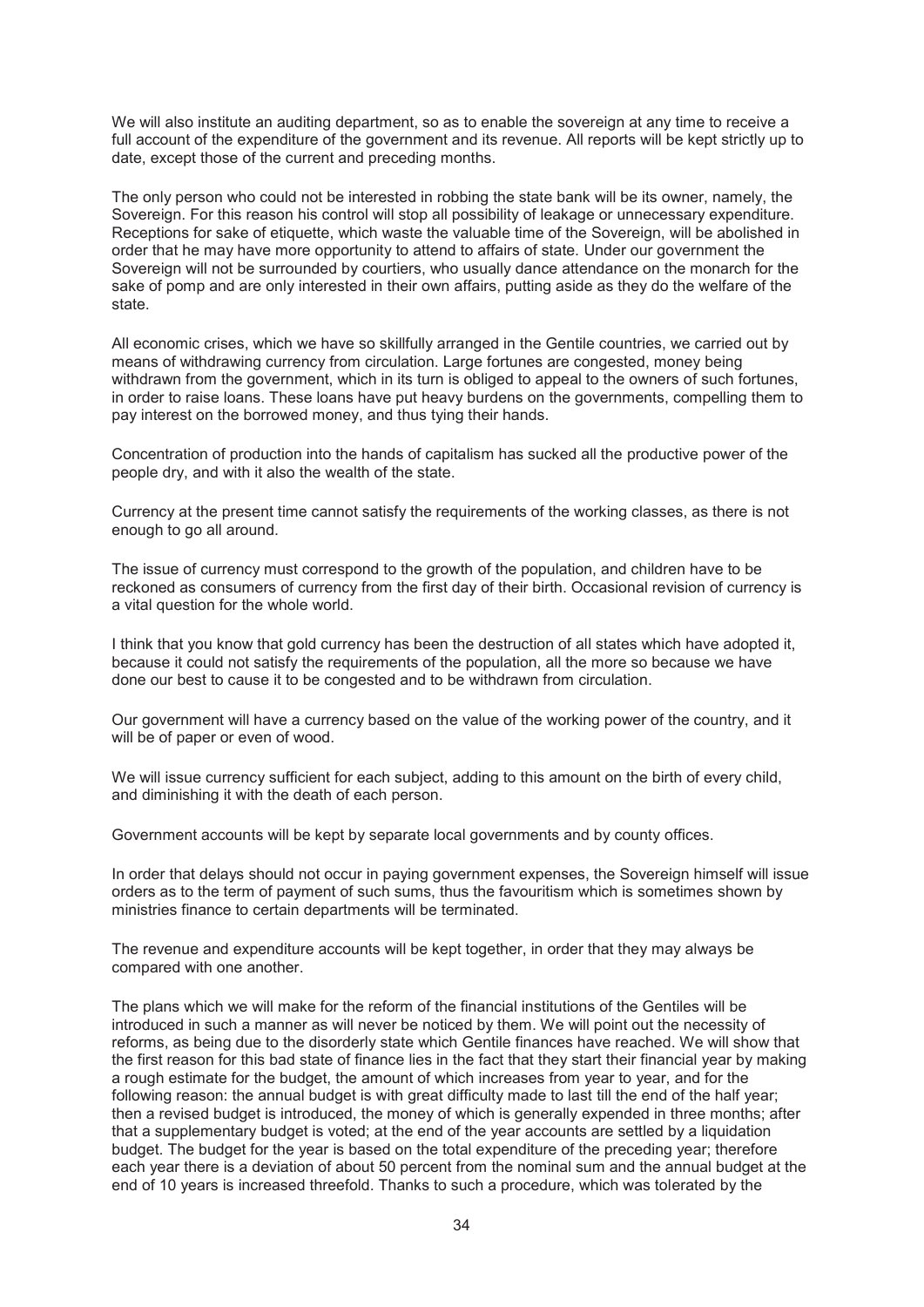careless Gentile governments, their reserves have been drained. Then, when the period of loans arose, it emptied their banks and brought them to the verge of bankruptcy.

You will readily understand, that such a management of financial affairs, which we induced the Gentiles to pursue, cannot be adopted by our Government.

Each loan proves the weakness of the government and its failure to understand its own rights. Each loan, like the sword of Damocles, hangs over the heads of the rulers who, instead of raising certain sums direct from the nation by means of temporary taxation, come to our bankers cap in hand.

External loans are like leeches, which cannot be separated from the body of the government until they fall off of themselves or until the government manages to shake them off. But the governments of the Gentiles have no desire to shake off these leeches; on the contrary, they increase their number, and therefore their state is bound to die from self-inflicted loss of blood. For what is an external loan if not a leech? A loan is an issue of government paper which entails an obligation to pay interest amounting to a percentage of the total sum of the borrowed money. If a loan is at 5 percent, then in 20 years the government will have unnecessarily paid out a sum equal to that of the loan, in order to cover the percentage. In 40 years it will have paid twice, and in 60 thrice that amount, but the loan will still remain as an unpaid debt.

From this calculation it is evident that such loans, under the existing system of taxation (1901), draw the last cents from the poor taxpayer in order to pay interests to foreign capitalists, from whom the state has borrowed the money, instead of collecting the necessary sum from the nation free of all interest in the shape of taxation.

As long as loans were internal, the Gentiles only transferred money from the pockets of the poor into those of the rich; but after we bribed the necessary people to substitute external loans for internal, all the wealth of the states rushed into our safes and all the Gentiles started paying us what amounted to nothing short of tribute.

Through their carelessness in statesmanship, or owing to the corruption of their ministers, of their ignorance of finance, Gentile Sovereigns have put their countries in debt to our banks, so that they can never payoff these mortgages. You must understand to what pains we must have gone in order to bring about such a state of affairs.

In our government we will take great care that congestion of money shall not occur, and therefore we will not have state loans, except one of 1 percent exchequer bonds, in order that payment of percentage should not expose the country to be sucked by leeches.

The right of issuing bonds will be given exclusively to commercial companies. These will have no difficulty in paying the percentage out of their profits because they borrow money for commercial enterprises, but the government cannot make profits from borrowed money, because it borrows solely in order to spend what it has taken on loan.

Commercial shares will also be bought by the government, which will thus become a creditor instead of being a debtor and payer of tribute as it is at present. Such a measure will put an end to indolence and laziness, which were useful to us as long as the Gentiles were independent, but would be undesirable in our government.

The emptiness of the purely bestial brains of the Gentiles is sufficiently proved by the fact that, when they borrowed money from us at interest, they failed to understand that each sum so borrowed, together with the interest on the amount, would eventually have to come out of the resources of the country. It would have been simpler to have taken the money from their own people at once without having to pay interest. This proves our genius, and the fact that our people has been elected by God. We have so managed as to present the question of loans in such a light to the Gentiles that they even thought that they found a profit them.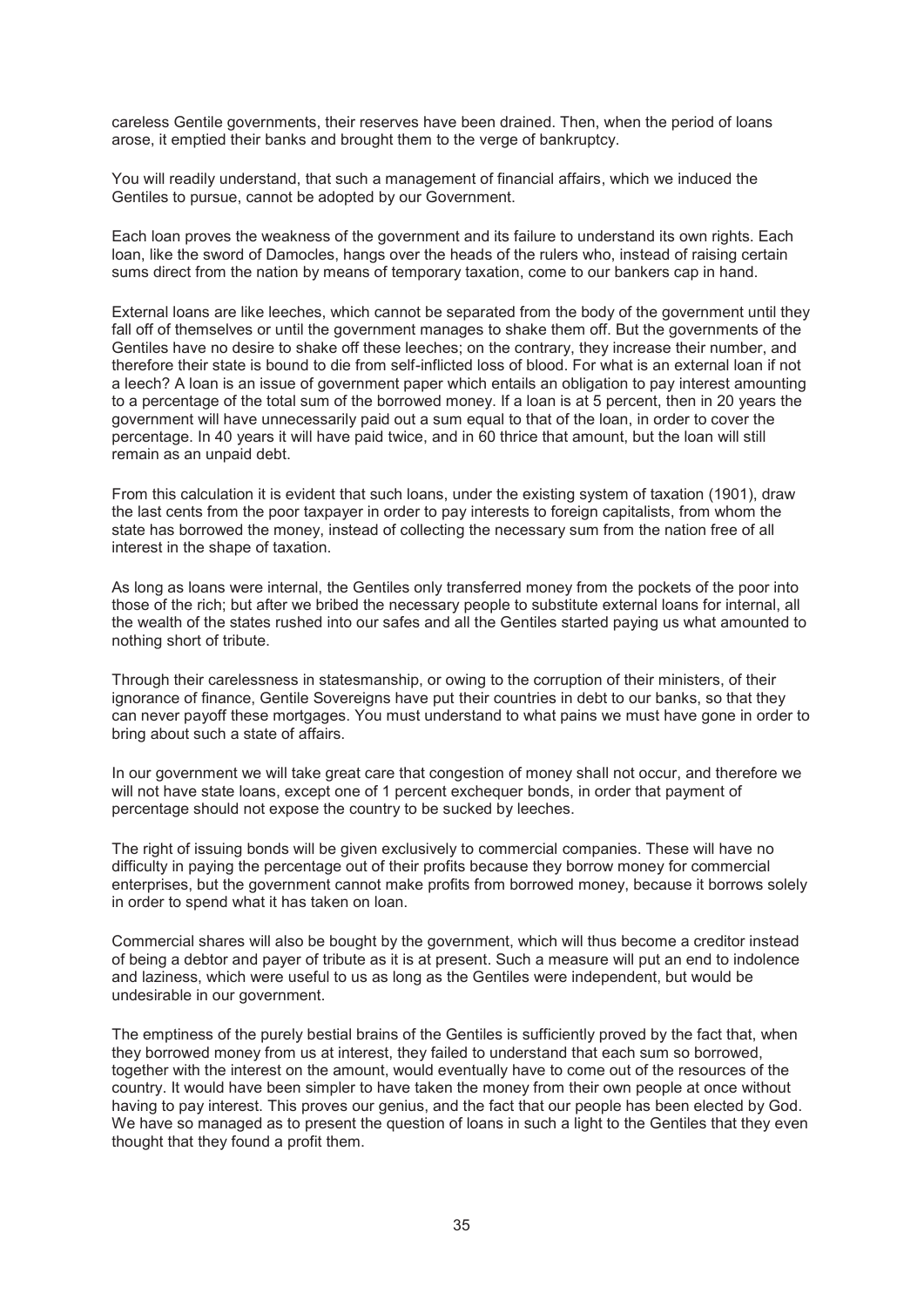Our estimates, which we will produce when the time comes, and which will have been worked out with the experience of centuries and which we have been considering while the Gentiles have been governing, will differ from those made by the Gentiles in their extraordinary clearness, and will prove to the world how beneficial are our new plans. These plans will terminate such abuses as those by which we became masters of the Gentiles, and as cannot be allowed in our reign. We will so arrange the system of our budget that neither the ruler himself nor the most insignificant clerk will be in a position unobserved to extract the smallest portion of the money or use it for any other purpose than that to which it has been allotted in the first estimate.

Without a definitely fixed plan it is impossible to rule successfully. Even knights and heroes perish when they take a road not knowing where it leads, and start on their journey without being properly provisioned.

The Sovereigns of the Gentiles, whom we helped to induce to forsake their duties in the government by means of representations and entertainments, pomp, and other diversions, were no more than screens to hide our intrigues.

The reports of their followers, who used to be sent to represent the Sovereign in his public duties, were made for them by our agents. On each occasion these reports used to please the short-sighted minds of the sovereigns, accompanied, as they were, by various schemes for future economy. "How could they economise by fresh taxation?" they could have asked, but they did not ask, the readers of our reports.

You yourselves know to what a state of financial chaos they have come by their own negligence, they have ended in bankruptcy in spite of all the hard work of their subjects.

#### $-(-)$

## **PROTOCOL XXI**

I will now add to what I told you at our last meeting and give you a detailed explanation of internal loans. But I will not discuss external loans any further, because they have filled our coffers with Gentile money, and also because our universal government will have no foreign neighbours from whom they could borrow money.

We made use of the corruption of administrators and of the negligence of Gentile Sovereigns in order to obtain twice and three times the amount of the money advanced by us to their governments, which in reality they did not need at all. Who could do the same with regard to us? Therefore I will only go into the question of internal loans.

When it announces the issue of such a loan, the government opens a subscription for its bonds. In order that these bonds might come within the reach of everybody they are issued down to very small amounts. The first subscribers are allowed to buy below par. On the following day their price is inflated in order to convey the idea that everybody is anxious to buy them.

In the course of a few days of the exchequer, the safes of the exchequer are full with all the money which has been oversubscribed. (Why continue accepting money for an oversubscribed loan?) The subscription is evidently considerably in excess of the amount asked for, in this lies the whole effect- the public evidently trust the government!

But when the comedy is over there arises the fact of a very large debt. And, in order to pay the interest on this debt, the government has to have recourse to a fresh loan, which, in its turn, does not annul the state debt, but only adds to it. When the borrowing capacity of the government is exhausted, the interest on the loans must be paid by new taxations. These taxations are nothing but debts contracted in order to cover other debts.

Then comes a period of conversions of loans, but such conversions only diminish the amount of interest to be paid, and do not annul the debt. Moreover they can on}y be made with the consent of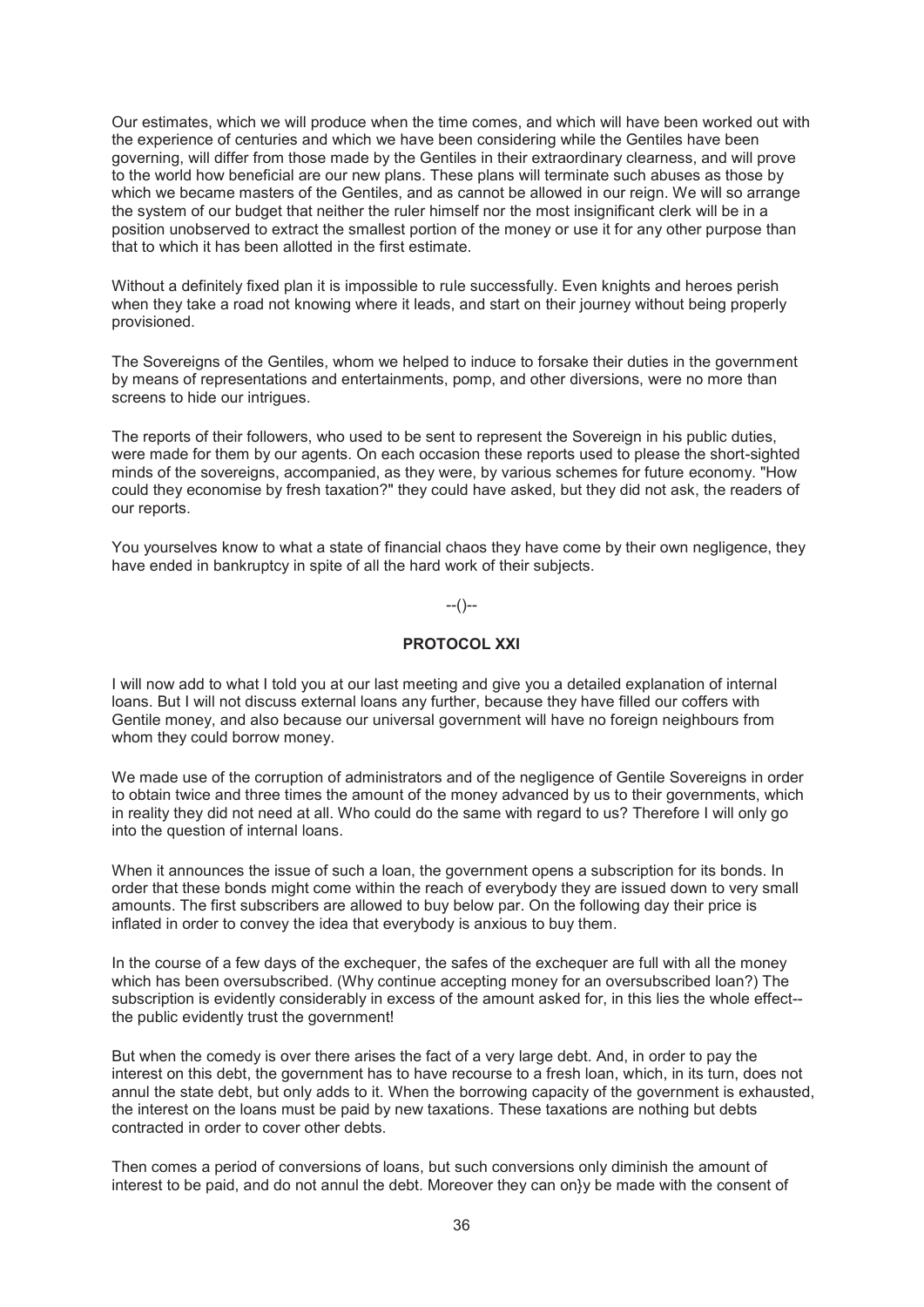the creditors. When such conversions are announced the creditors are given the right to accept them or to have their money back, in case they do not wish to accept the conversions. If everybody were to reclaim his own money, the government would be caught by its own bait, and would not be in a condition to return all the money. Luckily the subjects of the Gentile governments do not understand much of finance and they have always preferred suffering a fall in the value of their securities and a reduction of interest to the risk of a new investment; thus they have often given their government an opportunity to get rid of a debt, which probably amounted to several millions.

The Gentiles would not dare to do such a thing with external loans, knowing very well that, in such a case, we would demand all our money.

By such action the government would openly admit its own bankruptcy, which would plainly show the people that their own interests have nothing in common with those of their government. I specially draw your attention to this fact as also to the following: at present all internal loans are consolidated by so-called temporary loans, that is to say, debts, the period for the payment of which is short. These debts consist of the money placed on deposit in state banks or saving banks. This money, being at the disposal of the government for a considerable length of time, is used for paying interest on external loans and, in lieu of the money, the government places an equal amount in its own securities into these banks. These state securities cover all deficits in the state safes of the Gentiles.

When our sovereign is enthroned over the whole world, all these tricky financial operations will vanish. We will destroy the market in public funds, because we will not allow our prestige to be shaken by the rise and fall of our stocks, the value of which will be established by law at par without any possibility of fluctuation in price. Rise gives cause to fall, and it is by rises that we started to discredit the public funds of the Gentiles.

For Stock Exchanges will be substituted enormous government organisations, the duty of which will consist in taxing commercial enterprises as the government may think fit. These institutions will be in a position to throw on to the market millions' worth of commercial shares, or to buy up the same, in one day. Thus all commercial enterprises will be dependent on us.

You can imagine what a power we will thus become.

#### $-(-)$

## **PROTOCOL XXII**

In all which I have told you up till now I have tried to give you a true picture of the mystery of the present events, as also of those of the past, which all flow into the river of Fate, and the result of which will be seen in the near future. I have shown you our secret plans by which we deal with the Gentiles as well as our financial policy. I have only to add a few more words.

In our hands is concentrated the greatest might of the present days, that is to say, gold. In the course of two days we can draw any amount of it from our secret treasure rooms.

Is it still necessary for us to prove that our rule is the will of God? Is it possible that, with such vast riches, we shall not be able to prove that all the gold, which we have been accumulating for so many centuries, will not help in our true cause for good,--that is to say, for the restoration of order under our rule?

It may require a certain amount of violence, but this order will eventually be established. We will prove that we are the benefactors who have restored lost peace and freedom to the tortured world. We will give the world the opportunity of this peace and freedom, but certainly only under one condition--that is to say, that it should strictly adhere to our laws. Moreover we will make it clear to everyone that freedom does not consist in dissoluteness or in the right of doing whatever people please. Likewise that the position and power of a man does not give him the right to proclaim destructive principles such as freedom of religion, equality, or similar ideas. We will also make it clear that individual freedom does not convey the right to any man to become excited or to excite others by making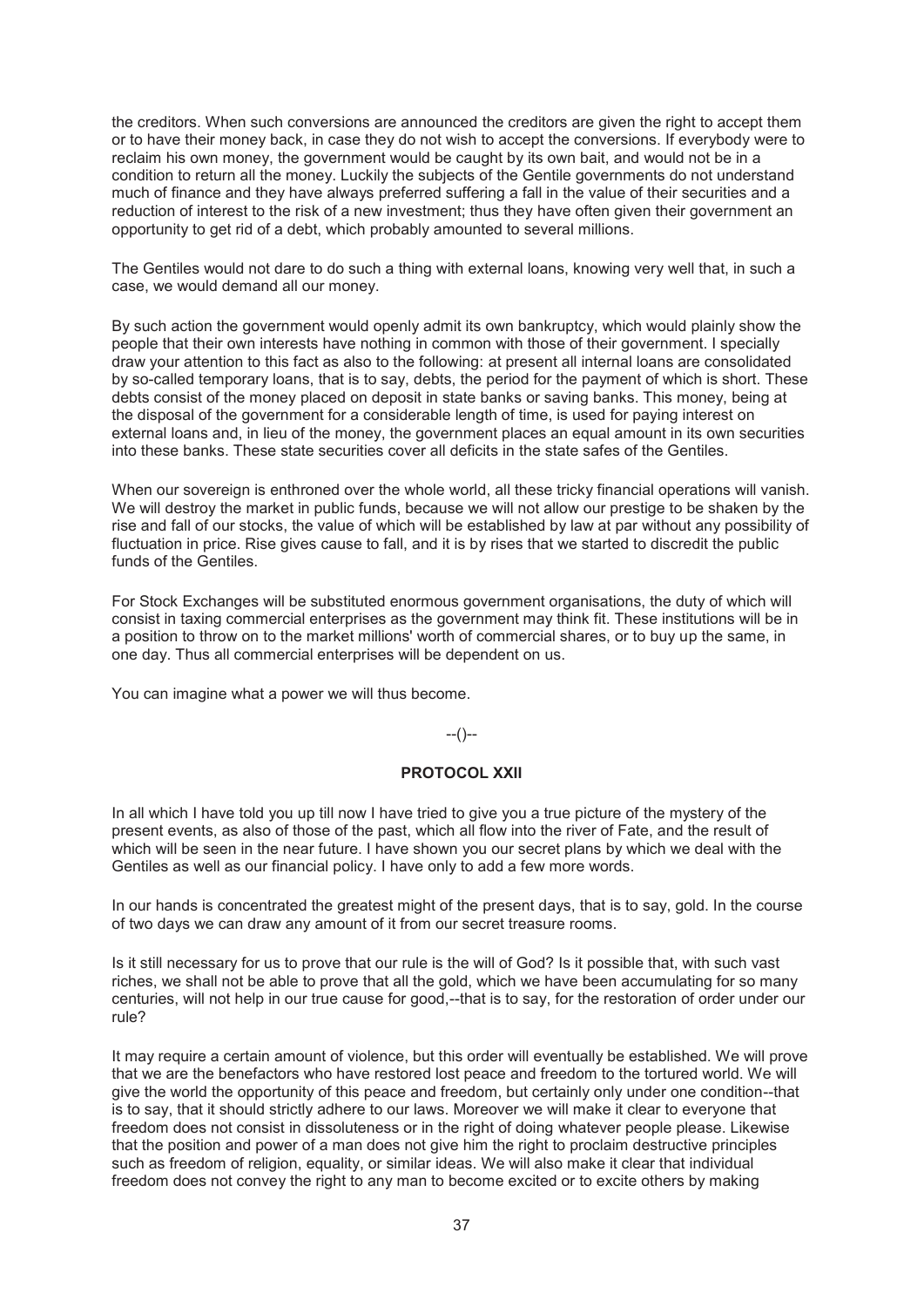ridiculous speeches to disorderly masses. We will teach the world, that true freedom consists only in inviolability of a man's person and of his property, who honestly adheres to all the laws of social life. That a man's position will be dependent on the conception which he has of another man's rights and that his dignity prohibits fantastic ideas on the subject of self.

Our power will be glorious, because it will be mighty and will rule and guide, but by no means follow leaders of the populace or any kind of orators who shout senseless words which they call high principles, and which are in reality nothing else but utopian ideas. Our power will be the organiser of order in which lies peoples' happiness. The prestige of this power will bring to it mystic adoration, as well as subjection of all nations. A true power does not yield to any right even to that of God. None will dare to approach it with the object of depriving it of a thread of its might.

#### --()--

#### **PROTOCOL XXIII**

In order that people should become accustomed to obedience they must be trained to modesty, therefore we will reduce the production of objects of luxury. By these means we will also impose morals, which are being corrupted by continual rivalry on the grounds of luxury. We will patronise "peasant industries" in order to injure private factories.

The necessities for such reforms also lies in the fact that large private factory-owners often instigate their workmen against the government, perhaps, even unconsciously.

The populace engaged in local industries does not know the meaning of being "out of work," and this makes it cling to the existing order, and induces it to support the government. Unemployment is the greatest for the government. For us it will have done its work as soon as, by its means, we shall have obtained power.

Drunkenness will also be prohibited as a crime against humanity, and will be punishable as such; for man becomes equal to a beast under the influence of alcohol.

Nations only submit blindly to a strong power, which is absolutely independent of them and in whose hand they can see a sword, acting as a weapon of defence against all social insurrections. Why should they want their Sovereign to possess the soul of an angel? They must see in him the personification of strength and might.

A ruler must arise who will supersede the existing governments, which have been living upon a crowd, whose demoralisation we ourselves have brought about among flames of anarchy. Such a ruler must commence by extinguishing these flames, which are incessantly springing up from all sides.

In order to obtain such a result, he must destroy all societies which may be the origin of these flames, even if he has to shed his own blood. He must form a well-organised army, which will anxiously fight the infection of any anarchy, which may poison the body of the government.

Our Sovereign will be chosen by God and appointed from above in order to destroy all ideas influenced by instinct and not by reason, by brutal principles and not by humanity. At present these ideas successfully prevail in their robberies and violence under the banner of right and freedom.

Such ideas have destroyed all social organisations, thus leading to the reign of the King of Israel.

But their part will be played as soon as the reign of our Sovereign commences. Then we must sweep them away, so that no dirt should lie in our Sovereign's path.

Then we shall be able to say to the nations: "Pray to God and bow down before him who bears the mark of the predestination of the world and whose star God himself guided, in order that none other but Himself should be able to set humanity free from all sin."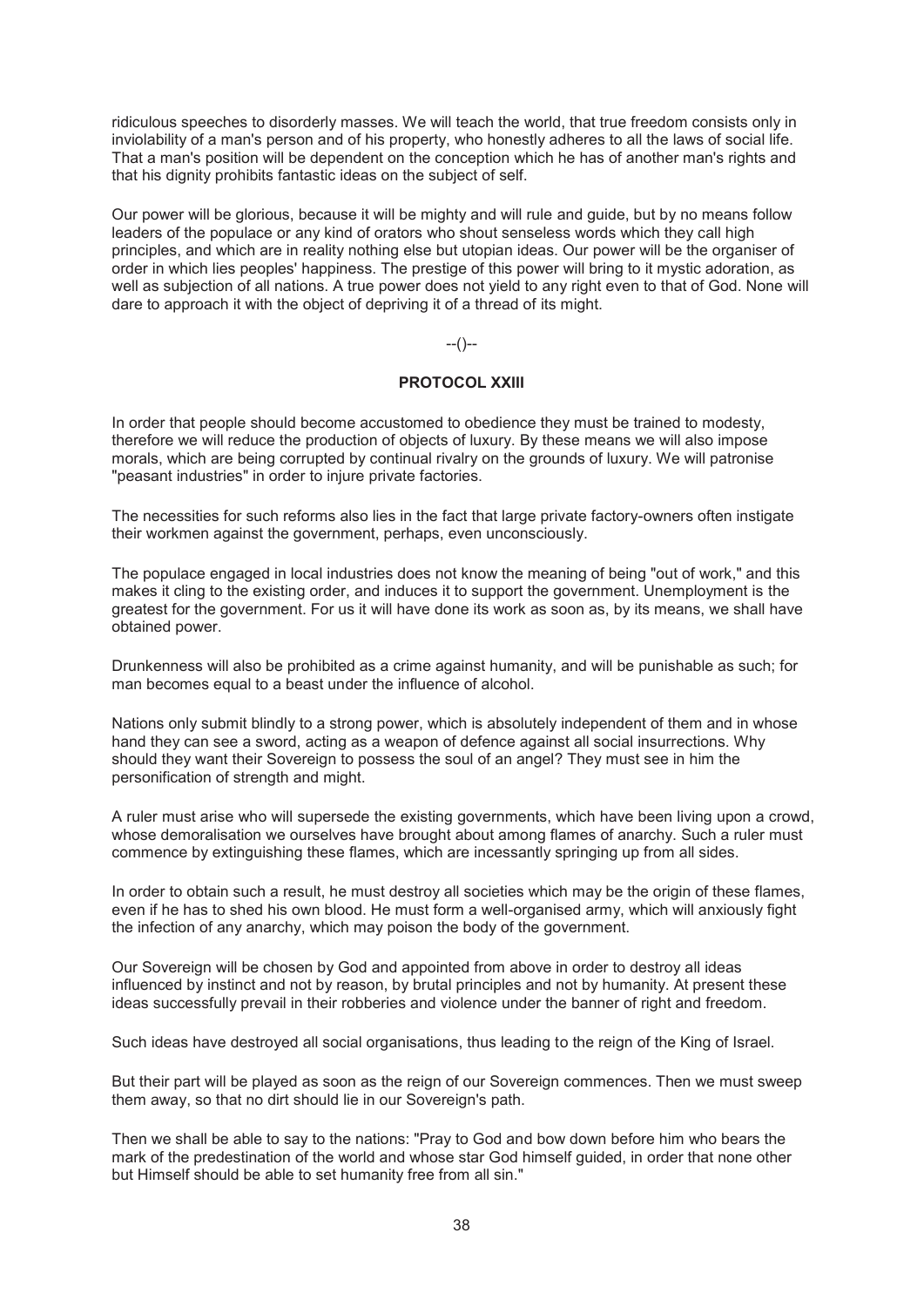# --()--

## **PROTOCOL XXIV**

Now I will deal with the manner in which we will strengthen the dynasty of King David, in order that it may endure until the last day.

Our manner of securing the dynasty will consist chiefly of the same principles which have given to our wise men the management of the world's affairs, that is to say, the direction and education of the whole human race.

Several members of the seed of David will prepare Kings and their successors, who will be elected not by right of inheritance but by their own capabilities. These successors will be initiated in our secret political mysteries and plans of governing, taking great care that no one else should acquire them.

Such measures will be necessary in order that all should know that only those can rule who have been initiated in the mysteries of political art. Only such men will be taught how to apply our plans in practice by making use of the experience of many centuries. They will be initiated in the conclusions drawn from all our political and economical system and in all social sciences. In a word, they will be told the true spirit of the laws that have been founded by nature herself in order to govern mankind.

Direct successors to the sovereign will be superceded in the event of their proving to be frivolous or soft-hearted during their education, or in case they show any other tendency likely to be detrimental to their power, and which may render them incapable of ruling and even to be dangerous to the prestige of the crown.

Only such men as are capable of governing firmly, although perhaps cruelly, will be entrusted with the reins of government by our Elders.

In case of illness or loss of energy, our Sovereign will be obliged to hand over the reigns of government to those of his family who have proved themselves more capable.

The King's immediate plans and, still more, his plans for the future will not even be known to those who will be called his nearest councillors. Only our Sovereign, and the Three who initiated him, will know the future.

In the person of the Sovereign, who will rule with an unshakable will and control himself as well as humanity, the people will recognise as it were fate itself and all its human paths. None will know the aims of the Sovereign when he issues his orders, therefore none will dare to obstruct his mysterious path.

Of course, the Sovereign must have a head capable of dealing with our plans. Therefore he will not ascend the throne before his brain-power has been ascertained by our wise men.

In order that all his subjects should love and venerate their Sovereign, he must often address them in public. Such measures will bring the two powers into harmony, namely, that of the populace and that of the ruler, which we have separated in the Gentile countries by holding the one in awe of the other.

We had to hold these two powers in awe one of another in order that they, when once separated, should fall under our influence.

The King of Israel must not be under the influence of his own passions, especially that of sensuousness. He must not allow animal instincts to get the better of his brain. Sensuousness, more than any other passion, is certain to destroy all mental and foreseeing powers; it distracts men's

The Column of the Universe in the person of the World Ruler, sprung from the Holy seed of David, has to forgo all personal passions for the benefit of his people.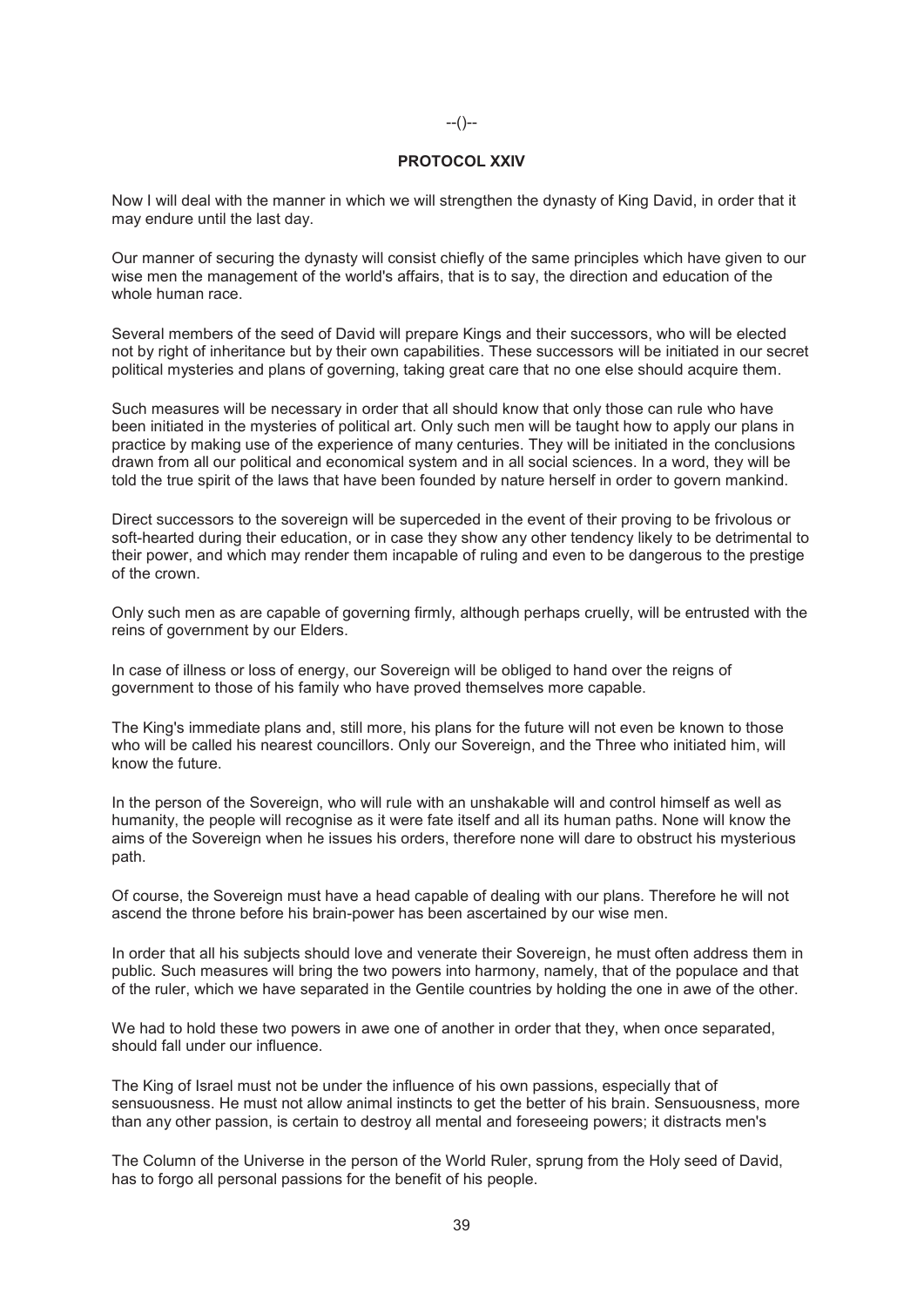Our Sovereign must be irreproachable.

Signed by the representatives of Zion, of the 33rd degree.

#### --()--

#### **Epilogue**

These minutes were stealthily removed from a large book of notes on lectures. My friend found them in the safes at the headquarter offices of the Society of Zion, which is at present situated in France.

France compelled Turkey to grant various to the schools and religious institutions of all denominations, which will be under the protectorate of the French diplomacy in Asia Minor. Of course, these do not include the Catholic schools and institutions which were expelled from France by the late governments. This fact merely proves that the diplomacy of the Dreyfus schools is only anxious to protect the interests of Zion, and is working for the colonisation of Asia Minor by French Jews. Zion always knew how to acquire influence for itself by means of what the Talmud calls its "working brutes," by which it refers to the Gentiles in general.

According to the records of secret Jewish Zionism, Solomon and other Jewish learned men already, in 929 B.C., thought out a scheme in theory for a peaceful conquest of the whole universe by Zion.

As history developed, this scheme was worked out in detail and completed by men, who were subsequently initiated in this question. These learned men decided by peaceful means to conquer the world for Zion with slyness of the symbolic serpent, whose head was to represent the initiated into the plans of the Jewish administration, and the body of the serpent to represent the Jewish people--the administration was always kept secret, even from the Jewish nation itself. As this serpent penetrated into the hearts of the nations which it encountered, it got under and devoured all the non-Jewish power of these states. It is foretold that the snake has to finish its work, strictly adhering to the designed plan, until the course which it has to run is closed by the return of its head to Zion and until, by this means, the snake has completed its round of Europe and has encircled it--and until, by dint of enchaining Europe, it has encompassed the whole world. This it is to accomplish by using every endeavour to subdue the other countries by an economical conquest.

The return of the head of the serpent to Zion can only be accomplished after the power of all the Sovereigns of Europe has been laid low, that is to say, when by means of economic crises and wholesale destruction effected everywhere there shall have been brought about a spiritual demoralisation and a moral corruption, chiefly with the assistance of Jewish women masquerading as French, Italians, etc. These are the surest spreaders of licentiousness into the lives of the leading men at the heads of nations.

Women in the service of Zion act as a decoy for those who, thanks to them, are always in need of money, and therefore are always ready to barter their conscience for money. This money is in reality only lent by the Jews, for it quickly returns through the same women into the hands of bribing Jewry- but, through these transactions, slaves are bought to the cause of Zion.

It is natural for the success of such an undertaking that neither the public officials nor private individuals should suspect the part played by the women employed by Jewry. Therefore the directors of the cause of Zion formed, as it were, a religious caste--eager followers of the Mosaic law and of the statutes of the Talmud. All the world believed that the mask of the law of Moses is the real rule of life of the Jews. No one thought of investigating the effect of this rule of life, especially as all eyes were directed on the gold, which could be supplied by the caste and which gave this caste absolute freedom for its economical and political intrigues.

A sketch of the course of the symbolic serpent is as follows: Its first stage in Europe was in 429 B.C. Greece, where, in the time of Pericles, the serpent started eating into the power of that country. The second stage was in Rome in the time of Augustus about 69 B.C. The third in Madrid in the time of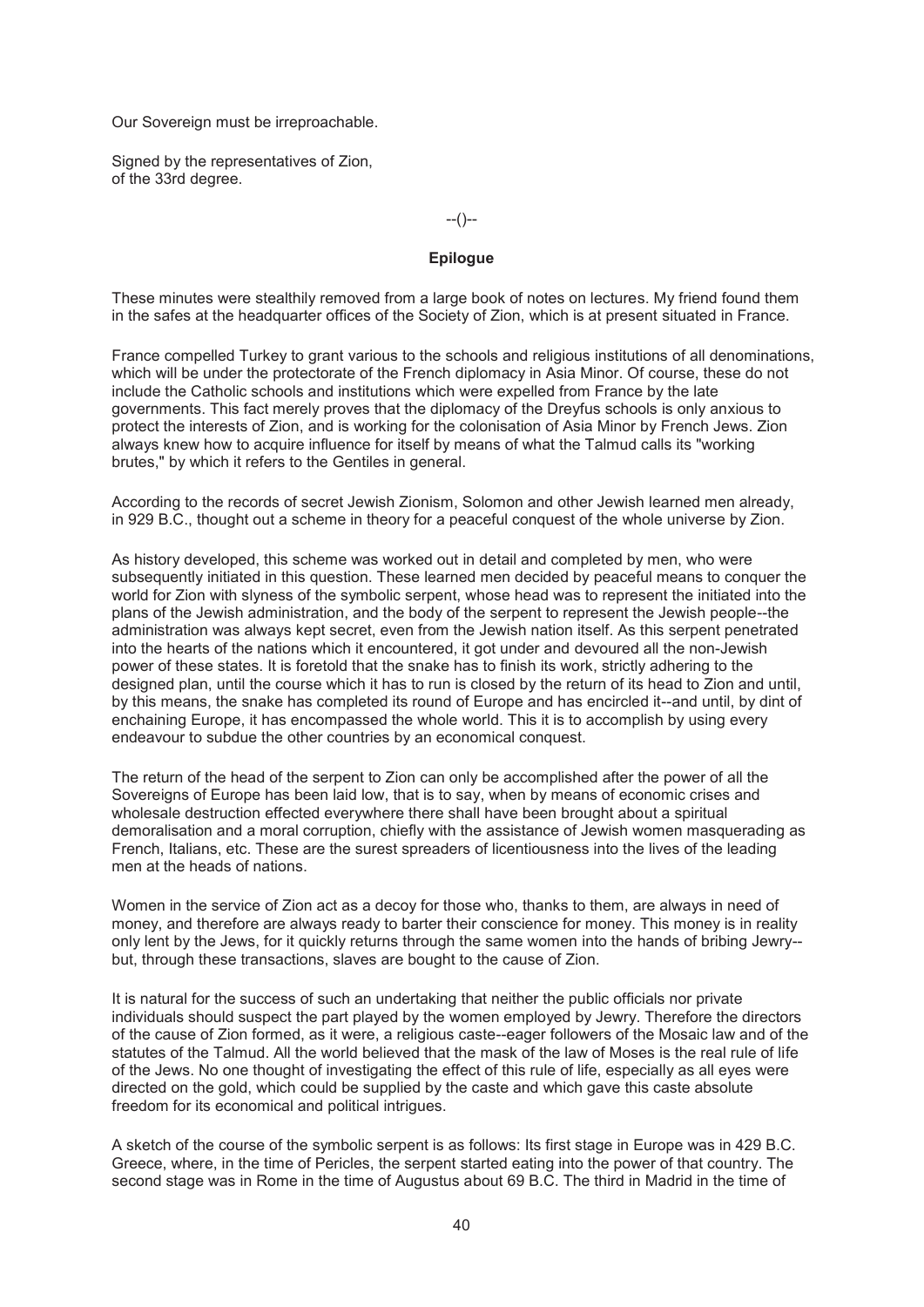Charles V. in 1552 A.D. The fourth in Paris about 1700, in the time of Louis XVI. The fifth in London from 1814 onwards (after the downfall of Napoleon). The sixth in Berlin in 1871 after the Franco-Prussian war. The seventh in St. Petersburg, over which is drawn the head of the serpent under the date of 1881.

All these states which the serpent traversed have had foundations of their constitutions shaken, Germany with its apparent power, forming no exception to the rule. In economic conditions England and Germany are spared, but only till the conquest of Russia is accomplished by the serpent, on which at present all its efforts are concentrated. The further course of the serpent is not shown on this map, but arrows indicate its next movement towards Moscow, Kieff, and Odessa.

It is now well known to us to what extent the latter cities form the centres of the militant Jewish race. Constantinople is shown as the last stage of the course. (Note that this map was drawn years before the Revolution in Turkey.) before it reaches Jerusalem.

Only a short distance still remains before the serpent will be able to complete its course by uniting its head to its tail.

In order to enable the serpent to pass easily over its, course, the following measures were taken by Zion with the purpose of recasting society and converting the labour classes. First of all the Jewish race was so organised that none should penetrate into it and thus disclose its secrets. God himself is supposed to have told the Jews that they were predestined to rule over the whole earth in the form of an indivisible Kingdom of Zion. They have been told that they are the only race which deserves to be called human, all the rest being intended to remain "working brutes" and slaves of the Jews, and that their object must be the conquest of the world and the erection of the throne of Zion over the universe. (See Sanh. 91. 21, 1051. [in the Talmud, web ed.])

The Jews were taught that they are Supermen, and that they must keep themselves apart from all other nations. These theories inspired the Jews with an idea of self-glorification, because they are by right the sons of God. (See Jihal 67, I ; Sanh. 58,2.)

The secluded mode of living of the race of Zion is strictly adhered to by the system of the "Kaghal," which compels every Jew to help his kinsman independent of the assistance which he receives from their local administrations, which screen the government of Zion from the eyes of those of the Gentile states, which, in their turn, always eagerly defend the Jewish self-government, erroneously regarding them as a purely religious sect. The above-mentioned ideas, instilled into the Jews, have also considerably influenced their material life.

When we read such works as "Gopayon," 14, page I; "Eben-Gaizar," 44, page 81; "XXXVI. Ebamot," 98;. "XXV. Ketubat," 36; "XXXIV. Sanudrip," 746; "XXX. Kadushin," 68A--which were all written in order to glorify the Jewish race, we see that they really treat all Gentiles as though they were beasts, created only serve them. They think that peoples, properties and their lives belong to the Jews and that God permits His chosen race to make what use they like of them.

According to their laws all their ill-treatment of the Gentile's is forgiven them on the day of their New Year, at which time also indulgence is given them to sin likewise in the coming year.

In order to excite the hatred of their people towards all Gentiles, the leaders of the Jews acted as "agents-provocateurs" in anti-Semitic risings by allowing the Gentiles to find out some of the secrets of the Talmud. Expressions of anti-Semitism were also very useful to the leading Jews, because they created compassion in hearts of some Gentiles towards the people who were being apparently illtreated, thus enlisting their sympathies the side of Zion.

The anti-Semitism, which brought about persecutions of the lower orders among the Jews, helped their leaders to control and hold their kinsmen in subjection. This they could afford to do, because they always intervened at the right time and saved their fellow people. Note that the leaders of the Jews never suffered from anti-Semitic rising as regarded their personal belongings or their official position in their administration. This is not to be wondered at, as these heads themselves set the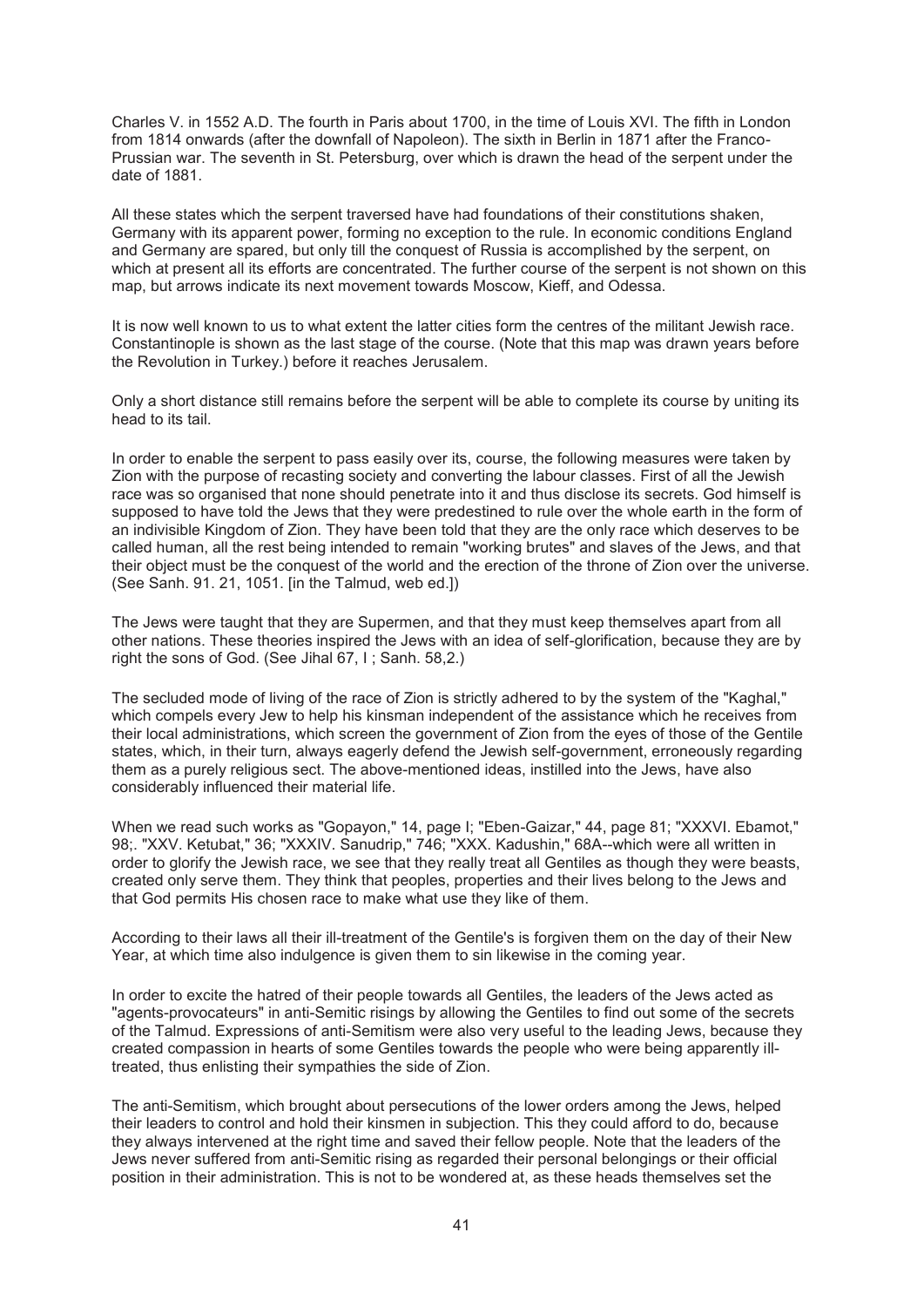"Christian bloodhounds" against the humbler Jews and the bloodhounds managed to keep their herds in order for them, and thereby helped to establish the solidity of Zion.

The Jews, in their own opinion, have already attained the position of a super-government over the whole world, and are now throwing away their masks.

Of course, the main conquering power of Zion always lay in their gold; therefore they only had to work in order to give a value to this gold.

The high price of gold is chiefly accounted for by gold currency; its accumulation in the hands of Zion is accounted for by the Jews being able to profit and make use of any serious international crisis in order to monopolise gold. This is proved by the history of the Rothschild family, published in Paris in the "Libre Parole."

By means of these crises the might of Capitalism was established under the banner of Liberalism and protected by cleverly thought-out economical and social theories. By giving these theories a scientific appearance the Elders of Zion obtained extraordinary success.

The existence of the balloting system always affords Zion an opportunity of introducing, by means of bribery, such laws as may suit its purpose. The form of Gentile government most after the Jews' own heart is a Republic, because with such they can the more easily manage to buy a majority and the republican system gives their agents and army of anarchists unlimited freedom. For this reason the Jews are such supporters of Liberalism and the stupid Gentiles, who are befooled by them, ignore the already evident fact that, under a republic there is no more freedom than under an autocracy; on the contrary, there exists an oppression of the few by the mob, which is always instigated by the agents of Zion.

According to the will of Montefiore, Zion spares no money or means in order to attain these ends. In our days all governments throughout the world, consciously or unconsciously, are subject to the orders of that great super-government which is Zion, because all their bonds are in the possession of the latter and all countries are indebted to the Jews to such an extent as never to be able to pay off their debts. All trade, commerce, as well as diplomacy, are in the hands of Zion. By means of its capital it enslaved all Gentile nations. By dint of intensified education on a material basis the Jew laid heavy chains on all the Gentiles, with which they have attached them to their super-government.

The end of national freedom is at hand, and therefore also individual liberty will come to an end, because true liberty cannot exist where the lever of money renders it possible for Zion to govern the mob and to reign over the more worthy and more reasonable portion of the community.

..."those that have ears to hear, let them hear."

--()--

It will soon be four years since "the Protocols of the Elders of Zion" have been in my possession. God alone knows how numerous have been unsuccessful attempts which I have made in order to bring them to light or even to warn those who are in power and reveal to them the causes of the storm which hangs over apathetic Russia, who seems unfortunately to have lost all count of what is going on around her.

And only now, when I fear that it is too late, have I succeeded in publishing my work, in the hope that I may be able to warn those who still have ears to hear and eyes to see.

There is no room left for doubt. With all the might and terror of Satan, the reign of the triumphant King of Israel is approaching our unregenerate world; the King is born and the blood of Zion--the Anti-Christ--is near to the throne of universal power.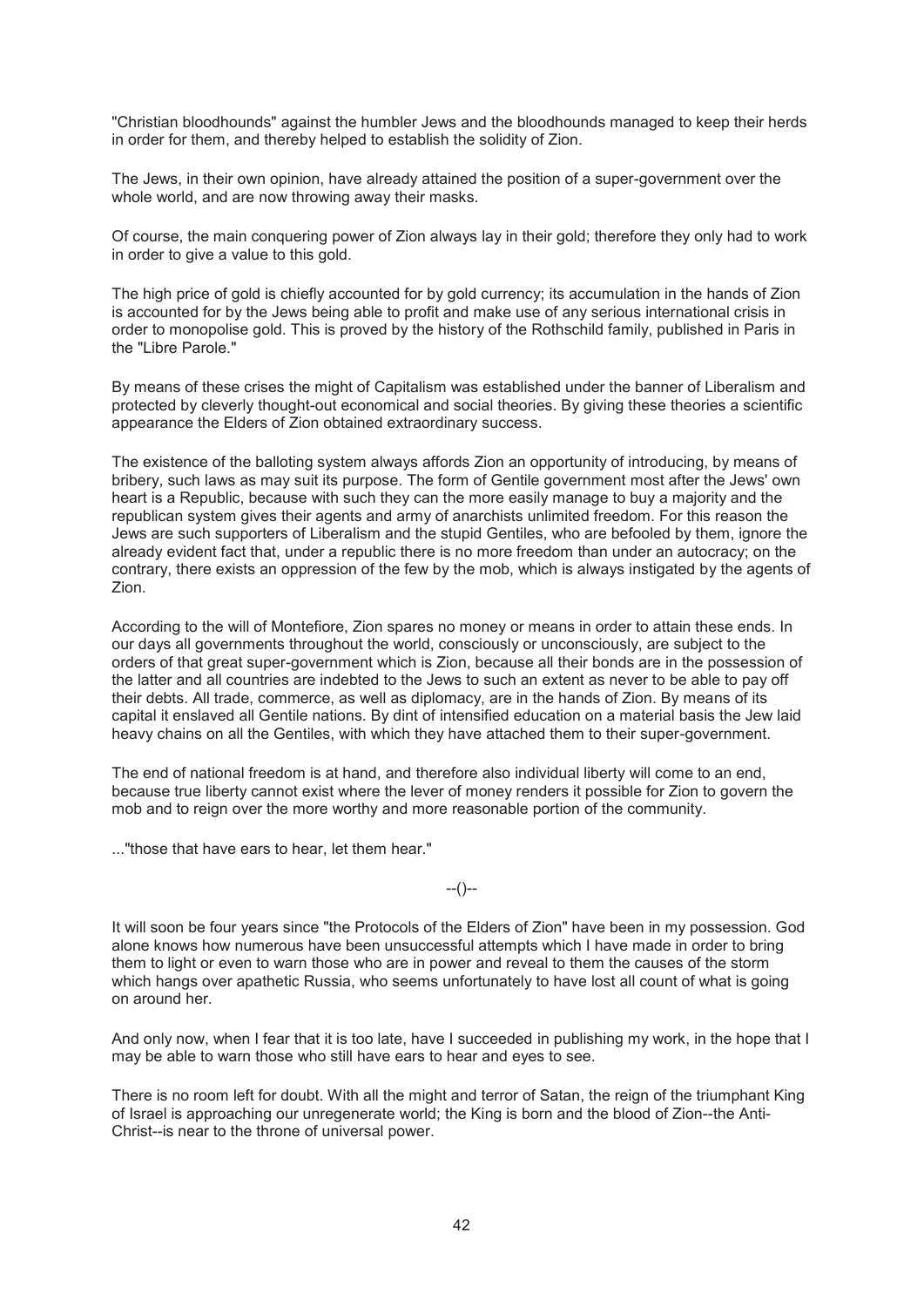Events in the world are rushing with stupendous rapidity; dissensions, wars, rumours, famines, epidemics, and earthquakes--what was but yesterday impossible, has today become and accomplished fact. Days rush past, as it were for the benefit of the chosen people. There is no time to minutely enter into the history of humanity from the point of view of the revealed "mysteries of iniquity," to historically prove the influence which the "elders of Israel" have had on the misfortunes of humanity, to foretell the already approaching certain future of mankind or to disclose the final act of the world's tragedy.

The Light of Christ alone and that of His Holy Universal Church can penetrate into the Satanic depths and reveal the extent of their wickedness.

In my heart I feel that the hour has struck for summoning the Eighth Ecumenical Council to which, oblivious of the quarrels which have parted them for so many centuries, will congregate the pastors and representatives of the whole of Christianity, to meet the advent of the Anti-Christ.

 $-(-)$ 

#### **Appendix: A Call for Inquiry into "The Jewish Peril"**

#### **"THE JEWISH PERIL."**

(*The Jewish Peril. Protocols of the Learned Elders of Zion.* London: Eyre and Spottiswoode. 1920.)

A DISTURBING PAMPHLET

Call for Inquiry

(From a Correspondent)

*The London Times*, May 8, 1920

Reprinted in, The Protocols and World Revolution: Including a Translation and Analysis of the "Protocols of the Meetings of the Zionist Men of Wisdom"

Small, Maynard & Company, Boston. 1920 pages 144-148 (no author or translator credit)

--()--

THE *TIMES* HAS NOT YET NOTICED THIS SINGULAR LITTLE BOOK. Its diffusion is, however, increasing, and its reading is likely to perturb the thinking public. Never before have a race and a creed been accused of a more sinister conspiracy. We in this country, who live in good fellowship with numerous representatives of Jewry, may well ask that some authoritative criticism should deal with it, and either destroy the ugly "Semitic" bogy or assign their proper place to the insidious allegations of this kind of literature.

In spite of the urgency of impartial and exhaustive criticism, the pamphlet has been allowed, so far, to pass almost unchallenged. The Jewish Press announced, it is true, that the anti-Semitism of the "Jewish Peril" was going to be exposed. But save for an unsatisfactory article in the March 5 issue of the *Jewish Guardian*, and for an almost equally unsatisfactory contribution to the *Nation* of March 27, this exposure is yet to come. The article of the *Jewish Guardian* is unsatisfactory, because it deals mainly with the personality of the author of the book in which the pamphlet is embodied, with Russian reactionary propaganda, and the Russian secret police. It does not touch the substance of the "Protocols of the Learned Elders of Zion." The purely Russian side of the book and its fervid "Orthodoxy" is not its most interesting feature. Its author, Professor S. Nilus, who was a minor official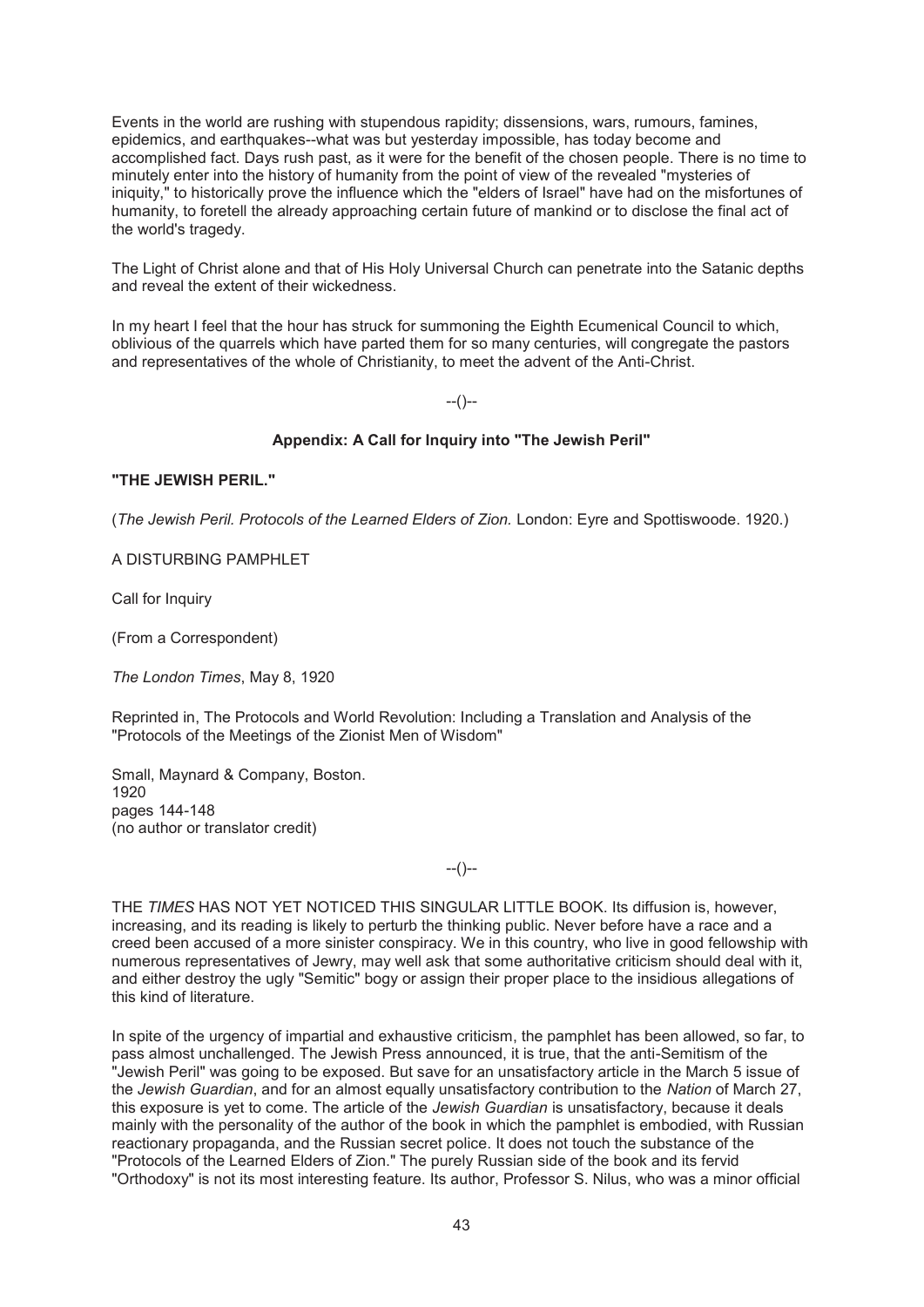in the Department of Foreign Religions at Moscow, had, in all likelihood, opportunities of access to many archives and unpublished documents. On the other hand, the world-wide issue raised by the "Protocols" which he incorporated in his book and are now translated into English as "The Jewish Peril," cannot fail not only to interest, but to preoccupy. What are the theses of the "Protocols" with which, in the absence of public criticism, British readers have to grapple alone and unaided? They are, roughly:

(1) There is, and has been for centuries, a secret international political organization of the Jews.

(2) The spirit of this organization appears to be an undying traditional hatred of the Christian world, and a titanic ambition for world domination.

(3) The goal relentlessly pursued through centuries is the destruction of the Christian national States, and the substitution for them of an international Jewish dominion.

(4) The method adopted for first weakening and then destroying existing bodies politic is the infusion of disintegrating political ideas of carefully measured progressive disruptive force, from liberalism to radicalism, and socialism to communism, culminating in anarchy as a *reductio ad absurdum* of egalitarian principles. Meanwhile Jewry remains immune from these corrosive doctrines. "We preach Liberalism to the Gentiles, but on the other hand we keep our own nation in entire subjection" (page 55). Out of the welter of world anarchy, in response to the desperate clamour of distraught humanity, the stern, logical, wise, pitiless rule of "the King of the Seed of David" is to arise.

(5) Political dogmas evolved by Christian Europe, democratic statesmanship and politics, are all equally contemptible to the Elders of Zion. To them statesmanship is an exalted secret art, acquired only by traditional training, and imparted to a select few in the secrecy of some occult sanctuary. "Political problems are not meant to be understood by ordinary people; they can only be comprehended, as I have said before, by rulers who have been directing affairs for many centuries." (Protocol 13.2.)

(6) To this conception of statesmanship the masses are contemptible cattle, and the political leaders of the Gentiles, "upstarts from its midst as rulers, are likewise blind in politics." They are puppets, pulled by the hidden hand of the "Elders," puppets mostly corrupt, always inefficient, easily coaxed, or bullied, or blackmailed into submission, unconsciously furthering the advent of Jewish dominion.

(7) The Press, the theatre, stock exchange speculations, science, law itself, are, in the hands that hold all the gold, so many means of procuring a deliberate confusion and bewilderment of public opinion, demoralization of the young, and encouragement of the vices of the adult, eventually substituting, in the minds of the Gentiles, for the idealistic aspiration of Christian culture the "cash basis" and a neutrality of materialistic scepticism, or cynical lust for pleasure.

Such are the main theses of the "Protocols." They are not altogether new, and can be found scattered throughout anti-Semitic literature. The condensed form in which they are now presented lends them a new and weird force.

Incidentally, some of the features of the would-be Jewish programme bear an uncanny resemblance to situations and events now developing under our eyes. Professor Nilus's book was, undoubtedly, published in Russia in 1905. The copy of the original at the British Museum bears the stamp of August 10, 1906. This being so, some of the passages assume the aspect of fulfilled prophecies, unless one is inclined to attribute the prescience of the "Elders of Zion" to the fact that they really are the hidden instigators of these events. When one reads (page 8) that "it is indispensable for our plans that wars should not produce any territorial alterations," one is most forcibly reminded of the cry, "peace without annexations" raised by all the radical parties of the world, and especially in revolutionary Russia. And again:

We will create a universal economic crisis, by all possible underhand means and with the help of gold, which is all in our hands. Simultaneously we will throw on to the streets huge crowds of workmen throughout Europe. We will increase the wages, which will not help the workmen as, at the same time,